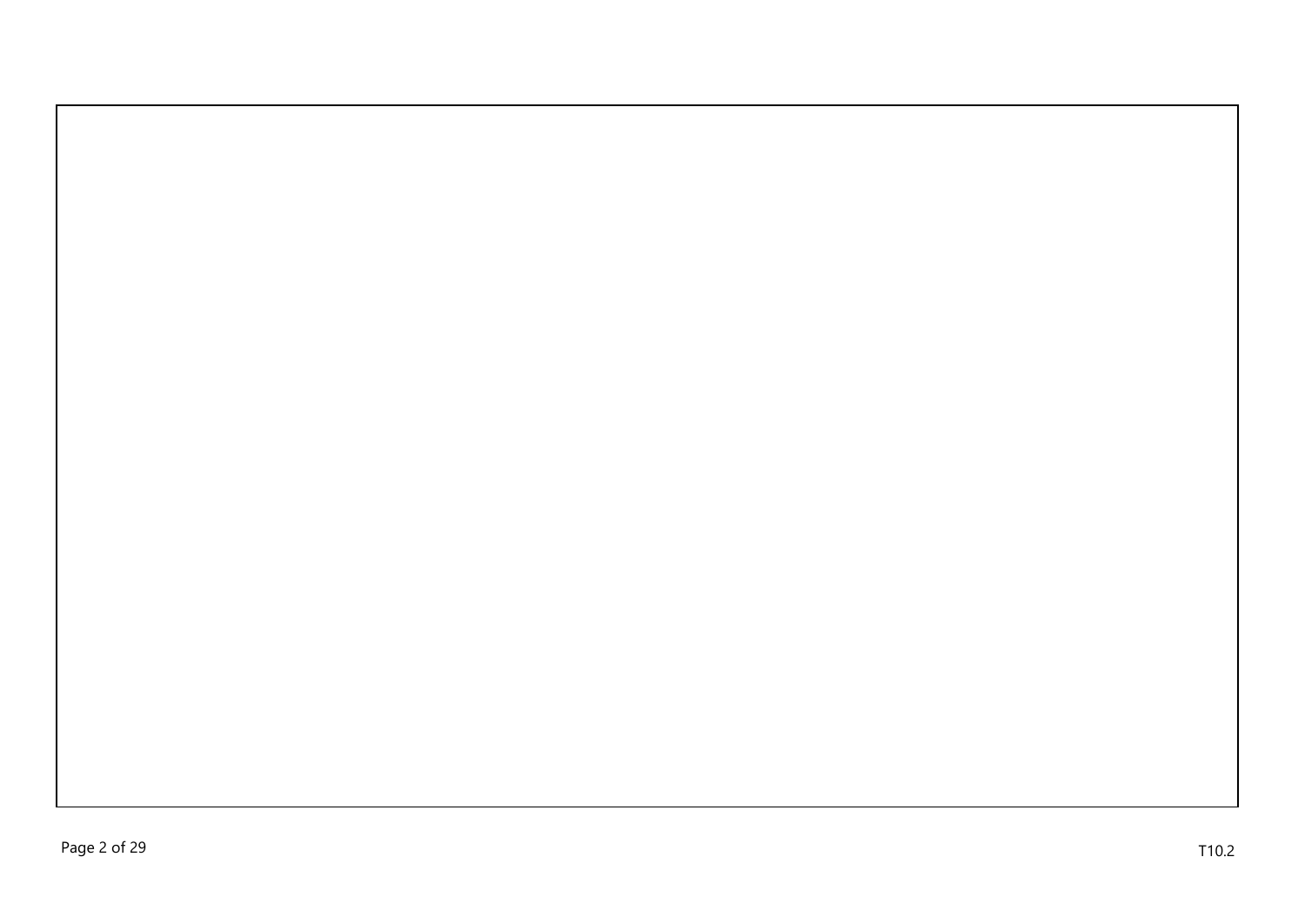| #              | Island | House Name        | Name                       | Sex | National ID | ، ه ، ره<br>مر: تر                                                  | ىئرىتر                                             |
|----------------|--------|-------------------|----------------------------|-----|-------------|---------------------------------------------------------------------|----------------------------------------------------|
| Male'          |        |                   |                            |     |             |                                                                     |                                                    |
|                | Male'  | Ma. Aaniru        | Abdul Rasheed Mohamed Umar | M   | A046132     | حەر، ئەسىرىگە                                                       | נס כס ניים פנסנים וכנים<br>השנה הייבה כמהכני הכיני |
| $ 2\rangle$    | Male'  | Ma. Aaniru        | Fathimath Nahida           | F   | A062204     | دە. ئەسرىمە                                                         | و و دو شریر                                        |
| $\vert$ 3      | Male'  | Ma. Aaniru        | Ahmed Athif                | M   | A072703     | ور. رمج سرچر                                                        | رەرد ئەر                                           |
| $\overline{4}$ | Male'  | Ma. Aaniru        | Naseema Mohamed            | F   | A091027     | دە. ئەسرىمە                                                         | شرسوش وبره رو                                      |
| $\overline{5}$ | Male'  | Ma. Aaniru        | Mohamed Rai Ahmed          | M   | A328694     | حەر، ئەسىرىمە                                                       | ورەرو مەر ئەدەرو                                   |
| $\overline{6}$ | Male'  | Ma. Aathila       | Shazra Jadulla Jameel      | F   | A034695     | در. رٌوځ                                                            | خۇنرىگە قەتراللە قەرىچ                             |
| 7              | Male'  | Ma. Abhareege     | Aminath Shaaliny Jaufar    | F   | A045066     | وړ٠ د ۲۵ کړي                                                        | أأوسم كأوس فأورد                                   |
| $\overline{8}$ | Male'  | Ma. Abhareege     | Fathimath Shaamaly Jaufar  | F   | A051241     | وړ٠ د ۲۵ کړي                                                        | ژُودَهْ څُرَمٍ يَهرَمُ                             |
| 9              | Male'  | Ma. Abhareege     | Raheema Hassan             | F   | A054933     | وړ٠ د ۲۵ کړي                                                        | ىمىي كەسكىر                                        |
| $ 10\rangle$   | Male'  | Ma. Acorn         | Ismail Shareef             | M   | A093383     | وړ٠ مړينگ                                                           | ر شۇر ئىسىر                                        |
| 11             | Male'  | Ma. Acorn         | Aishath Uyun Ismail        | F   | A164925     | وړ٠ مرغش                                                            |                                                    |
| 12             | Male'  | Ma. Adhunkosheege | Shaira Mohamed             | F   | A037445     | وړ٠ روه پورځ<br><i>در٠ د ترسربا پ</i> ره                            | شگهرنگ وبرورو                                      |
| 13             | Male'  | Ma. Adhunkosheege | Fathimath Shahida          | F   | A038416     | وړ٠ د ترمرمو ره<br>در٠ د ترمرمو پرو                                 | تؤجر فتحرقه                                        |
| 14             | Male'  | Ma. Adhunkosheege | Mohamed Ahmed              | M   | A039002     | وړ٠ دکترسرين سر د کا                                                | כנסנכ נסנכ<br>כ <i>ה</i> תכת הגכת                  |
| 15             | Male'  | Ma. Adhunkosheege | Mariyam Shafna             | F   | A042573     | כו. הבנייטית ב                                                      | رەرە شۇرىگە                                        |
| 16             | Male'  | Ma. Adhunkosheege | Aminath Shifaza            | F   | A042574     | כו. הבניינט תב                                                      | أزويتهم خرزمج                                      |
| 17             | Male'  | Ma. Adhunkosheege | Husna Abdul Rahman         | F   | A042758     | وړ٠ رکورمرم <sub>مړ</sub> ر<br>در٠ رکوم <i>رما</i> م <sub>ی</sub> ر | و ورو ده ده ده وه.<br>برگستر انه مورد برگرش        |
| 18             | Male'  | Ma. Adhunkosheege | Aishath Sheeza             | F   | A053507     | وړ٠ دکترسرين سرچ<br>در٠ دکترسرين سرچ                                | وكرم شوكم في الشوكم                                |
| 19             | Male'  | Ma. Adhunkosheege | Hassan Rasheed             | M   | A056415     | כו. הבנייטות ב                                                      | ىزىسەنلار ئىزىشوقر                                 |
| 20             | Male'  | Ma. Adhunkosheege | Ahmed Shafiee              | M   | A059308     | כו הכסיב<br>כו הבנייטית                                             | برەر دېم ستۇرىي                                    |
| 21             | Male'  | Ma. Adhunkosheege | Hawwa Shazdha              | F   | A059698     | כ מ- הבנייט בי ג'<br>כ מ- הבנייט בי ייט                             | رەپ <sub>ە س</sub> ەرپە<br>بەيرە شەر               |
| 22             | Male'  | Ma. Adhunkosheege | Samiya Mohamed Naeem       | F   | A076837     | כו. ומנשיט תש<br>כו. ומנשיט תש                                      | گروگر وره دو شهره                                  |
| 23             | Male'  | Ma. Adhunkosheege | Shaffau Naeem              | F   | A076838     | כו. הבנייטית ב                                                      | شەرقە شەرق                                         |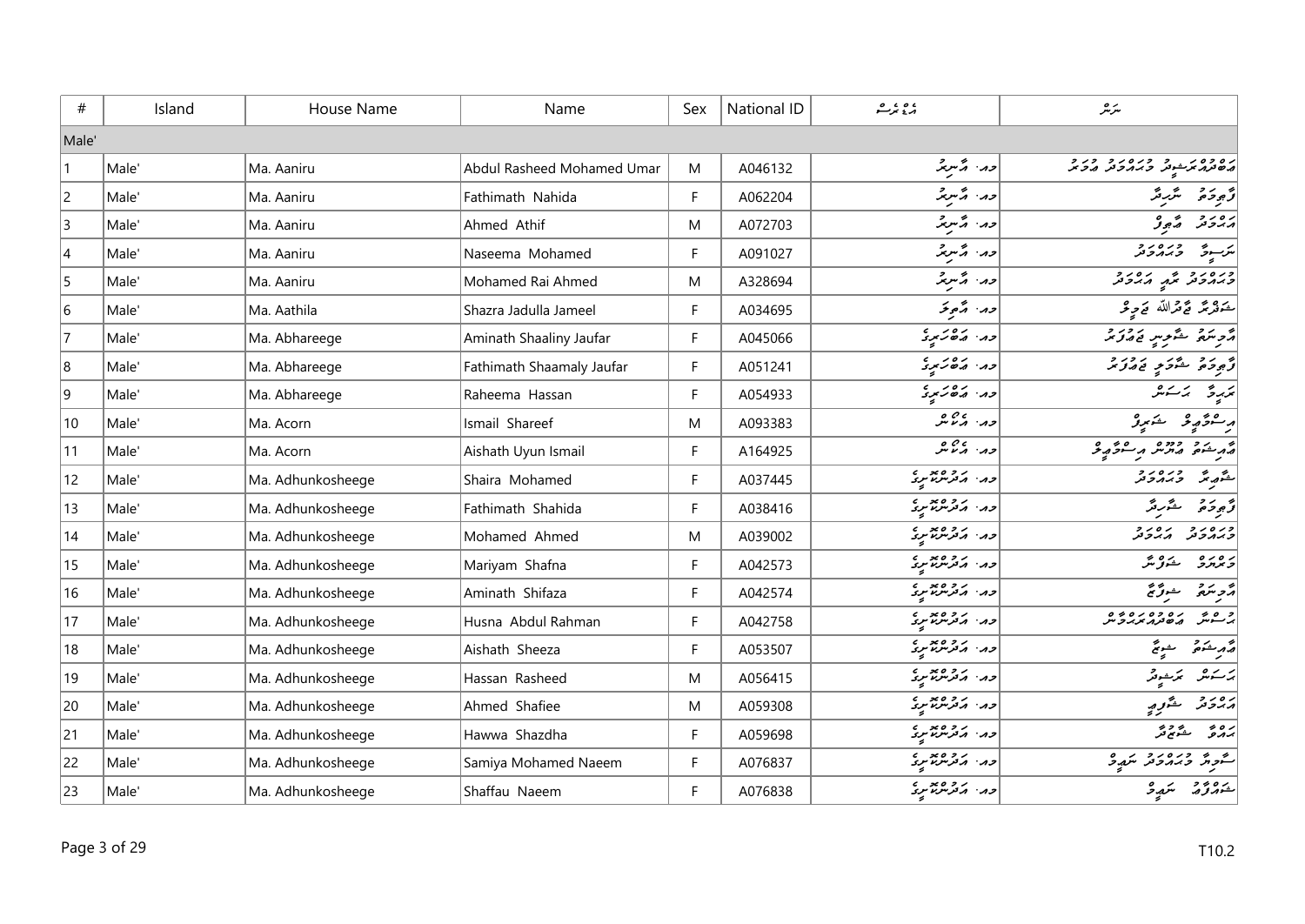| 24 | Male' | Ma. Adhunkosheege      | Ahmed Hussan Hassan Rasheed | M  | A150481 | دړ و ترسرو د د                               | ره رو وه ده ور ره برخود                                      |
|----|-------|------------------------|-----------------------------|----|---------|----------------------------------------------|--------------------------------------------------------------|
| 25 | Male' | Ma. Adhunkosheege      | Sarah Ali Shiyam            | F  | A335478 | وړ٠ د ترسر پنې<br>وړ٠ د ترسر پنې             | سەنئە كەي ھەدگە                                              |
| 26 | Male' | Ma. Almond Villa       | Fathimath Waheeda           | F  | A141339 | در. نەر ئەرە                                 | أوالمحتجر وتمايته                                            |
| 27 | Male' | Ma. Anaa Villa         | Ali Shareef                 | M  | A001524 | دە. ئەنگ <sub>ى</sub> بۇ                     | پر پور شکو <i>پور</i> گر<br>                                 |
| 28 | Male' | Ma. Anaa Villa         | Anan Shareef                | F  | A149758 | دە· م <sup>ە</sup> ست <sub>ى</sub> بۇ        | كەشرىش ئىكەنبور                                              |
| 29 | Male' | Ma. Anaa Villa         | Aiham Ali Shareef           | M  | A167091 | دە. ئەنئ <sub>ى</sub> بۇ                     | أتاركرى أتامج المتامونى                                      |
| 30 | Male' | Ma. Anaa Villa         | Mohamed Ashham Ali Shareef  | M  | A167092 | در م <i>م</i> تگرفته                         | ورەر د رەرە كەر خەرد                                         |
| 31 | Male' | Ma. Anaaru Kalee       | Aminath Zuhura              | F  | A071068 | در، ئەنگەنزىكى يە                            | رژحر سرچ پر جم                                               |
| 32 | Male' | Ma. Anaaru Kalee       | Ahmed Niyaz                 | M  | A100145 | در، ئەنگەنزىكى يە                            | נ כני כי ייטרובי                                             |
| 33 | Male' | Ma. Anaaru Kalee       | Shiruath Ali Shareef        | F  | A341809 | در مستر برو کر                               | أخو بزرده أركب التكامرو                                      |
| 34 | Male' | Ma. Anaaru Kalee       | Mohamed Zihunee Niyaz       | M  | A349263 | در مستر برو ب                                | ورورو پر مر سرگرمی                                           |
| 35 | Male' | Ma. Anbara             | Aminath Ibrahim             | F  | A033522 | وړ٠ د سرچنځ                                  | أأدبتكم المقتررة                                             |
| 36 | Male' | Ma. Andromeda          | Ahmed Umar Jamal            | M  | A075468 | حەر، ئەشقەتبىرى ئە                           | ג ם ג כ כ ג ב ג ב ם ב                                        |
| 37 | Male' | Ma. Andromeda          | MOHAMED IMRAN AHMED         | M  | A138128 | حەر، ئەشقەتمىزچ                              | כנסנים נפשים נסנים<br>כמחכת הכתית המכת                       |
| 38 | Male' | Ma. Bodugalu maafaiyge | Aminath Sherin              | F  | A037049 | c o 1 4 7 1 7 7 x<br>5 9 J J 2 2 2 0 · 1 7   | أقرجتم لتحميش                                                |
| 39 | Male' | Ma. Bodugalu maafaiyge | Fathimath Soma              | F  | A037064 | c o 1 4 7 1 7 7 x<br>5 9 J 7 7 2 5 2 0 · 1 7 | وَجوحر مع                                                    |
| 40 | Male' | Ma. Bodugalu maafaiyge | Sobira Waheed               | F  | A053270 | c o 1 4 3 1 3 x<br>5 q 3 3 3 4 5 2 3 4 7     | بەھ ئە ئەبەتر                                                |
| 41 | Male' | Ma. Bodugalu maafaiyge | Shayaan Ahmed               | F  | A338094 | c o 1 4 3 1 3 x<br>5 9 3 3 4 5 4 0 - 1 3     | شەھ بەر دەر                                                  |
| 42 | Male' | Ma. Campus             | Fathimath Muna              | F  | A072364 | وړ ، ۱۶۶ ک                                   | وٌجوحو ويرٌ                                                  |
| 43 | Male' | Ma. Comrade            | Imaan Musthag Didi          | F  | A111569 | $0.00 \times 0.00$                           | .<br>د شر د حسورت در د                                       |
| 44 | Male' | Ma. Comrade            | Mohamed Sudais Musthag Didi | M  | A341557 | $0.0000$<br>$2.700$                          | ورەرو مەدرە 3000 كىلىم بولىر<br>3000 كىلىم مەدرىك 3000 كىلىم |
| 45 | Male' | Ma. Comrade Villa      | Affaan Abdul Sattar         | M  | A010493 | در . سوه ، ه ه و گ                           | נסמם נסכם נסמכ<br>ההצייני הסינה ייחודיות                     |
| 46 | Male' | Ma. Comrade Villa      | Azma Ahmed Didi             | F  | A010494 | در موره و و ځه کل                            | ر ده درورورور<br>منحر مدرومومر                               |
| 47 | Male' | Ma. Comrade Villa      | Hawla Ahmed Didi            | F  | A010495 | وړ٠ توم، وگ                                  | رە يەر دەرىر<br>ئىق ئەرە ئەرىرىر                             |
| 48 | Male' | Ma. Comrade Villa      | Mukshiya Ahmed Didi         | F. | A035722 | وړ٠ توم، وگ                                  | ده شورگر   در در در در در این<br>  در شورگر   در در در در د  |
| 49 | Male' | Ma. Comrade Villa      | Mariya Ahmed Didi           | F  | A044132 | در به ۵۷۵۰ و گ                               | <br>  د بر پر د بر د بر د بر بر                              |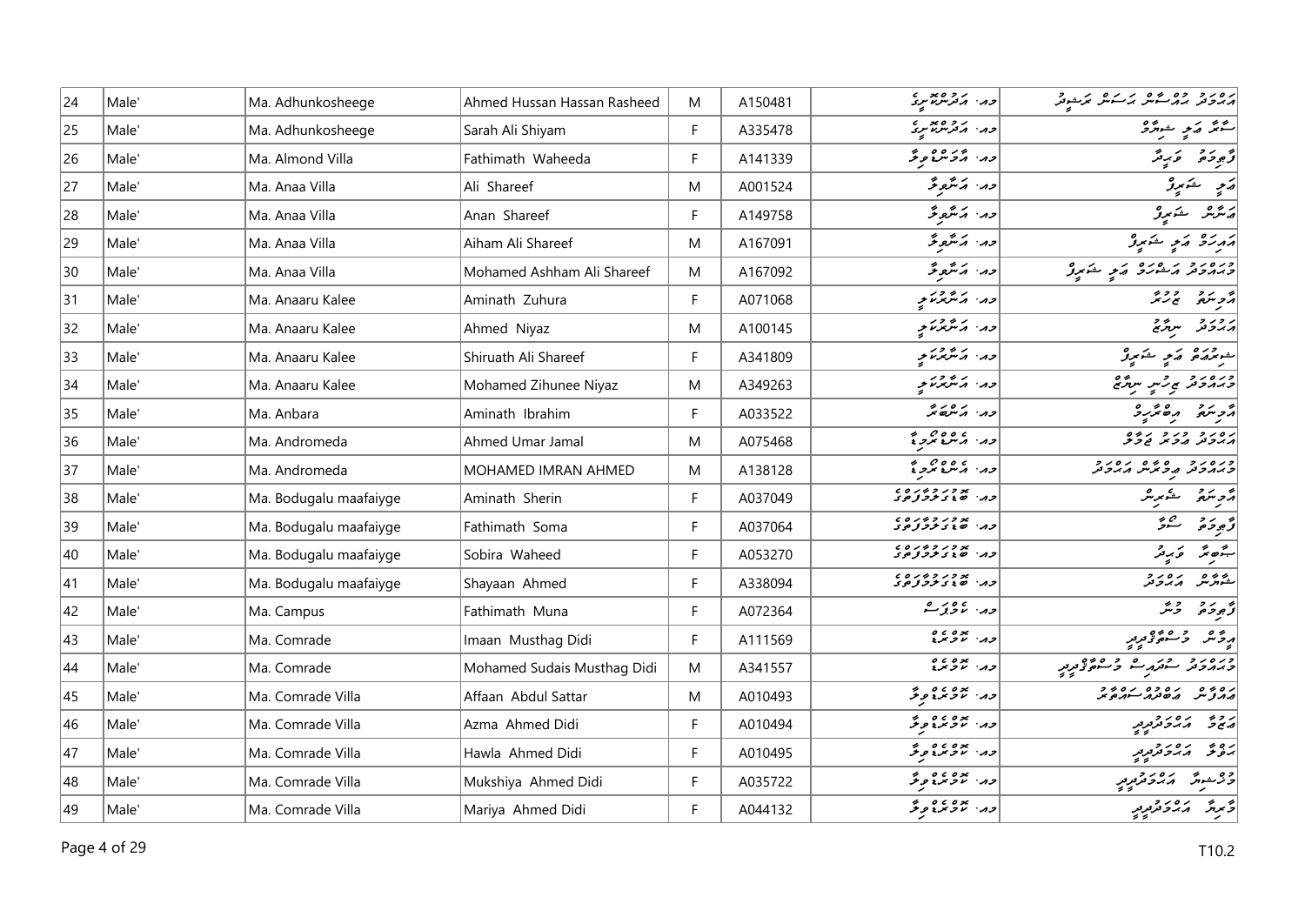| 50 | Male' | Ma. Comrade Villa     | Ameena Mufeed            | F  | A046190 | وړ٠ تده ، ه ه وگ             | أرَوِيثر التحويض                                                                                               |
|----|-------|-----------------------|--------------------------|----|---------|------------------------------|----------------------------------------------------------------------------------------------------------------|
| 51 | Male' | Ma. Comrade Villa     | Musthafa Adly Ahmed Didi | M  | A052362 | در بره ۵،۰۰۶ وگ              | و ورو رو رورودر                                                                                                |
| 52 | Male' | Ma. Comrade Villa     | Dr. Mohamed Ahmed Didi   | M  | A053170 | در بره ۵،۰۰۶<br>در نادنده وگ | x0 ג coss ומקבקת<br>ציעים <i>אי כ</i> גולכת הגל מקבקת                                                          |
| 53 | Male' | Ma. Comrade Villa     | Musthag Ahmed Didi       | M  | A056251 | در عروره و ع                 | و معبود از در در در در در در در در این کار در این در این در این در این در این در این در این در این در این در ا |
| 54 | Male' | Ma. Comrade Villa     | NAJAH AHMED DIDI         | M  | A057355 | وړ٠ پوه په وه وگ             |                                                                                                                |
| 55 | Male' | Ma. Dew Berry         | Ahmed Affan Abdul Rauf   | M  | A332408 | כתי יותים <sub>וק</sub>      | ג ם ג כ ג ס ג ס ב ס ג <mark>בכ כ דורך</mark><br>הג ב تג ה ה ה ב ה ש בה ה <i>ג</i> ה צ                          |
| 56 | Male' | Ma. Dew Berry         | LUYUNA ABDUL RAUF        | F  | A337111 | در. <b>ء</b> رضمبر           | כחי נסכם נחיב<br>תחיית הסטה <i>מ</i> את                                                                        |
| 57 | Male' | Ma. Dhegaa            | Ahmed Hassan             | M  | A012408 | وە بىر                       | رەرد پرسەر                                                                                                     |
| 58 | Male' | Ma. Dhegaa            | Zaahidha Moosa           | F. | A036896 | وە بىر                       | يج په ده د حق                                                                                                  |
| 59 | Male' | Ma. Dhegaa            | Mohamed Hassan           | M  | A060445 | ود. توتح                     | ورەرو پەسەس                                                                                                    |
| 60 | Male' | Ma. Dhilshaadhu Villa | Aishath Shareef          | F  | A070909 | وە · برۇشگەر <i>ە</i> ئ      | وكرم شكور فتكامرو                                                                                              |
| 61 | Male' | Ma. Dhilshaadhu Ville | Ahmed Malik              | M  | A068604 | وړ· تروڅونوو و               | رەرد ئەرە                                                                                                      |
| 62 | Male' | Ma. Dhilshaadhu Ville | Iyasha Leena             | F  | A070750 | وړ٠ تروگړو وو                | بربڑے چیئر                                                                                                     |
| 63 | Male' | Ma. Dhilshaadhu Ville | Mohamed Malik            | M  | A083045 | وړ٠ تروگوگوو                 | ورەر د ئور                                                                                                     |
| 64 | Male' | Ma. Dhilshaadhu Ville | Abidha Hassan            | F  | A325798 | دە. مرگىشەترەپ               | ړُهِ تَرَ سَنَر                                                                                                |
| 65 | Male' | Ma. Dhilshaadhuge     | Ismail Shamil            | M  | A001061 | وړ٠ ترنوشگ <sup>وي</sup>     |                                                                                                                |
| 66 | Male' | Ma. Dhilshaadhuge     | Mariyam Suneetha         | F  | A001113 | وړ٠ تر توس <sup>ه و د</sup>  |                                                                                                                |
| 67 | Male' | Ma. Dhilshaadhuge     | Fathimath Shareef        | F. | A040497 | وړ٠ توگوسته وي               | ۇ <sub>ج</sub> وڭ ھەرۋ                                                                                         |
| 68 | Male' | Ma. Dhilshaadhuge     | Ahmed Sunil              | M  | A066827 | وړ٠ تروگور <sup>و و</sup> ٤  | رەرو ئەرو                                                                                                      |
| 69 | Male' | Ma. Dhilshaadhuge     | Aminath Shareef          | F  | A070037 | وړ٠ ترگرشه وي                | ړې سرچ<br>شەمرىر                                                                                               |
| 70 | Male' | Ma. Dolphin           | Ahmed Riyaz              | M  | A057044 | در بیمورید                   | رەرو بروگ                                                                                                      |
| 71 | Male' | Ma. Dolphin           | MOHAMED ATHOOF RIYAZ     | M  | A355527 | دە. ئېڅوپىگە                 | כנסגב גדם הק"ם                                                                                                 |
| 72 | Male' | Ma. Dolphin           | Aishath Laisa Riyaz      | F  | A359020 | دە.، ئېڅورىثر                | وأوجأه كروك بروزة                                                                                              |
| 73 | Male' | Ma. Emu               | Amir Hassan              | M  | A024102 | בני הב                       | مجاج محر مكاشر                                                                                                 |
| 74 | Male' | Ma. Emu               | Abdulla Shujau           | M  | A042124 | כו <i>גי</i> ובכ             | صصرالله<br>ے جو مجے ور                                                                                         |
| 75 | Male' | Ma. Ever Glory        | Juveriya Arif            | F  | A027029 | בו הפינציביה                 | ور<br>مع <i>قام بعد الم</i> حمد المحمد                                                                         |
|    |       |                       |                          |    |         |                              |                                                                                                                |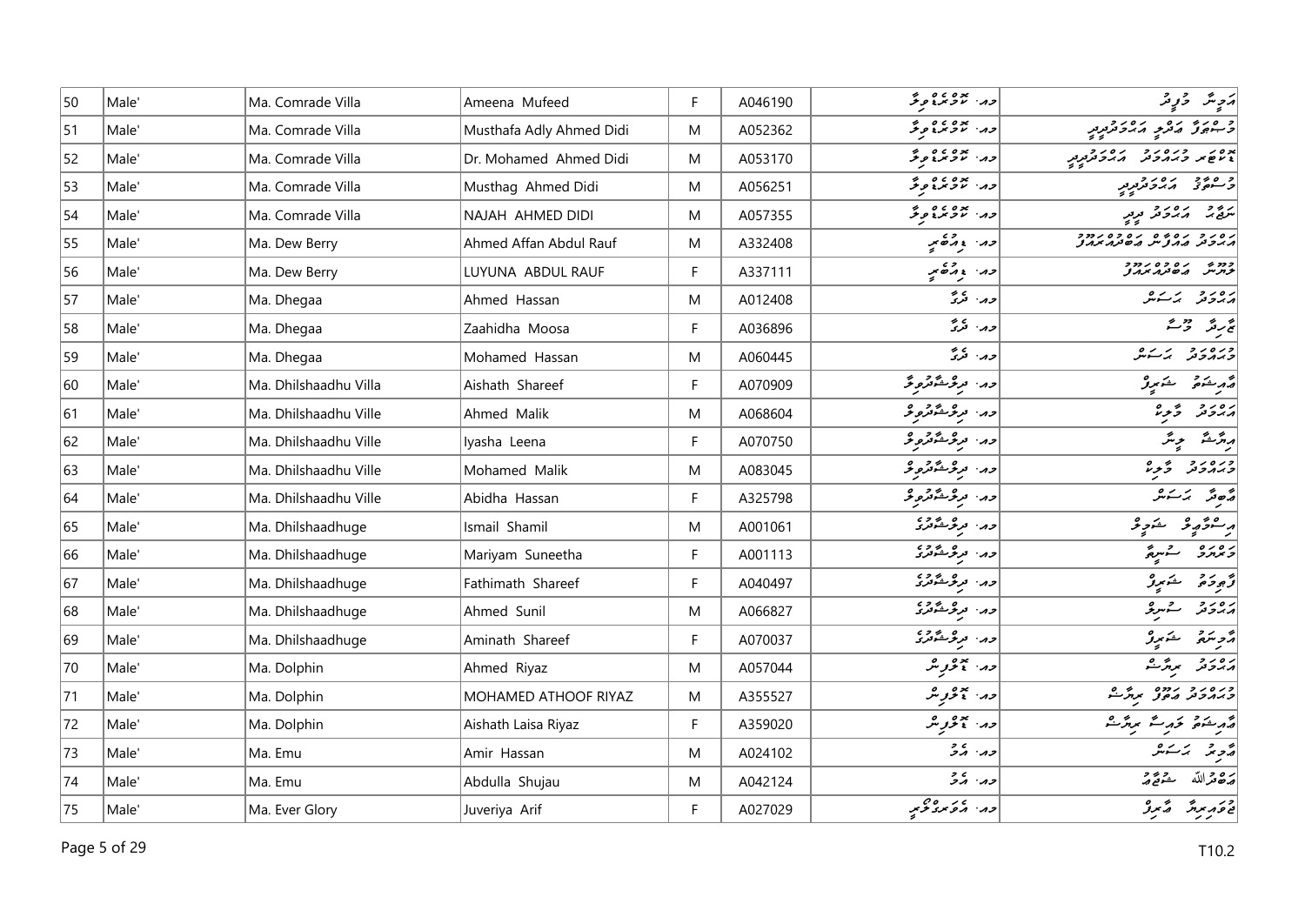| وړ٠ د وکرو وکړ<br>Male'<br>Ahmed Arif<br>A050150<br>76<br>Ma. Ever Glory<br>M<br>وړ٠ روکورونو لمړ<br>E<br>77<br>Male'<br>Ma. Ever Glory<br>Aminath Arif<br>A055727<br>وړ٠ کمرکوري کلمري کلمبر<br>د کمرکوري<br>78<br>Ma. Ever Glory<br>Abdulla Arif<br>A065939<br>Male'<br>M<br>وړ٠ روکورونو لمړ<br>79<br>Ma. Ever Glory<br><b>MOHAMED FATHIH</b><br>A071565<br>Male'<br>M<br>وړ٠ کمرکوري کلمري کلمبر<br>د کمرکوري<br>80<br>A071686<br>Male'<br>Ma. Ever Glory<br>Ibrahim Zainul Arif<br>M<br>وړ٠ د و برو وي<br>81<br>Ali Zul Arif Ahmed<br>A080978<br>Male'<br>Ma. Ever Glory<br>M<br>وړ٠ کمرۍ <i>مري څې</i><br>Abdul Majid Andreas Azim<br>82<br>Male'<br>Ma. Ever Glory<br>M<br>A088517<br>Imboden<br>وړ٠ روکړۍ لومړ<br> 83<br>Male'<br>Hussain Zaid Ul-Arif<br>M<br>A088555<br>Ma. Ever Glory<br>حەربە ئەھەرى ئۈسىيە<br>مەنبەر ئەھەمدى ئۈسىيە<br> 84<br>Ma. Ever Glory<br>Hassan Ziyaul Arif<br>A088556<br>Male'<br>M<br>وړ٠ روکورونو لمړ<br>85<br>Male'<br>Ma. Ever Glory<br>Tamara Dima Imboden<br>F<br>A124024<br>در مرکز ده د<br>86<br>Male'<br>Ma. Ever Glory<br>Danis Nathan Azim Imboden<br>A124067<br>M<br>בגי הפימביצימה<br>87<br>Fathimath Nazleen Mohamed<br>F<br>A024833<br>Male'<br>Ma. Ever Glory Aage<br>ג ג בר פר בי<br>בגי הפינגציקיקה<br>88<br>Mohamed Arif<br>A035789<br>Male'<br>Ma. Ever Glory Aage<br>M<br>י הפינדי קיים.<br>כגי הפינדי בינה<br>89<br>Male'<br>Mariyam Sunitha<br>F<br>A035806<br>Ma. Ever Glory Aage<br>כג י הפינגיפינה.<br>כגי הפינגיפינה<br>90<br>F<br>A055873<br>Male'<br>Ma. Ever Glory Aage<br>Aishath Arif<br>בג' הפינגיפינגי<br> 91<br>Male'<br>Hassan Rushdhan Mohamed Arif<br>A154939<br>Ma. Ever Glory Aage<br>M<br>رە. ئەڭ بىر <i>ۇ ش</i> ھ<br>92<br>A010440<br>Ma. Ever Last<br>Akram Kamaludeen<br>Male'<br>M | أرور و حمومى<br>و دېر په کړه<br>مړينې<br>أرَجْعَتْراللَّهُ مَرْمَرْتَر<br>ورەر د د<br>رە ئرىر ، ئەر ئىك ئەبرۇ<br>ړي ده په ده ده د د<br>גים כי הם היום הפסגים<br>ر ٥ ۶ ۶ ۶ ق قر |
|----------------------------------------------------------------------------------------------------------------------------------------------------------------------------------------------------------------------------------------------------------------------------------------------------------------------------------------------------------------------------------------------------------------------------------------------------------------------------------------------------------------------------------------------------------------------------------------------------------------------------------------------------------------------------------------------------------------------------------------------------------------------------------------------------------------------------------------------------------------------------------------------------------------------------------------------------------------------------------------------------------------------------------------------------------------------------------------------------------------------------------------------------------------------------------------------------------------------------------------------------------------------------------------------------------------------------------------------------------------------------------------------------------------------------------------------------------------------------------------------------------------------------------------------------------------------------------------------------------------------------------------------------------------------------------------------------------------------------------------------------------------------|--------------------------------------------------------------------------------------------------------------------------------------------------------------------------------|
|                                                                                                                                                                                                                                                                                                                                                                                                                                                                                                                                                                                                                                                                                                                                                                                                                                                                                                                                                                                                                                                                                                                                                                                                                                                                                                                                                                                                                                                                                                                                                                                                                                                                                                                                                                      |                                                                                                                                                                                |
|                                                                                                                                                                                                                                                                                                                                                                                                                                                                                                                                                                                                                                                                                                                                                                                                                                                                                                                                                                                                                                                                                                                                                                                                                                                                                                                                                                                                                                                                                                                                                                                                                                                                                                                                                                      |                                                                                                                                                                                |
|                                                                                                                                                                                                                                                                                                                                                                                                                                                                                                                                                                                                                                                                                                                                                                                                                                                                                                                                                                                                                                                                                                                                                                                                                                                                                                                                                                                                                                                                                                                                                                                                                                                                                                                                                                      |                                                                                                                                                                                |
|                                                                                                                                                                                                                                                                                                                                                                                                                                                                                                                                                                                                                                                                                                                                                                                                                                                                                                                                                                                                                                                                                                                                                                                                                                                                                                                                                                                                                                                                                                                                                                                                                                                                                                                                                                      |                                                                                                                                                                                |
|                                                                                                                                                                                                                                                                                                                                                                                                                                                                                                                                                                                                                                                                                                                                                                                                                                                                                                                                                                                                                                                                                                                                                                                                                                                                                                                                                                                                                                                                                                                                                                                                                                                                                                                                                                      |                                                                                                                                                                                |
|                                                                                                                                                                                                                                                                                                                                                                                                                                                                                                                                                                                                                                                                                                                                                                                                                                                                                                                                                                                                                                                                                                                                                                                                                                                                                                                                                                                                                                                                                                                                                                                                                                                                                                                                                                      |                                                                                                                                                                                |
|                                                                                                                                                                                                                                                                                                                                                                                                                                                                                                                                                                                                                                                                                                                                                                                                                                                                                                                                                                                                                                                                                                                                                                                                                                                                                                                                                                                                                                                                                                                                                                                                                                                                                                                                                                      |                                                                                                                                                                                |
|                                                                                                                                                                                                                                                                                                                                                                                                                                                                                                                                                                                                                                                                                                                                                                                                                                                                                                                                                                                                                                                                                                                                                                                                                                                                                                                                                                                                                                                                                                                                                                                                                                                                                                                                                                      | چە سەر سى ئەرەپر ئەنجە ئەسرى                                                                                                                                                   |
|                                                                                                                                                                                                                                                                                                                                                                                                                                                                                                                                                                                                                                                                                                                                                                                                                                                                                                                                                                                                                                                                                                                                                                                                                                                                                                                                                                                                                                                                                                                                                                                                                                                                                                                                                                      | برسكس بإراز والمجرو                                                                                                                                                            |
|                                                                                                                                                                                                                                                                                                                                                                                                                                                                                                                                                                                                                                                                                                                                                                                                                                                                                                                                                                                                                                                                                                                                                                                                                                                                                                                                                                                                                                                                                                                                                                                                                                                                                                                                                                      | ړو پر پرو وه ده.<br>مرکز پرو مرده و                                                                                                                                            |
|                                                                                                                                                                                                                                                                                                                                                                                                                                                                                                                                                                                                                                                                                                                                                                                                                                                                                                                                                                                                                                                                                                                                                                                                                                                                                                                                                                                                                                                                                                                                                                                                                                                                                                                                                                      |                                                                                                                                                                                |
|                                                                                                                                                                                                                                                                                                                                                                                                                                                                                                                                                                                                                                                                                                                                                                                                                                                                                                                                                                                                                                                                                                                                                                                                                                                                                                                                                                                                                                                                                                                                                                                                                                                                                                                                                                      | و وده شهر شده در د                                                                                                                                                             |
|                                                                                                                                                                                                                                                                                                                                                                                                                                                                                                                                                                                                                                                                                                                                                                                                                                                                                                                                                                                                                                                                                                                                                                                                                                                                                                                                                                                                                                                                                                                                                                                                                                                                                                                                                                      | ورەر د پرو                                                                                                                                                                     |
|                                                                                                                                                                                                                                                                                                                                                                                                                                                                                                                                                                                                                                                                                                                                                                                                                                                                                                                                                                                                                                                                                                                                                                                                                                                                                                                                                                                                                                                                                                                                                                                                                                                                                                                                                                      | رەرە ئەر                                                                                                                                                                       |
|                                                                                                                                                                                                                                                                                                                                                                                                                                                                                                                                                                                                                                                                                                                                                                                                                                                                                                                                                                                                                                                                                                                                                                                                                                                                                                                                                                                                                                                                                                                                                                                                                                                                                                                                                                      | ومرشكو ومجرو                                                                                                                                                                   |
|                                                                                                                                                                                                                                                                                                                                                                                                                                                                                                                                                                                                                                                                                                                                                                                                                                                                                                                                                                                                                                                                                                                                                                                                                                                                                                                                                                                                                                                                                                                                                                                                                                                                                                                                                                      | ر ره د و و و د درو د د و د<br>پرسش پرشوترس و بر دونر او برو                                                                                                                    |
|                                                                                                                                                                                                                                                                                                                                                                                                                                                                                                                                                                                                                                                                                                                                                                                                                                                                                                                                                                                                                                                                                                                                                                                                                                                                                                                                                                                                                                                                                                                                                                                                                                                                                                                                                                      | ره ره درووه موره<br>مرحمو عام مورد م                                                                                                                                           |
| رە. ئەڭ بىر <i>ۇ ش</i> ھ<br>93<br>Ma. Ever Last<br>Kahekshaan Kamaludeen<br>F<br>A039501<br>Male'                                                                                                                                                                                                                                                                                                                                                                                                                                                                                                                                                                                                                                                                                                                                                                                                                                                                                                                                                                                                                                                                                                                                                                                                                                                                                                                                                                                                                                                                                                                                                                                                                                                                    | ر ٥٥٠٠ م د وه وه.<br>پارلاشگان بالمحرور مورنگر                                                                                                                                 |
| ى بەر ئەھەر يەم<br>19. مۇمۇسى<br>Zaufishaan Abdullah<br>F<br> 94<br>Male'<br>Ma. Ever Last<br>A054767<br>Kamaludeen                                                                                                                                                                                                                                                                                                                                                                                                                                                                                                                                                                                                                                                                                                                                                                                                                                                                                                                                                                                                                                                                                                                                                                                                                                                                                                                                                                                                                                                                                                                                                                                                                                                  | برو بشور روورالله مذكور مرعر                                                                                                                                                   |
| رە. ئەڭ بىر <i>ۇ ش</i> ق<br>95<br>Male'<br>Ma. Ever Last<br>ZAFARULLA KAMALUDEEN<br>A064990<br>M                                                                                                                                                                                                                                                                                                                                                                                                                                                                                                                                                                                                                                                                                                                                                                                                                                                                                                                                                                                                                                                                                                                                                                                                                                                                                                                                                                                                                                                                                                                                                                                                                                                                     |                                                                                                                                                                                |
| ى دىكى ئەرەپ كەنتى<br>ئىستادىكى ئىستان<br>96<br>Male'<br>Ma. Ever Last<br>Afshaan Abdulla Kamaludeen<br>F<br>A085946                                                                                                                                                                                                                                                                                                                                                                                                                                                                                                                                                                                                                                                                                                                                                                                                                                                                                                                                                                                                                                                                                                                                                                                                                                                                                                                                                                                                                                                                                                                                                                                                                                                 | رويع محمد ماده مالله متحافه مرسمه                                                                                                                                              |
| رە. مۇمۇسۇ<br> 97<br>Ma. Ever Last<br>Zooshan Kamaludeen<br>F<br>A087758<br>Male'                                                                                                                                                                                                                                                                                                                                                                                                                                                                                                                                                                                                                                                                                                                                                                                                                                                                                                                                                                                                                                                                                                                                                                                                                                                                                                                                                                                                                                                                                                                                                                                                                                                                                    | دو ه و مرود و مره<br>تر شو سر مرحمد مره                                                                                                                                        |
| ر پر کار محمد تر معنی<br>حرابہ اس کار محمد مختلف<br>98<br>F<br>A148208<br>Male'<br>Ma. Ever Last<br>Fathimath Nadhuha Zafarulla                                                                                                                                                                                                                                                                                                                                                                                                                                                                                                                                                                                                                                                                                                                                                                                                                                                                                                                                                                                                                                                                                                                                                                                                                                                                                                                                                                                                                                                                                                                                                                                                                                      | و برد بردو برر و الله                                                                                                                                                          |
| ى مەر ئەر ئەرە<br>2- ئىس ئەر<br> 99<br>A157446<br>Mohamed Abdulla Kamaludeen<br>M<br>Male'<br>Ma. Ever Last                                                                                                                                                                                                                                                                                                                                                                                                                                                                                                                                                                                                                                                                                                                                                                                                                                                                                                                                                                                                                                                                                                                                                                                                                                                                                                                                                                                                                                                                                                                                                                                                                                                          | ورورو روور الله برؤوه مره                                                                                                                                                      |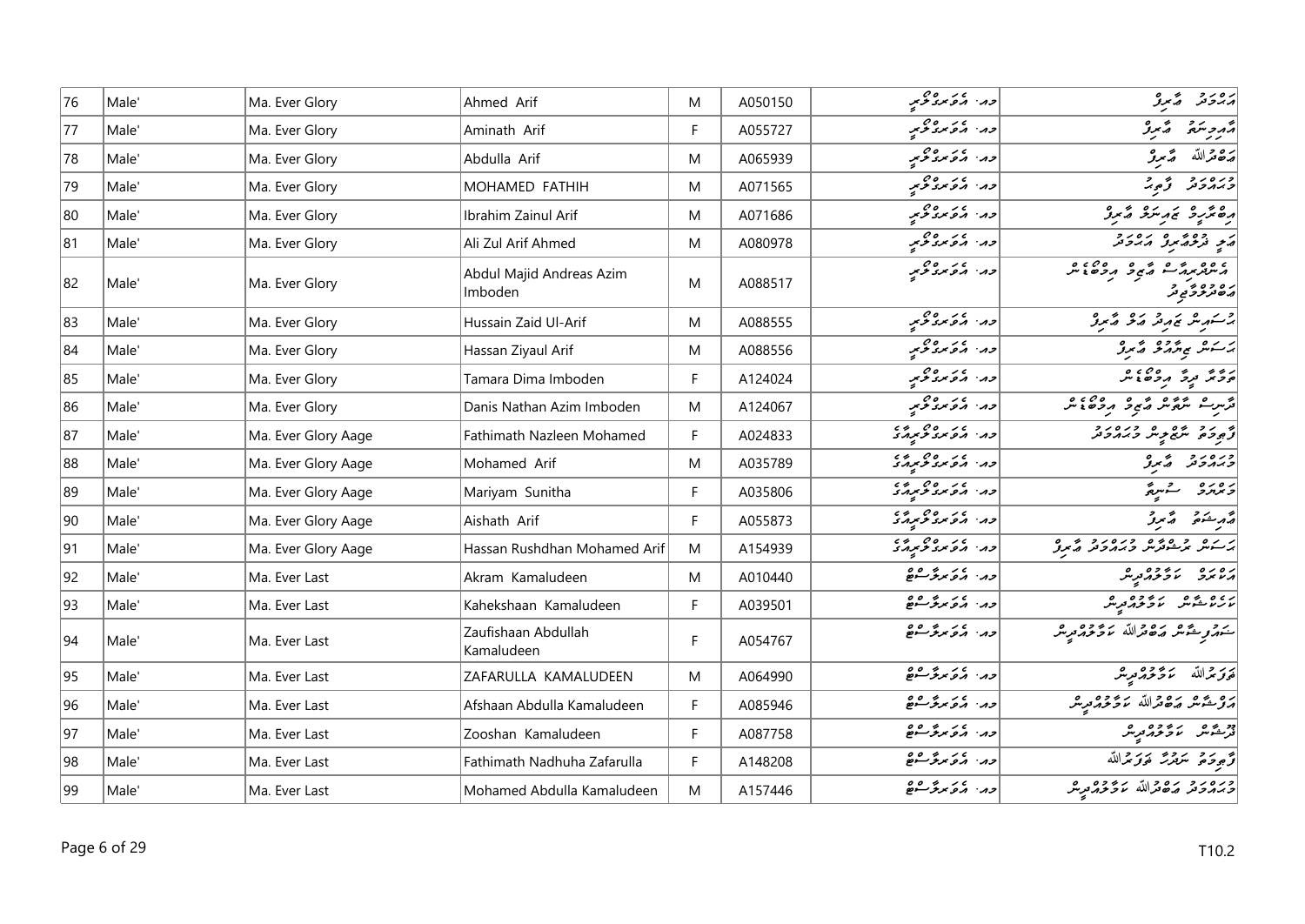| 100 | Male' | Ma. Ever Last | Hassan Naail Zafarulla    | M  | A361743 | رە. ئەڭ بىر <i>ۇ ش</i> ق     | برسەش شەرقى مەزىمەللە                                                                                          |
|-----|-------|---------------|---------------------------|----|---------|------------------------------|----------------------------------------------------------------------------------------------------------------|
| 101 | Male' | Ma. Ever Last | Ibrahim Naavy Zafarulla   | M  | A361745 | دە. ئەنە ئەستىسى             | رە ئرىيە ئىر ئوزىتەللە                                                                                         |
| 102 | Male' | Ma. Fanaaru   | Ahmed Akmal               | M  | A032311 | وە . ئەنگەنى                 | رەر رەرە                                                                                                       |
| 103 | Male' | Ma. Fanaaru   | Fathimath Huwaina         | F  | A032312 | ورستخ بتريمر                 | أوجوده ودريتي                                                                                                  |
| 104 | Male' | Ma. Fanaaru   | Mariyam Sharafiya         | F  | A064328 | وړ کوتگر                     | בינות ביונית                                                                                                   |
| 105 | Male' | Ma. Fanaaru   | Ismail Ajmal              | M  | A138645 | وړ ژنگر                      | بر عرم پر بر بر بر بر بر بر استفاده بر استفاده بر استاده کر                                                    |
| 106 | Male' | Ma. Fanaaru   | Aishath Juhaina           | F  | A323237 | وە . ئەنگەنگە                | قەرشقى قىزىرىگە                                                                                                |
| 107 | Male' | Ma. Fanvaiy   | Mizna Ahmed               | F  | A027986 | وړ کوسوه                     | د چې په کار د د                                                                                                |
| 108 | Male' | Ma. Fanvaiy   | Mifzal Ahmed              | M  | A027990 | وړ کوسوه                     | وويحو برورد                                                                                                    |
| 109 | Male' | Ma. Fanvaiy   | Fazeena Ahmed Didi        | F  | A050433 | وړ کړ شوه                    | توپە ئىش ئەرەپ ئەرەپىر<br>  توپە ئىش ئىش ئىش                                                                   |
| 110 | Male' | Ma. Favourite | Ismail Noordeen           | M  | A046717 | ورسمي يمره                   | ת ביצוע ברום ה                                                                                                 |
| 111 | Male' | Ma. Florin    | Aminath Shareehan Ibrahim | F  | A048251 | دە ۋىۋىرىگە                  | شوبرتشر مرکبرد<br>ر<br>مرگ سرچ                                                                                 |
| 112 | Male' | Ma. Florin    | Aishath Hanaan Ibrahim    | F  | A356819 | در. ومحرمر                   | و من المسلم و المسلم و المسلم و المسلم و المسلم و المسلم و المسلم و المسلم و المسلم و المسلم و الله و المسلم و |
| 113 | Male' | Ma. Free Park | Ahmed Amir                | M  | A024060 | حەر، ئۇ <i>بېرتى بىرى</i> نا | أرور والمحافية                                                                                                 |
| 114 | Male' | Ma. Free Park | Suneetha Amir             | F  | A033218 | در و مرژمره                  | سنسرچ مُرجمہ                                                                                                   |
| 115 | Male' | Ma. Free Park | Naseema Ibrahim Kaleyfan  | F  | A033541 | در و مروَّ مره               | بكر دو مەھكرىدىدىن دەر                                                                                         |
| 116 | Male' | Ma. Free Park | Aishath Shehenaz          | F  | A035348 | در و مروَّ مره               | وأرشده شركتهم                                                                                                  |
| 117 | Male' | Ma. Free Park | Mohamed Jilwaaz Hameed    | M  | A035420 | در و مروَّ مره               | ورەر دې وگړ د کړې د                                                                                            |
| 118 | Male' | Ma. Free Park | Ibrahim Aamir             | M  | A038689 | دە. ئۇم <sub>ىر</sub> تۇبرى  | رە ئۆر ئەرىر                                                                                                   |
| 119 | Male' | Ma. Free Park | Mohamed Amir              | M  | A039748 | دە. ئۇ برۇ برى               | בגםגב בבב                                                                                                      |
| 120 | Male' | Ma. Free Park | Ameetha Amir              | F  | A056043 | دە. ئ <sub>ۇ مو</sub> تەبرى  | أرْجِعُ أَرْجَرْ                                                                                               |
| 121 | Male' | Ma. Free Park | Abdul Ghani Mohamed       | M  | A056197 | حەر، ئۇ ئورگە ئىرىنا         | גפלפגית להחכת                                                                                                  |
| 122 | Male' | Ma. Free Park | Ahmed Jailam Hameed       | M  | A059178 | در و مرژمره                  | גפלב בתוכל גבל                                                                                                 |
| 123 | Male' | Ma. Free Park | MUHUDHIN AMIR             | M  | A063070 | در و مرژ مره                 | ورمر شهر المجموعه                                                                                              |
| 124 | Male' | Ma. Free Park | Fathimath Jaishan Hameed  | F. | A341084 | دړ٠ ژېږ ژُبر،                | تجوده فهر مقشر بزوير                                                                                           |
| 125 | Male' | Ma. Free Park | Ismail Zaan Amir          | M  | A348012 | دە. بۇ ئېرتزىرىئا            | أره و و و و و د د                                                                                              |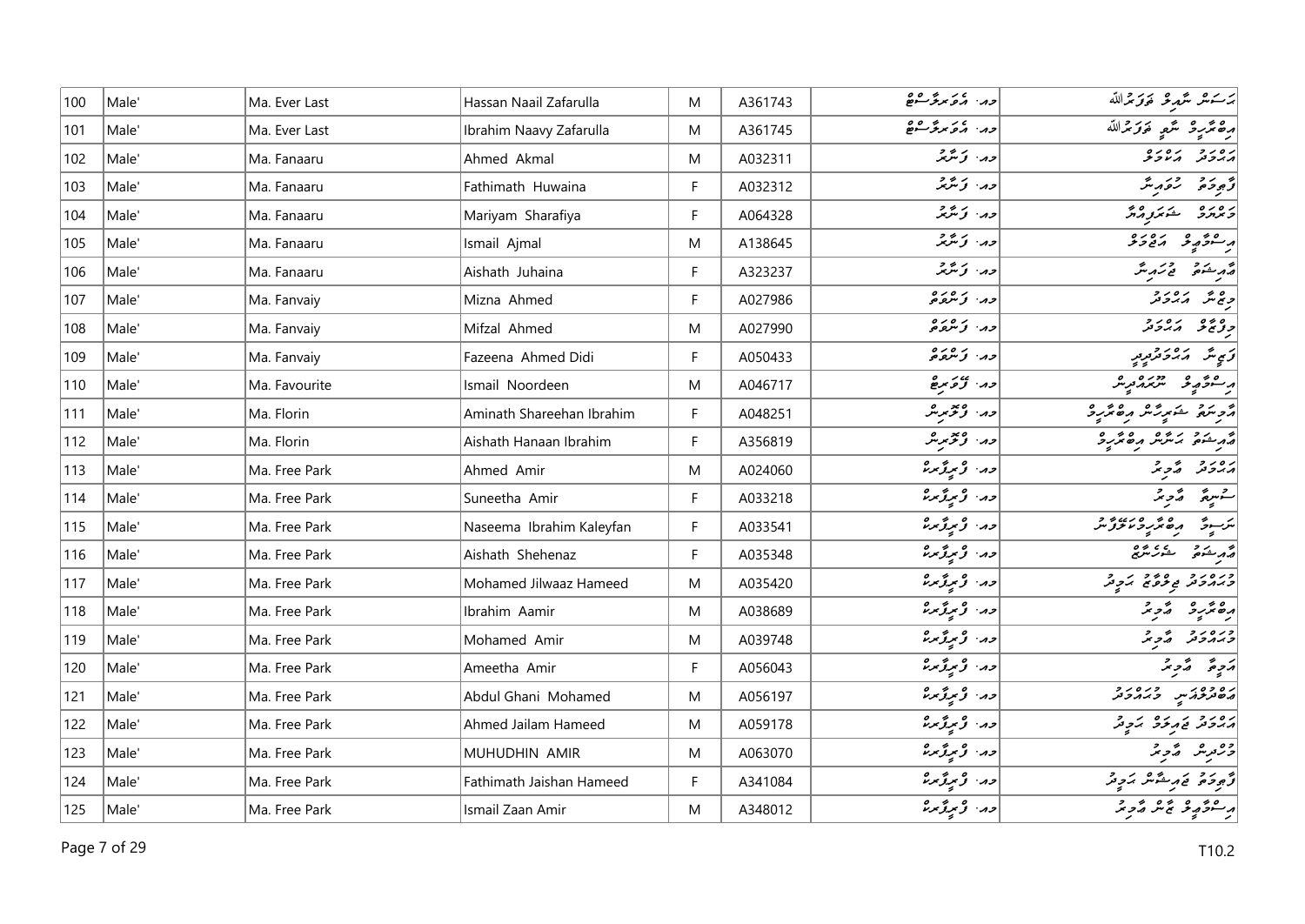| 126 | Male' | Ma. Funamaage         | Mohamed Shamhan Adam    | M  | A104098 | وړ وسره پ                                 | ورەر دېم دەھ ئەرە<br><i>دىد</i> ەرىر شەرىرس مەدر |
|-----|-------|-----------------------|-------------------------|----|---------|-------------------------------------------|--------------------------------------------------|
| 127 | Male' | Ma. Funamaage         | Hawwa Ijadha Adam       | F  | A372689 | בני ציינביב                               | بروء " مقر " " " محدد                            |
| 128 | Male' | Ma. Funamaage Aage    | Hassan Manik            | M  | A055517 | و در پره ده ده<br>در از کرد کرد د         | ئەسە ئىرى ئىرىد                                  |
| 129 | Male' | Ma. Funamaage Aage    | Mohamed Yashmu Hassan   | M  | A329031 | و د و د و د و د و د<br>و د ۰ و سرچ د بر د | ورەر و بر ە و بر كىش                             |
| 130 | Male' | Ma. Green Garden      | Aishath Rasha Hussain   | F  | A013011 | <i>وه کو پر هرگانگ</i> را مگر             | مەر خىقى ترىش برگىتىر بىر                        |
| 131 | Male' | Ma. Green Garden      | Fathimath Riva Hussain  | F  | A013014 | در کو پر مر <sub>ک</sub> ور مرد مر        | قەددە بىرق بر ئىرىش                              |
| 132 | Male' | Ma. Green Garden      | Hussain Abdul Latheef   | M  | A024636 | <i>دە. ، ئېرىترىگىرى ش</i>                |                                                  |
| 133 | Male' | Ma. Gurunful          | Aminath Ali Didi        | F  | A034005 | ه ده وه وه<br>وړ کومبرونو                 | أأدوسكم أأكرو وموقور                             |
| 134 | Male' | Ma. Gurunful          | Mariyam Latheefa        | F  | A065751 | ם ברי הם בס<br>כני " ג' זה ייטר ב         | رەرە ئەچ                                         |
| 135 | Male' | Ma. Gurunful          | Sarah Didi              | F  | A141421 | ه دو ه و ه<br>وړ کو بورس                  | استمتر ورور<br>استمتر ورور                       |
| 136 | Male' | Ma. Haizuran          | Aishath Ali Didi        | F. | A097219 | <i>دە. ئەيغ</i> ىر                        | وكركوكو وكمحص                                    |
| 137 | Male' | Ma. Handhuvaree Villa | Aishath Seema           | F  | A032610 | وە · ئەسترەكبرە ئ                         | سبوشح<br>و مرکز در<br>مرکز مشور                  |
| 138 | Male' | Ma. Handhuvaree Villa | Abdulla Shiyam          | M  | A032622 | ور. ئەر <i>وتۇ بېرو</i> نۇ                | شەدگرى<br>ەھىراللە                               |
| 139 | Male' | Ma. Handhuvaree Villa | Aminath Ibrahim Didi    | F  | A032623 | وړ٠ زسور <i>و نړ</i> و تر                 | أأوسع المصرار والمرور                            |
| 140 | Male' | Ma. Handhuvaree Villa | Mohamed Shiyam          | M  | A032663 | ور. ئەر <i>تۇۋى</i> روگ                   | ورەرو ھەدە<br><i>دىدە</i> رىر ھەد <i>ە</i> ر     |
| 141 | Male' | Ma. Handhuvaree Villa | Ali Rasheed             | M  | A032789 | وە · ئەسترەكىرە ئ <sup>ۇ</sup>            | أركمني أترك وكر                                  |
| 142 | Male' | Ma. Handhuvaree Villa | Fathmath Ishana         | F  | A032790 | رە. ئەرەۋە <sub>بو</sub> رۇ               | قهوخوه مشتر                                      |
| 143 | Male' | Ma. Handhuvaree Villa | Aminath Shuzana         | F  | A032794 | رە. ئەرە <i>تمۇم بې</i> رونۇ              | و سره شو شو شو شر                                |
| 144 | Male' | Ma. Handhuvaree Villa | Fathmath Mohamed        | F. | A051773 | رە. ئەس <i>ترەً بى</i> رو ئ               | و ره ر و<br>تر پر ژنر<br>ۇ ب <sub>و</sub> ر د    |
| 145 | Male' | Ma. Handhuvaree Villa | Aminath Shirneem        | F  | A051776 | رە. ئەرە <i>تمۇم بې</i> رونۇ              | أرمز تر<br>مسوندسرير                             |
| 146 | Male' | Ma. Handhuvaree Villa | Akram Ali               | M  | A121658 | دە. ئىر <i>تۇۋىرو</i> ۋ                   | ړه پره په په                                     |
| 147 | Male' | Ma. Handhuvaree Villa | AHMED SHAMAN            | M  | A121659 | ور. ئەر <i>وتۇم</i> رو ئ                  | رەرو رىر                                         |
| 148 | Male' | Ma. Handhuvaree Villa | Mohamed Waheed          | M  | A223191 | ور. ئەر <i>وتۇ بېرو</i> ئ                 | دره در در در<br>  دبر دبر در در در               |
| 149 | Male' | Ma. Handhuvaree Villa | Shathira Mohamed        | F  | A334815 | <i>دە. . ئەمەتمۇ ئېرو</i> ئ <sup>ۇ</sup>  | شهره دره در د                                    |
| 150 | Male' | Ma. Handhuvaree Villa | Sa'athu Shiyam          | F  | A381684 | وە · ئەسترۇپرى <i>رى</i>                  | ریر د شورد                                       |
| 151 | Male' | Ma. Handhuvaree Villa | Mohamed Raaif Imthiyaaz | M  | A391679 | وړ٠ رَسِيْرَوَ بِرِهِ تَرُّ               | כמחכת תחצ תכתתים                                 |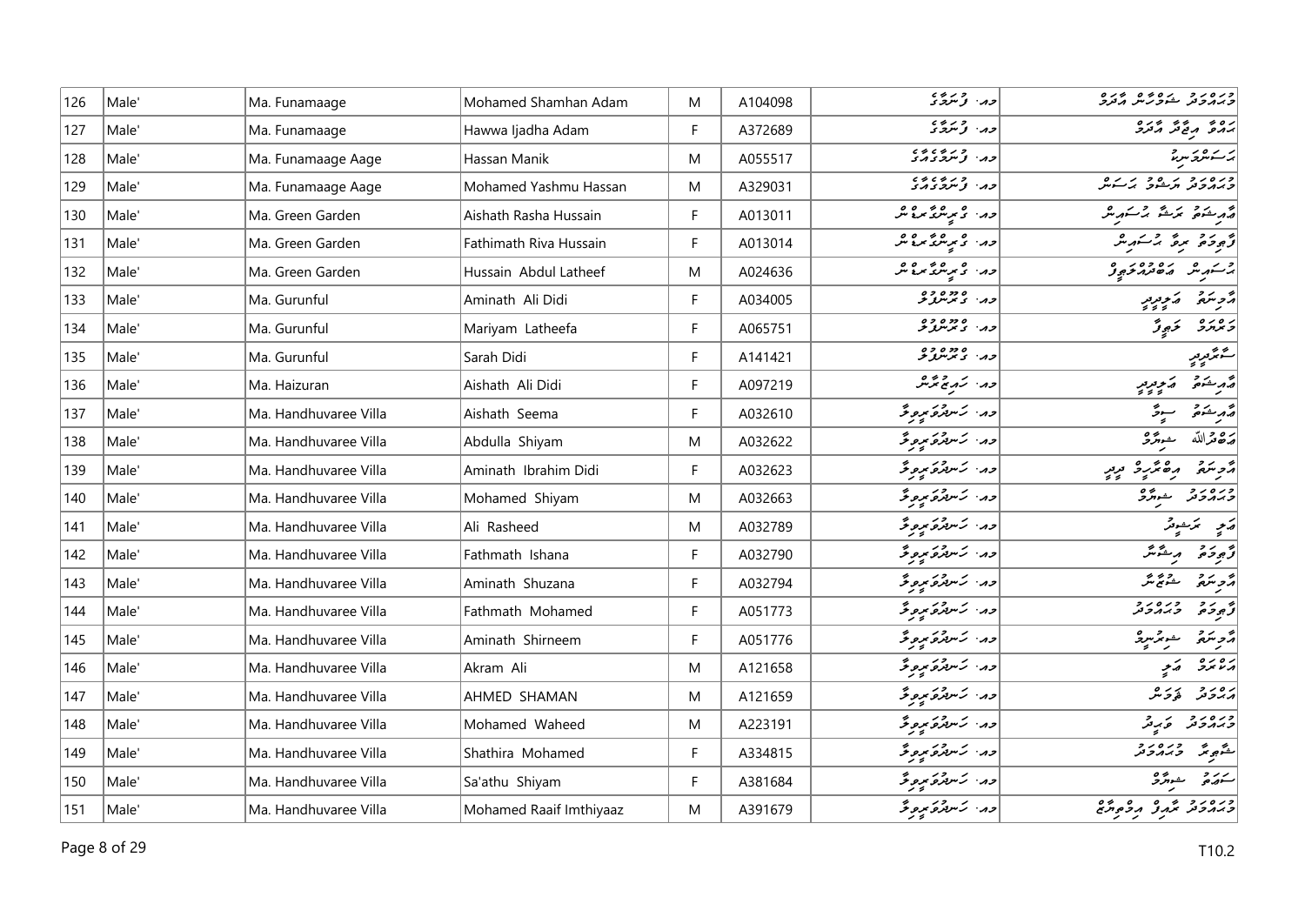| 152 | Male' | Ma. Handhuvaree Villa | Ikram Ali                             | M         | A392806 | وړ٠ زسرونو <sub>مرون</sub> و   | لرعوجر<br>ەتەپىر                                                     |
|-----|-------|-----------------------|---------------------------------------|-----------|---------|--------------------------------|----------------------------------------------------------------------|
| 153 | Male' | Ma. Heleena           | Azmath Jaleel                         | M         | A042354 | دە. ئېچىگە                     | رەرد ئەرۇ                                                            |
| 154 | Male' | Ma. Heleena           | Nasheeda Ibrahim                      | F         | A048007 | د ۱۸۰ گرمیگر                   | سَ شومَد رە مۇر ج                                                    |
| 155 | Male' | Ma. Heleena           | AHMED YANIU AZMATH                    | M         | A147111 | د ۱۸۰ گرمیگر                   | رور و محسن مقدم و                                                    |
| 156 | Male' | Ma. Heleena           | MOHAMED MAANIU AZMATH                 | M         | A348608 | دە. ئېچىگە                     |                                                                      |
| 157 | Male' | Ma. Huraveege         | Nasrulla Kamaludeen                   | M         | A011800 | در کا ترکمور                   | ىر مەزاللە بەر مەرەبەر                                               |
| 158 | Male' | Ma. Huraveege         | Sikandar Nasrulla Kamaluddeen         | M         | A022334 | دە. رىمكوكە                    | ره د د د د م والله ندوده ده و<br>مستوس سربر بر موسیح الله ندو در موس |
| 159 | Male' | Ma. Huraveege         | Mohamed Macky Nasrulla<br>Kamaluddeen | M         | A022335 | دە. زىر ئ                      | وبرورد وسترجع بترابية الله المتحدد والمرامل                          |
| 160 | Male' | Ma. Huraveege         | Ramon Nasrulla Kamaldeen              | ${\sf M}$ | A079235 | دە. ئەتمۇتى                    | <i>، م</i> ه مره چرالله عڅوړمر مه                                    |
| 161 | Male' | Ma. Huraveege         | Laila Saleem                          | F         | A217234 | در به رحموی                    | قەرق سىموق                                                           |
| 162 | Male' | Ma. Huvadhumaage      | Aminath Shaugy                        | F         | A038943 | ور و ده د<br>وړ کوترو ی        | ومحر المتفرقي                                                        |
| 163 | Male' | Ma. Huvadhumaage      | Aishath Yamna                         | F         | A114291 | ور وه ء<br>وړ رولرون           | أصم شكوته المرحر مكر                                                 |
| 164 | Male' | Ma. Huvadhumaage      | Mohamed Imyan                         | M         | A114292 | ور وه وه<br>وړ کوترون          | כנסנכ הפתיק<br><i>בג</i> ובני ובתית                                  |
| 165 | Male' | Ma. Huvadhumaage      | Fathimath Hamda                       | F.        | A330078 | ور و» ،<br>وەس سەھەرى          | أَوَّجْ حَمَّ مَحَمَّد                                               |
| 166 | Male' | Ma. Huvadhumaaqe      | Aminath Imala                         | F         | A332702 | ور و ده<br>وړ کوفرو ت          | ړې شرقه پرځنځ                                                        |
| 167 | Male' | Ma. Huvadhumaaqe      | Mariyam Imsa Shakir                   | F         | A334609 | ور و ده<br>وړ کوترو ت          | دەرە روش شەرىر                                                       |
| 168 | Male' | Ma. Inshaas           | Mohamed Ali Didi                      | M         | A063271 | <i>حەن مەنگۇ</i> ش             | وره رو<br> ور مروتر مستحدث                                           |
| 169 | Male' | Ma. Iraakuge          | Salma Ahmed Didi                      | F         | A036355 | כו. ו پڑי ג                    | ره د مسرور در در در برد.<br>سنورش مسرو در در در بر                   |
| 170 | Male' | Ma. Iraakuge          | Basma Ibrahim Sabir                   | F         | A060588 | כו. ו پڑי ב                    | $\frac{2}{3}$                                                        |
| 171 | Male' | Ma. Irumatheege       | Mohamed Naseef Jadullah               | M         | A035799 | כו. ו <sub>א</sub> יבקים ב     | وبروبرو ترسور قم قرالله                                              |
| 172 | Male' | Ma. Irumatheege-aage  | Aishath Nazlee                        | F.        | A034696 | <br>  כוזי וקיינדים בוזיב      | لأمر يئوم للتنجمج                                                    |
| 173 | Male' | Ma. Jaburoalge        | Ibrahim Mohamed Didi                  | M         | A032912 | ק ק כ ה ה ה<br>כ ה - ים הייב ב | رە ئەرە دىرەر دىرىر                                                  |
| 174 | Male' | Ma. Jaburoalge        | Ali Aboobakuru                        | M         | A120462 | ر و ۵ ۵ م<br>وړ کے حامزوی      |                                                                      |
| 175 | Male' | Ma. Jaburoalge        | Ibrahim Asham Ahmed                   | M         | A327257 | ر و ۵ ۵ م<br>وړ کو ځاندنور     | ם מים גם גם גם גב                                                    |
| 176 | Male' | Ma. Jaburoalge        | Fawz Mohamed Fayaz                    | M         | A330761 | ر و ۵ ۵ م<br>وړ کے حامزو ک     | ر د د د د د د د د د د.<br>زړي تر پر د تر ز ټر ت                      |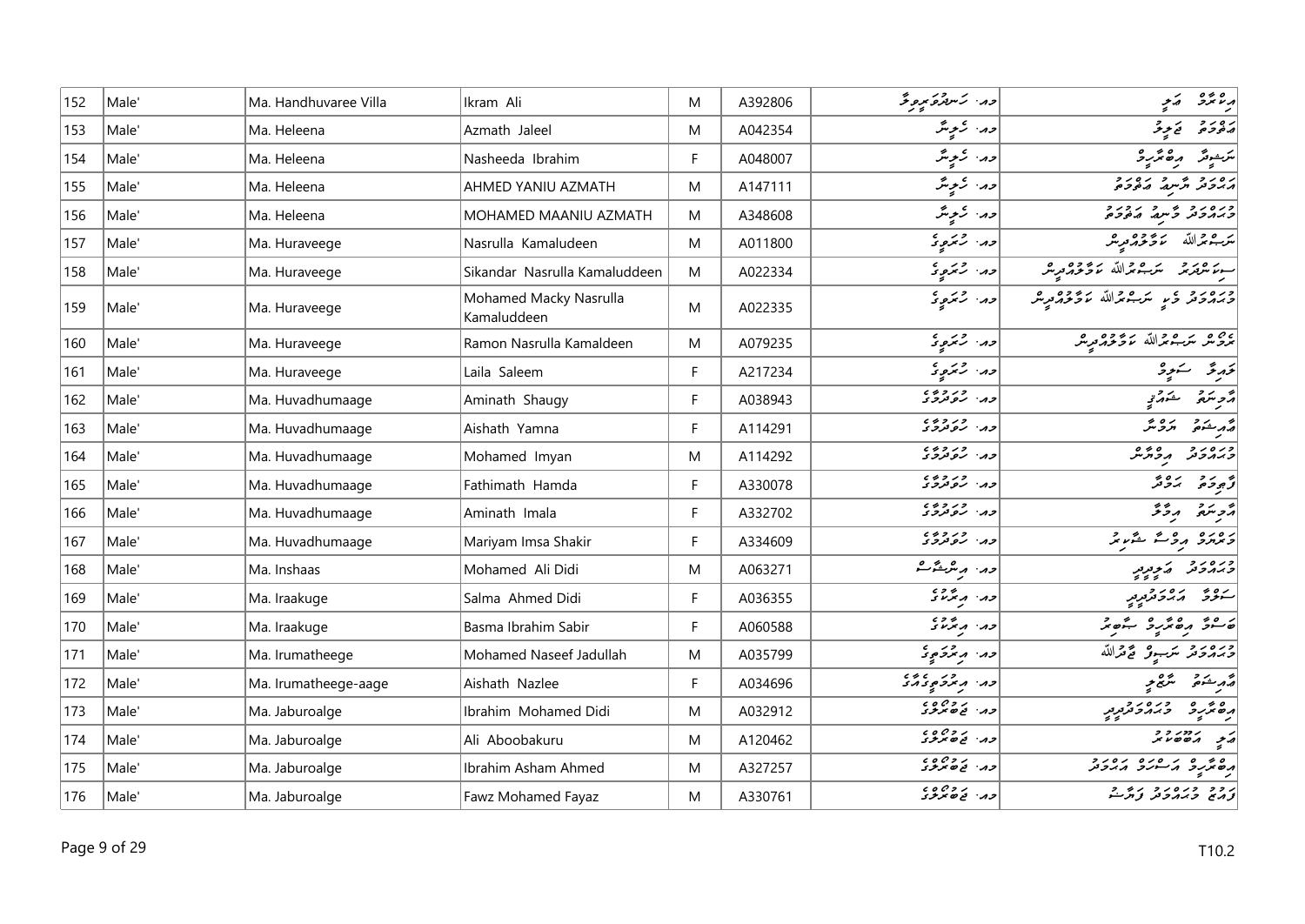| 177 | Male' | Ma. Jawaahiriyya   | Dr. Hisham Ahmed Imad  | M           | A032584 | حەر ئەتق <i>ىر بىر</i> مەمگە                         | ×٥ م م م م د د د د د و د و د         |
|-----|-------|--------------------|------------------------|-------------|---------|------------------------------------------------------|--------------------------------------|
| 178 | Male' | Ma. Jawaahiriyya   | Haifa Ahmed Imad       | F           | A032585 | وړ٠ ځوکر بروگر                                       | پَهرِوٌ مَدَوَمٌ مِروَمٌ             |
| 179 | Male' | Ma. Jawaahiriyya   | Ahmed Imad Mohamed     | M           | A032586 |                                                      | ر ور د په د در ور د                  |
| 180 | Male' | Ma. Jawaahiriyya   | Hamza Ahmed Imad       | M           | A032587 | وړ٠ ځوگر <sub>پروگ</sub> و                           | גם 2 גם גב בייבריק.<br>גבה הגבת ביכת |
| 181 | Male' | Ma. Jawaahiriyya   | Hana Ahmed Imad        | $\mathsf F$ | A036147 | בגי <u>ב</u> 'פל <sub>ו ז</sub> באת.<br>ק            | ر پر در در در در د                   |
| 182 | Male' | Ma. Jawaahiriyya   | Hindh Hamza Ahmed Imad | F           | A158661 | وړ٠ ځوگر بروگر                                       | ر 20 روم رور و 20 د                  |
| 183 | Male' | Ma. Jawaahiriyya   | HIDHA ABDULLA NAUSHAD  | $\mathsf F$ | A327236 | כו <sub>בי</sub> ה <sub>פ</sub> ל <sub> ה</sub> בליק | برقر وكافرالله سمد شور               |
| 184 | Male' | Ma. Kaneskaa       | Ahmed Rasheed Ibrahim  | M           | A043313 | <i>دە. ئ</i> ەنئەر م <sup>ەي</sup>                   | ړه رو پرېشونز پره پر ره              |
| 185 | Male' | Ma. Kaneskaa       | Amanulla Ahmed Rasheed | M           | A054368 | <i>وە. ئە</i> ترىش <sup>ى</sup>                      | أروح الله زبردتر برحوتر              |
| 186 | Male' | Ma. Kaneskaa       | Afaf Ahmed Rasheed     | F           | A061882 | حەر ، سۈركەت ئىس                                     | روه رورد برشوتر                      |
| 187 | Male' | Ma. Kaneskaa       | Athaulla Ahmed Rasheed | M           | A070997 | جەر ، ئەنئ <i>ەر 2</i> 0                             | برء والله برور و برشوتر              |
| 188 | Male' | Ma. Kaneskaa       | Anan Ahmed Rasheed     | F           | A154217 | حەر ، ئەنئەر شە <i>ن</i> گە                          | أرشر وبروير برشوش                    |
| 189 | Male' | Ma. Kristo         | Fathimath Ali          | F           | A038874 | בו. לתפי                                             | توجوجو المامح                        |
| 190 | Male' | Ma. Kristo         | Mohamed Iqbal          | M           | A126071 | כו <i>גי י</i> ל זק הפי                              | כנסנכ הפישיב                         |
| 191 | Male' | Ma. Kristo         | Mumdhoodh Abdulla      | M           | A141780 | בו ישתיים                                            | وه دو به ده دالله                    |
| 192 | Male' | Ma. Kristo         | Muneefa Abdulla        | F           | A253881 | در. کاموره چ                                         | وكحصرالله<br> 3سرپر                  |
| 193 | Male' | Ma. Kristo         | Mamdhooh Abdulla       | M           | A257553 | ور. لا يوسطى                                         | رەددە رەۋاللە                        |
| 194 | Male' | Ma. Kudadhaharaage | Aminath Adliyya        | F           | A048890 | و در در در در<br>وړ ۱۰ ما پا تور تور                 | ە ئەرجەمە<br>ړ د سره په              |
| 195 | Male' | Ma. Kudadhaharaage | Aishath Athika         | F           | A098933 | و در ۱۵ دره در ۵<br>ورسد تا ۶ تورنوی                 | وكرشكو وكولا                         |
| 196 | Male' | Ma. Kudadhaharaage | Ahmed Adil             | M           | A115918 | و در در در د<br>وړ ۱۰ ع تورندی                       | رەر ئەرۋ                             |
| 197 | Male' | Ma. Kudadhaharaage | Hussain Asif           | M           | A158943 | و در در در د<br>وړ ۱۰ ع تورندی                       | 2 سىمەمىر ھەسبور<br>م                |
| 198 | Male' | Ma. Kudadhaharaage | Ali Asid               | M           | A166858 | و در رور و د<br>وړ ۱۰ ما د تورندۍ                    | ەكتىر ەئىسىدىم                       |
| 199 | Male' | Ma. Kudadhaharaage | Fathimath Raima Adil   | F.          | A167633 | و در در در د<br>وړ ۱۰ تا تور بوي                     | وٌودَءٌ مَدِدٌ مُدِرْ                |
| 200 | Male' | Ma. Kudadhaharaage | Aishath Raushan Adil   | F.          | A167634 | و در رور و د<br>وړ ۱۰ تا تور بوی                     | مەر ئىكى ئىمار ئىكى مەر ئى           |
| 201 | Male' | Ma. Kudadhaharaage | Fathimath Abbas        | F           | A283849 | و در ۱۵۷۷ ورو په د                                   | 250/<br>ۇ بوخ <sup>ى</sup>           |
| 202 | Male' | Ma. Kudadhaharaage | Mariyam Alima          | F           | A323988 | و در رور و د<br>وړ ۱۰ ما د تورندۍ                    | رەرە شەپ                             |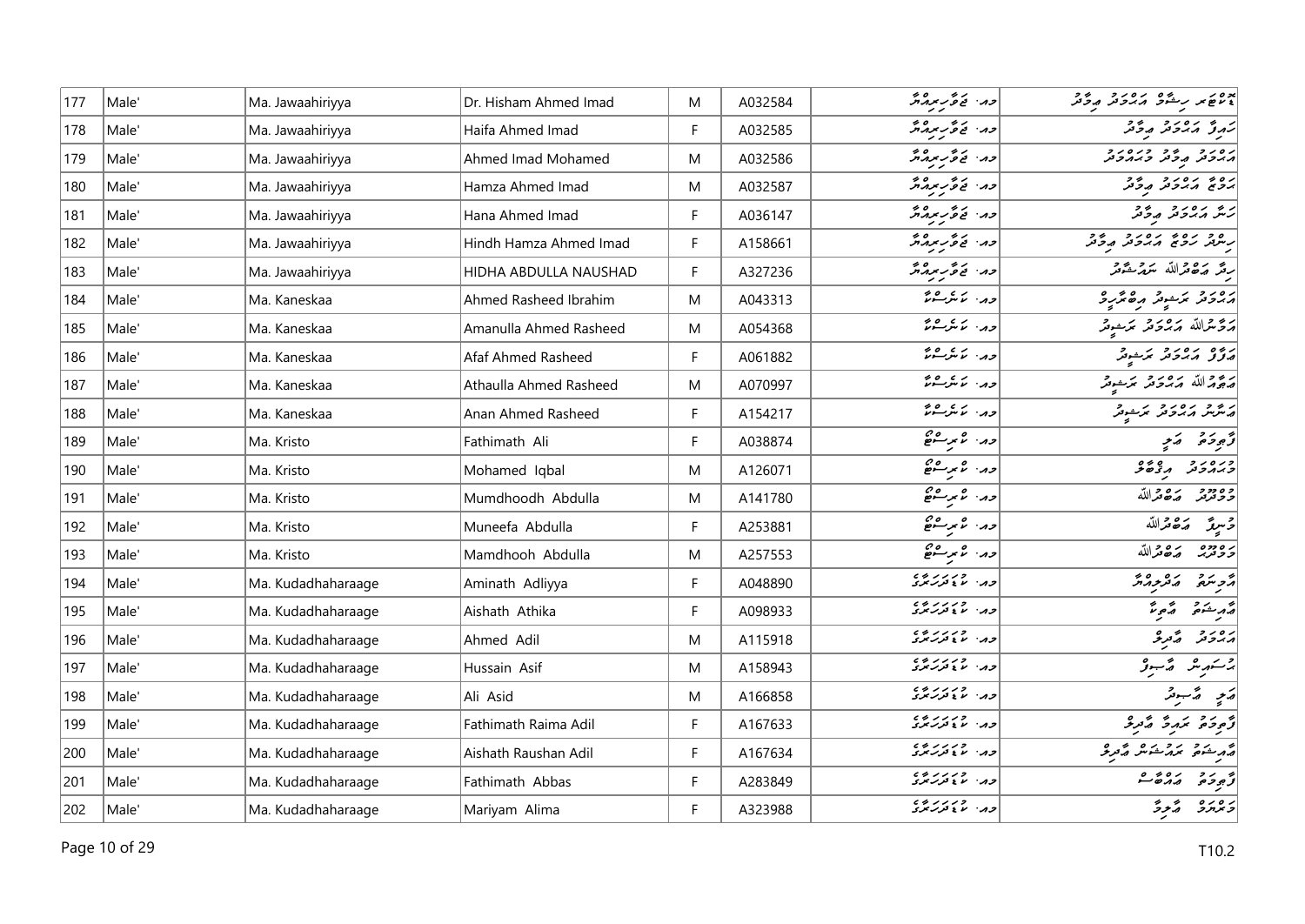| 203 | Male' | Ma. Kudadhaharaage  | Ibrahim Amir                 | M  | A357139 | و در رور و د<br>وړ ۱۰ تا تور بوی              | رەنزىرى ئەدىر                                            |
|-----|-------|---------------------|------------------------------|----|---------|-----------------------------------------------|----------------------------------------------------------|
|     |       |                     |                              |    |         | و در ۱۵ دره در ۵<br>ور۲۰ ما ٤ تورنتوی         |                                                          |
| 204 | Male' | Ma. Kudadhaharaage  | Mohamed Rahil Adil           | M  | A372848 |                                               | ورەرو پژبرى ھىرى                                         |
| 205 | Male' | Ma. Kudadhunmaarige | Mohamed Sodhuri              | M  | A040007 | وړ .   د د وه و د .<br>د د .   سا د ترسرد مرد | ورەرو بەدىر                                              |
| 206 | Male' | Ma. Kudadhunmaarige | Fathimath Luyuna Shiham      | F. | A160142 | در و د ده و د                                 | تو دو دود شوره                                           |
| 207 | Male' | Ma. Loahaa          | Adhuham Mohamed Rashid       | M  | A055741 | وړ کوگ                                        | ر وره مده در و گرشونگر<br>مانگرسان حاکمان می گرشونگر     |
| 208 | Male' | Ma. Loahaa          | Mohamed Rashid               | M  | A055743 | وړ کوگ                                        | ورەرو گەشەتر                                             |
| 209 | Male' | Ma. Loahaa          | Haisham Mohamed Rashid       | M  | A055751 | وړ گرگ                                        | ر مشروح وره دو محمد بر                                   |
| 210 | Male' | Ma. Loamaafaanu     | Ibrahim Shakir               | M  | A051173 | בו בכציב                                      | رە ئەر ئىسىم                                             |
| 211 | Male' | Ma. Loamaafaanu     | Mariyam Layal Shakir         | F. | A081432 | ە پە بەر يەر<br><i>دە</i> بە ئەركەش           | - 2010 - 2014 محمد محمد جم                               |
| 212 | Male' | Ma. Loamaafaanu     | Mohamed Shaayif Shakir       | M  | A081433 | ور، ئۇۋۇش                                     | ورەرو ئۇرۇ ئۇرىگر                                        |
| 213 | Male' | Ma. Loamaafaanu     | Latheefa Mohamed             | F. | A081577 | ور. ووژنر                                     | كروي وره رد                                              |
| 214 | Male' | Ma. Loathalhaage    | Fathimath Fareeda            | F  | A078893 | ەر پەر<br>چەن ئۈچۈن ي                         | وٌموده وَبِرِمَّ                                         |
| 215 | Male' | Ma. Loathalhaage    | Hafeeza                      | F  | A096218 | ەر پەر<br>3رە ئەھمى                           | برَوٍهُ                                                  |
| 216 | Male' | Ma. Luckshana       | Mariyam Hassan Adam          | F  | A034083 | ورستى شەكى                                    | קסקס קבוע הקס<br>בינו <i>ק</i> ב הבינו <sub>ר</sub> הנקב |
| 217 | Male' | Ma. Luckshana       | Mohamed Aiman                | M  | A105145 | ورستى شەكىر                                   | כנים ני התבית                                            |
| 218 | Male' | Ma. Luckshana       | <b>Yoosuf Mohamed Muhsin</b> | M  | A160569 | <i>حەن ئۇناھىتى</i> كە                        | ח כם כנסגב כם<br>תיינו בגובת בגיית                       |
| 219 | Male' | Ma. Luckshana 2     | Hussain Fatheen              | M  | A140820 | ور. ئۇناشكىتى 2                               | رژىسىم تۇمچىر                                            |
| 220 | Male' | Ma. Luckshana 2     | Ibrahim Hameed               | M  | A372296 | ور. ئۇناشكىتى 2                               | رەپرىي بەدىر                                             |
| 221 | Male' | Ma. Luckshana 2     | Ahmed Zaid                   | M  | A372297 | ور، ئۇرۇشكىر 2                                | دەرو پەرو                                                |
| 222 | Male' | Ma. Luckshana 2     | Mohamed Hameez               | M  | A372298 | ور. ئۇناشكىتى 2                               | ورەر دىر برون                                            |
| 223 | Male' | Ma. Lunar View      | Mohamed Rashid               | M  | A050406 | دە. ئۇش <sub>رە م</sub>                       | ورەر د پژخوش<br><i>دېرم</i> ونر برخوش                    |
| 224 | Male' | Ma. Lunar View      | Ahmed Rashid                 | M  | A068981 | در ود عموم                                    | رەر ئەشەر                                                |
| 225 | Male' | Ma. Lunar View      | Aishath Afnan Abdulla        | F  | A070821 | در. ژگروگر                                    | و مدد و بره و و بره و الله                               |
| 226 | Male' | Ma. Lunar View      | Aminath Raushan Ahmed        | F  | A072842 |                                               | ه در د ده ده د در د<br>مرح شهر مرو شوش مار د د           |
| 227 | Male' | Ma. Lunar View      | Mariyam Zeeshan Ahmed        | F. | A072843 | در بیشور                                      | رەرە بېشەھ رەرد                                          |
| 228 | Male' | Ma. Lunar View      | Ahmed Nahyan Mohamed         | M  | A091985 | در. تژنگویز                                   | נפני נפשים כנסנים<br>הגבת ייקגותיית כגובת                |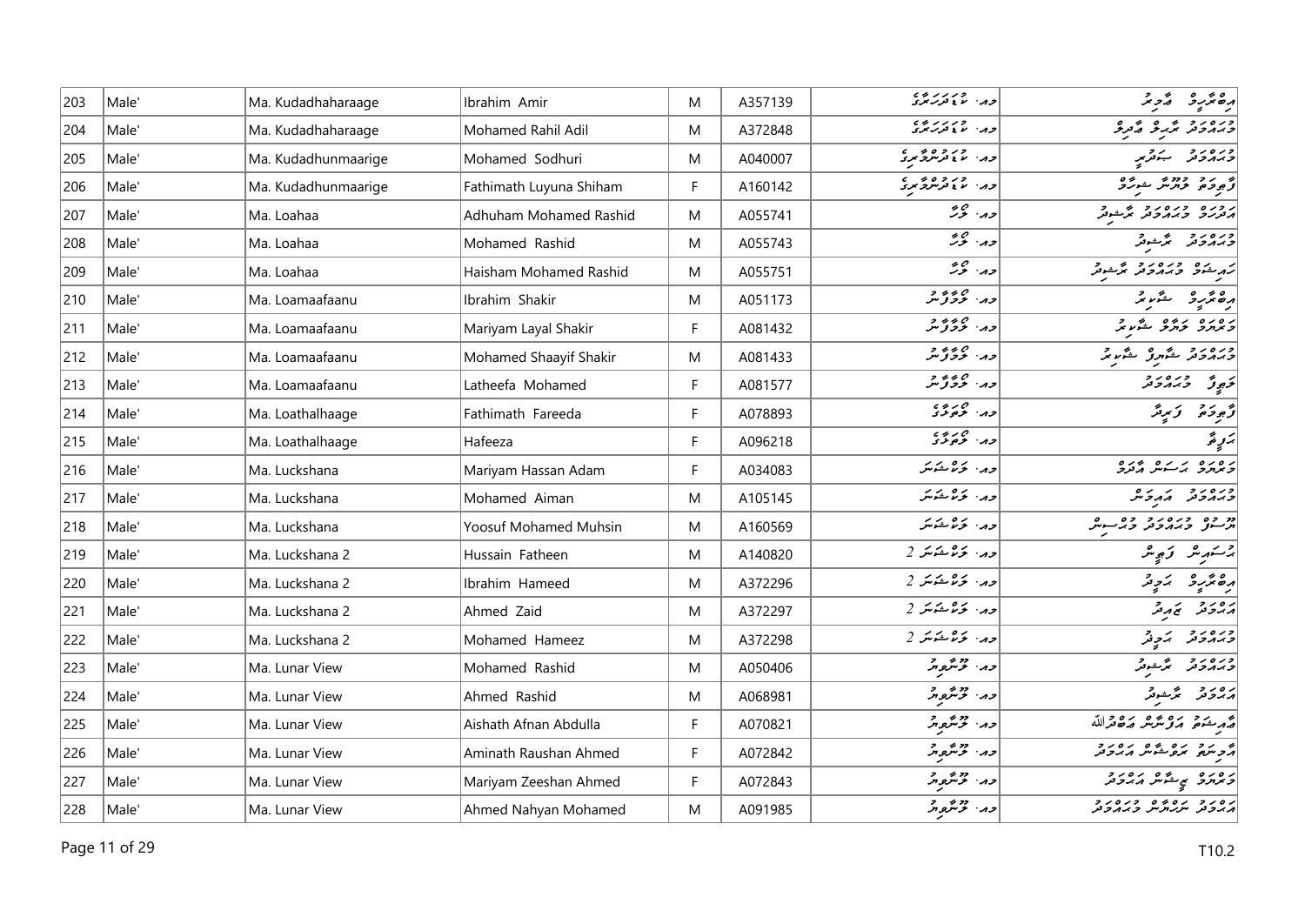| 229 | Male' | Ma. Lunar View  | Mohamed Lahfan                   | M         | A115707 | בני ביתפת                        | ورەرد رەپەە<br><i>دىد</i> ىرى ئ <i>ورۇ</i> س                    |
|-----|-------|-----------------|----------------------------------|-----------|---------|----------------------------------|-----------------------------------------------------------------|
| 230 | Male' | Ma. Lunar View  | Mohamed Najwan Ahmed             | M         | A121065 | دړ٠ تر ش <u>و</u> بر             | ورەر د رەپە رەر د<br><i>دىد</i> ەردىر س <sub>ى</sub> رۇس ەبردىر |
| 231 | Male' | Ma. Lunar View  | Aishath Thihnaan Mohamed         | F         | A329527 | أحه ومحتفوه                      | و مشوم و د مهر و دره د و                                        |
| 232 | Male' | Ma. Maadheli    | Mahmood Razee                    | M         | A032414 | وړ٤ وگرمو                        | ره دور گرجو<br>درگرفتر گرجو                                     |
| 233 | Male' | Ma. Maadheli    | Husna Razee                      | F.        | A033896 | دە. دۇرو                         | ر مار میں مقرر ہے<br>مسلمانیہ میں مقرر ہے                       |
| 234 | Male' | Ma. Maadheli    | Mohamed Makhayl Mahmood<br>Razee | ${\sf M}$ | A329929 | در. دُنگرمو                      | ورەر د رژمر و رەدد د پر<br>وبرارولر و ژمر وبرولر برې            |
| 235 | Male' | Ma. Maadheli    | Ali Mikhail Mahmood Razee        | M         | A329931 | وړ٤ وگرمو                        | ړې د پرو دره ده پرې                                             |
| 236 | Male' | Ma. Maafaiyvaru | Sayyid Ali                       | M         | A034144 | وړ ورور د<br>در وروونر           |                                                                 |
| 237 | Male' | Ma. Maafaiyvaru | Aminath Raya Ali                 | F         | A067253 | وړ وره د د<br><i>ده</i> رووه د   |                                                                 |
| 238 | Male' | Ma. Maafaiyvaru | Mohamed Raaidh Ali               | M         | A124497 | وړ وره رو<br>وړ ونونونو          | כנסגב הוב בי                                                    |
| 239 | Male' | Ma. Maandhooge  | IBRAHIM NOORDEEN                 | M         | A027586 | و د. و دود ،<br>و د. و سربر د    | ת פיציב מאת על                                                  |
| 240 | Male' | Ma. Maandhooge  | Sabra Ibrahim Noordeen           | F.        | A050162 | و در په دوده<br>و در که کردن     | - ده د مه ده ده دره مورد بر                                     |
| 241 | Male' | Ma. Maandhooge  | Hussein Ahmed Noordeen           | M         | A050163 | و در به دود و<br>و در به مرکبوری |                                                                 |
| 242 | Male' | Ma. Maandhooge  | Fathimath Ali                    | F         | A066232 | و در په دوده<br>و در که کردن     | توجوجو المامي                                                   |
| 243 | Male' | Ma. Malaaz      | Ahmed Ashir                      | M         | A013017 | وړ کوگړه                         | أرور والمسور                                                    |
| 244 | Male' | Ma. Malaaz      | Huzaima Asir                     | F         | A022653 | وړ کونځ                          | ترىج مرگز مەشىرىمى                                              |
| 245 | Male' | Ma. Malaaz      | Niuma Ashir                      | F         | A037451 | وړ ژوگړه                         | سروق أرشوند                                                     |
| 246 | Male' | Ma. Malaaz      | HUSSAIN ASHIR                    | M         | A041806 | وړ٠ وگړه                         | بركستهريش كمتحضر                                                |
| 247 | Male' | Ma. Malaaz      | Shamoon Ashir                    | M         | A058558 | وړ کونځ                          | شەەدەم ئەسىر                                                    |
| 248 | Male' | Ma. Malaaz      | Nazima Ashir                     | F         | A060198 | وړ ژوگو                          | أستنجرته وترشوش                                                 |
| 249 | Male' | Ma. Malaaz      | Fathmath Raushan Ahmed           | F         | A070671 | وړ کونځ                          | و د د د دره ده د د                                              |
| 250 | Male' | Ma. Malaaz      | Mohamed Lassan Ahmed             | M         | A070713 | وړ کونځ                          | ورەر د رە بەھ رەر د<br><i>دېدو دې خهر ش</i> مر م <i>برو</i> تر  |
| 251 | Male' | Ma. Malaaz      | Muhammad Dayyin Shamoon          | M         | A104082 | وړ کونځ                          | وره رو بره ره بره دوه<br>دبرمردنر ترمهرس شودمهس                 |
| 252 | Male' | Ma. Malaaz      | Mohamed Atkinson                 | M         | A125712 | وړ٠ وگړه                         | ورەرو يەھرىرىكىر                                                |
| 253 | Male' | Ma. Malaaz      | Maisa Hussain                    | F.        | A126462 | وړ کونځ                          | خەرشە جەستەرىش                                                  |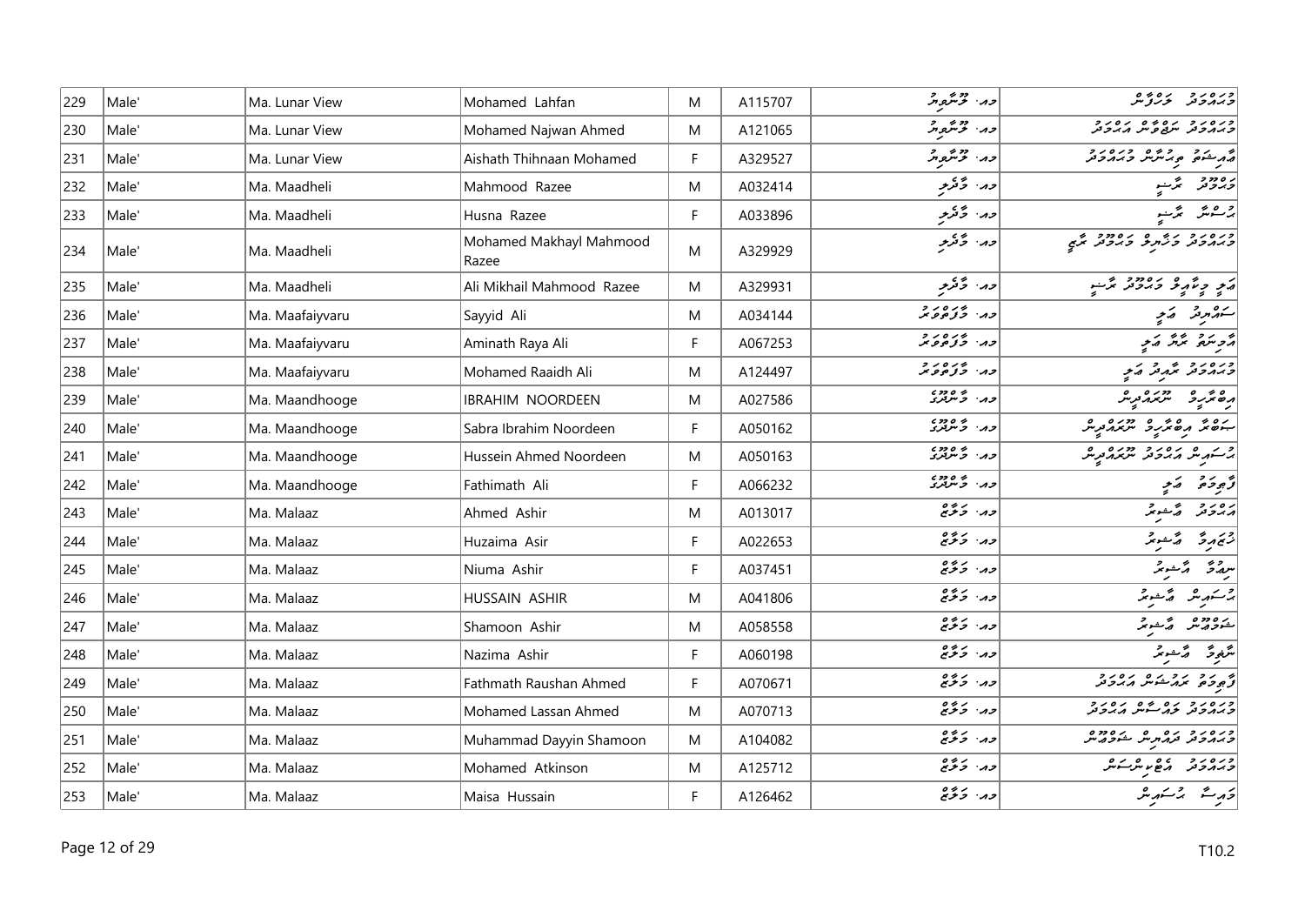| 254 | Male' | Ma. Malaaz       | Ibrahim Shaffan Shamoon  | M         | A127828 | وړ کونځ ع               | دە ئەرەب دەبەھ دەدە                                                                                                                                                                                                           |
|-----|-------|------------------|--------------------------|-----------|---------|-------------------------|-------------------------------------------------------------------------------------------------------------------------------------------------------------------------------------------------------------------------------|
| 255 | Male' | Ma. Malaaz       | Ibthisam Hussain         | F         | A146892 | وړ کونځ                 | 1999 - 1999 - 1999 - 1999 - 1999 - 1999 - 1999 - 1999 - 1999 - 1999 - 1999 - 1999 - 1999 - 1999 - 1999 - 1999 - 1999 - 1999 - 1999 - 1999 - 1999 - 1999 - 1999 - 1999 - 1999 - 1999 - 1999 - 1999 - 1999 - 1999 - 1999 - 1999 |
| 256 | Male' | Ma. Malaaz       | Naura Moosa Maniku       | F         | A329185 | وړ کو نو ه              |                                                                                                                                                                                                                               |
| 257 | Male' | Ma. Malaaz       | Ismail Nabhan Shamoon    | M         | A330335 | وړ کوگړه                | ە بەرە بەرە بەرەدە<br>مەسوئەت سەھەس شەرەس                                                                                                                                                                                     |
| 258 | Male' | Ma. Malaaz       | Aminath Jaushan Ahmed    | F         | A333215 | وړ کوگړه                | و در در دره ده در د                                                                                                                                                                                                           |
| 259 | Male' | Ma. Malaaz       | Shaba Hussain            | F         | A335204 | כו <i>ני ב</i> יבים     | خترقة بركتمبريش                                                                                                                                                                                                               |
| 260 | Male' | Ma. Mares        | Shiyara Jadulla Jameel   | F         | A034693 | وړ٠ وګرگ                | حْمِثَرَتَمْ يُرَتَّرُاللَّهُ يَوَجِّرُ                                                                                                                                                                                       |
| 261 | Male' | Ma. Merana       | Mohamed Musthafa Hussain | M         | A047986 | وړ کويونگر              | ورەرو وەرە وىمبر                                                                                                                                                                                                              |
| 262 | Male' | Ma. Merana       | Mushfa Musthafa Hussain  | F         | A330499 | دە . دىمەش              | و ە ئە دەر ئەر ئەر                                                                                                                                                                                                            |
| 263 | Male' | Ma. Mercy        | Sayyid Ali               | ${\sf M}$ | A071177 | در. ڈیرب                | سەھرىتى ھەمچ                                                                                                                                                                                                                  |
| 264 | Male' | Ma. Merry Corner | Hussain Haidar           | M         | A000519 | در و پر مرکز            | برستهرش بمهرفريز                                                                                                                                                                                                              |
| 265 | Male' | Ma. Merry Corner | Faugiyya Hussain         | F         | A060609 | در کا پر محمد کر        | ومقدم يحسبه                                                                                                                                                                                                                   |
| 266 | Male' | Ma. Merry Corner | Fathmath Vileenee        | F         | A060610 | وړ کو پر تکرير          | قرموقر ومبير                                                                                                                                                                                                                  |
| 267 | Male' | Ma. Merry Corner | Aminath Reenee           | F         | A060611 | وړ کو پر نامر پر        | أأروبتهم بربير                                                                                                                                                                                                                |
| 268 | Male' | Ma. Merry Corner | Mohamed Hykal            | ${\sf M}$ | A060622 | وړ کو پر نامر پر        | ورەرو ئەركو                                                                                                                                                                                                                   |
| 269 | Male' | Ma. Merry Corner | Hytham Ahmed Rasheed     | ${\sf M}$ | A060696 | در که پر محمد           | ر ده ده ده کرد و                                                                                                                                                                                                              |
| 270 | Male' | Ma. Merry Corner | Ismail Hybath            | M         | A060739 | در که پر محمد           | وستوصفي متصفقه                                                                                                                                                                                                                |
| 271 | Male' | Ma. Merry Corner | Mohamed Azlee            | M         | A121338 | در که پر شهر            | ورەرد رەپر                                                                                                                                                                                                                    |
| 272 | Male' | Ma. Merry Glory  | Mariyam Thasally         | F         | A121333 | در و پروگړ              | גם גם גים                                                                                                                                                                                                                     |
| 273 | Male' | Ma. Merry Glory  | Aishath Visama           | F         | A121334 | وړ٠ د پروتوپر           | أقهر شكاة والشرقر                                                                                                                                                                                                             |
| 274 | Male' | Ma. Merry Glory  | Ahmed Azmee              | M         | A121335 | در کوروگور              | أرور ورو                                                                                                                                                                                                                      |
| 275 | Male' | Ma. Merry Glory  | Fathimath Sam-aa         | F         | A121339 | در و نړۍ لمړ            | أوجوده سنور                                                                                                                                                                                                                   |
| 276 | Male' | Ma. Merry Glory  | Latheefa Hussain         | F         | A323476 | وړ٠ د پروتوپر           | خَيْرٍ ثُمْ سَنَ سَرِ سُرْ                                                                                                                                                                                                    |
| 277 | Male' | Ma. Merry Glory  | Shaiha Ibrahim Rafeeu    | F         | A343135 |                         | شەر ئەھ ئەر ئە ئەرە                                                                                                                                                                                                           |
| 278 | Male' | Ma. Merry Glory  | Aminath Shaima Ibrahim   | F         | A382534 |                         | أدوسكم يتمرد وهتريده                                                                                                                                                                                                          |
| 279 | Male' | Ma. Merry Glow   | Saraahath Hussain        | F         | A023785 | כו. לתְצ <sup>פ</sup> ל | سەمدىق برىسىرىش                                                                                                                                                                                                               |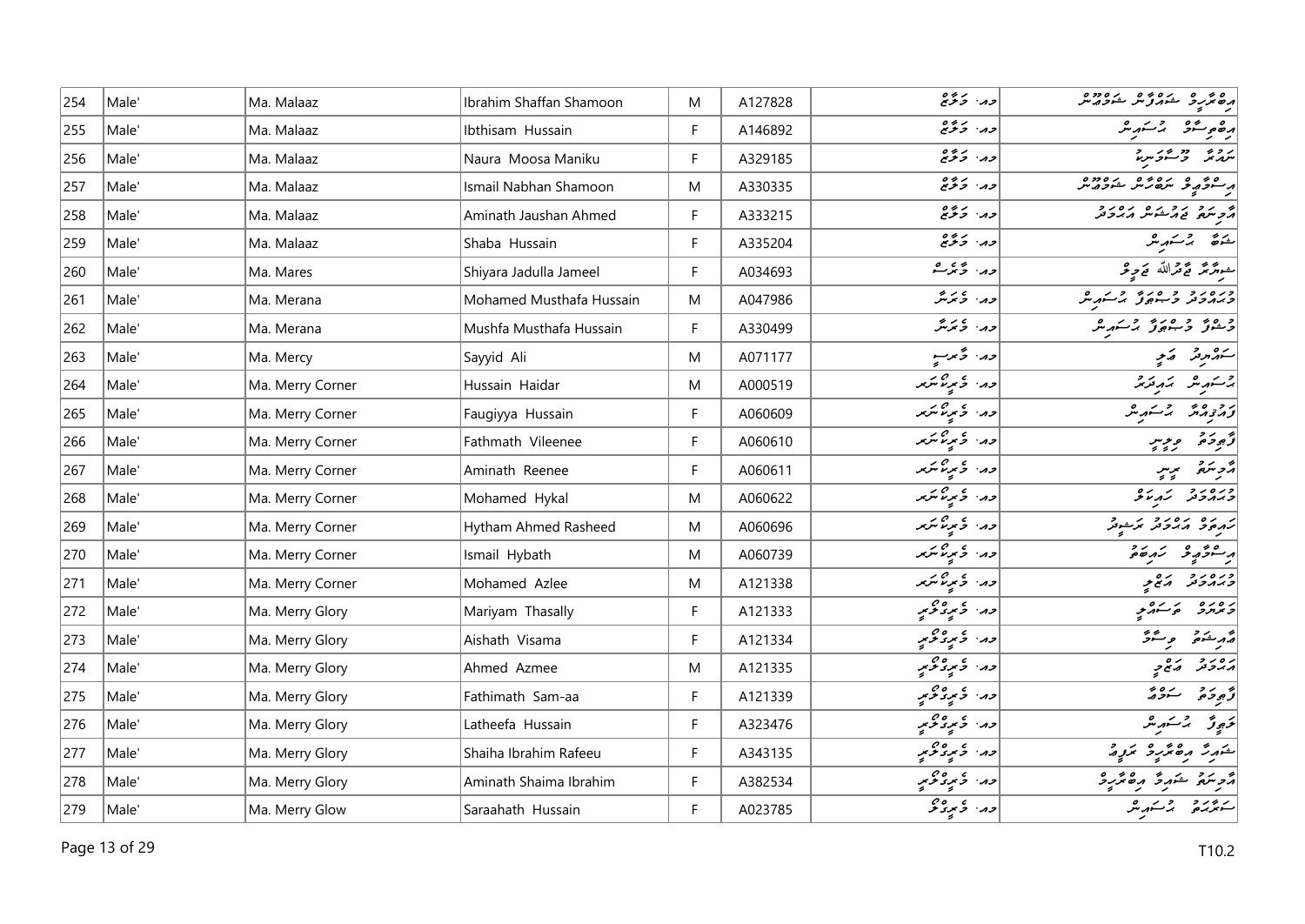| 280 | Male' | Ma. Merry Glow | Ahmed Arafath           | M           | A023807 | دە. ئىردىگ                        | ג ס ג כ ג ב ב<br>ג ג כ ב ג ב ב ב ב ב ה                  |
|-----|-------|----------------|-------------------------|-------------|---------|-----------------------------------|---------------------------------------------------------|
| 281 | Male' | Ma. Merry Glow | Easa Saadhaath          | M           | A048991 | وړ٠ ځ پرونو                       | ار شهر مقرمی<br>اوسته مستوره                            |
| 282 | Male' | Ma. Merry Glow | Moomina Hussain         | F           | A060695 | כו. אי ישריק                      | وړولنګ پر شهر شر                                        |
| 283 | Male' | Ma. Milan      | Faruhath Jaleel         | M           | A034672 | دە رۇش                            | ترورو تموتى                                             |
| 284 | Male' | Ma. Milan      | Aminath Maziya Farhath  | F           | A086720 | دە بەۋىر                          | أأدمره ومجار وبرد                                       |
| 285 | Male' | Ma. Milan      | YOOSUF AZYAN FARHATH    | M           | A140973 | دە. دۇش                           | ח כם גם זם גם גביב<br>ת—تو הזהתית צינגים                |
| 286 | Male' | Ma. Milano     | Shaama Jaleel           | $\mathsf F$ | A048970 | ادر. دِ ڈِیْر                     | شَرَقَ نَے مُحٍ مِنْ                                    |
| 287 | Male' | Ma. Milano     | Gina Shahudhy           | F           | A362127 | در. دِ ڈِسگ                       | محي شمكر تعميد حسن محمد السياسي                         |
| 288 | Male' | Ma. Moodhuvina | Ahmed Riyazi Mohamed    | M           | A033738 | در ودور                           | גפנד <sub>מ</sub> ת- 1975.<br>הגבת <sub>מ</sub> ת- 1975 |
| 289 | Male' | Ma. Moodhuvina | Aminath Jaleel          | F           | A033740 | وړ٠ وفرونتر                       | أزويتم فيحوفه                                           |
| 290 | Male' | Ma. Moodhuvina | Hussain Rabeeu Mohamed  | M           | A071372 | در دوره شر                        | ר אית יו האסף כמחכת                                     |
| 291 | Male' | Ma. Moodhuvina | Hawwa Rishda Mohamed    | $\mathsf F$ | A126466 | در ودوسر                          | ره و مرت و دره د و<br>بروغ مرتشنر و برو و تر            |
| 292 | Male' | Ma. Moris      | Sayyid Ibrahim          | M           | A078827 | دە. ئ <sup>ې</sup> رت             | شورور مصرور                                             |
| 293 | Male' | Ma. Moris      | Aminath Suwaydha        | $\mathsf F$ | A153898 | دە. ئېرى                          | و الله عن المعلم المحمد و المحمد الم                    |
| 294 | Male' | Ma. Moris      | Sayyid Ahmed Shahid     | M           | A156042 | دە. ئېرىش                         | سكە بەر ئەر ئەر ئەر ئىش بەر                             |
| 295 | Male' | Ma. Moris      | Hussain Saneez          | M           | A166939 | دړ به مخبوب ه                     | يرت مريثر التكسير                                       |
| 296 | Male' | Ma. Moris      | Ismail Shiyau           | M           | A356616 | در به سمبر ه                      | وسنو ومحموقه المستور                                    |
| 297 | Male' | Ma. Moris      | Fathimath Suwaidha      | F           | A392271 | ا در به بخبر م                    | وموجود منفرمة                                           |
| 298 | Male' | Ma. Moris      | Hawwa Shiuna            | F           | A402302 | جه محمر م                         | رەپ شەرىر<br>بەرى شەرىر                                 |
| 299 | Male' | Ma. Motherland | Mohamed Shanoon Areef   | M           | A025622 | وړ٠ وتر دي ٥٥<br>وړ٠ وتر د ژمن    | وره رو در دوه در و<br>وبرووند شهرس مرموثی               |
| 300 | Male' | Ma. Motherland | Ahmed Rizwan Areef      | M           | A027510 | وړ٠ وتر پره ٥٥<br>وړ٠ وتر پر پر س | رەر دېرىنوڭ كەيدۇ                                       |
| 301 | Male' | Ma. Motherland | Mohamed Malik Areef     | M           | A027520 | وړ· د <i>کوپرنژ</i> مره           | ورەر د د در كړر                                         |
| 302 | Male' | Ma. Motherland | Fathimath Shifaly Areef | $\mathsf F$ | A049685 | وړ کوتر <i>پرې ۵۵</i>             | و و ده خود و ميرو                                       |
| 303 | Male' | Ma. Motherland | Aishath Shuzana Areef   | $\mathsf F$ | A049686 | وړ کوتر <i>پرې ۵۵</i>             | ە ئەستومى شويى سى ئەسپى                                 |
| 304 | Male' | Ma. Motherland | Ibrahim Ifrah Areef     | M           | A120786 | وړ٠ وتر دي وه                     | معتر و مرو برو كمبرو                                    |
| 305 | Male' | Ma. Motherland | Ayham Rizwan Areef      | M           | A327785 | وړ٠ وَتربر <sup>ړ</sup> ي وه      | أمدر والمعجمة والمعرفي بروا                             |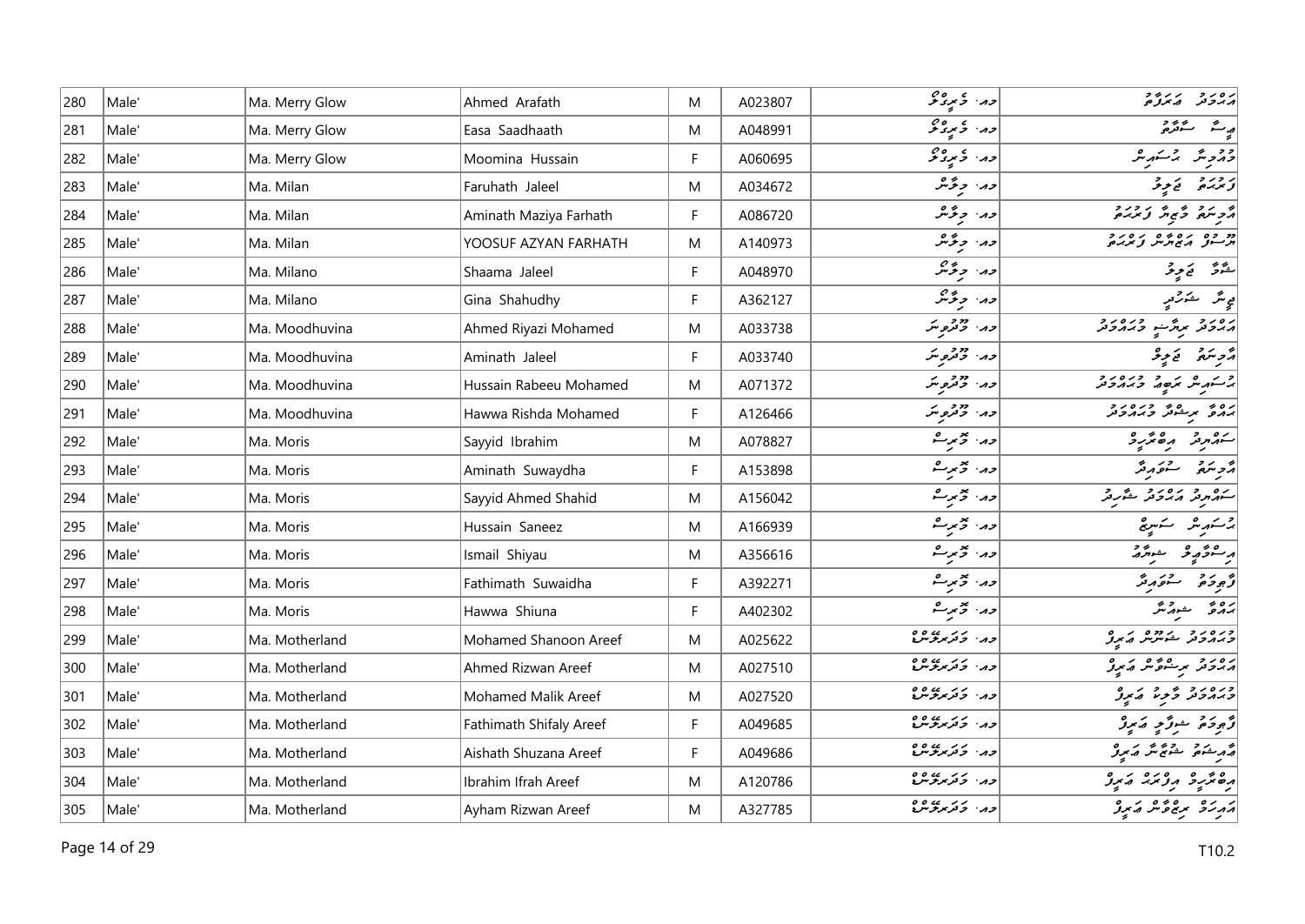| 306 | Male' | Ma. Motherland | Aminath Shamail         | F           | A335017 | وړ٠ و تر <i>پروه</i> وه   | أأدمته فكأرو                                                                                                                                                                                                                                                                                                                                                                                                                    |
|-----|-------|----------------|-------------------------|-------------|---------|---------------------------|---------------------------------------------------------------------------------------------------------------------------------------------------------------------------------------------------------------------------------------------------------------------------------------------------------------------------------------------------------------------------------------------------------------------------------|
| 307 | Male' | Ma. Neyo       | Abdulla Mufeed          | M           | A037308 | وړ. سرچ                   | پره ترالله څوپه                                                                                                                                                                                                                                                                                                                                                                                                                 |
| 308 | Male' | Ma. Neyo       | Mohamed Mayiz Mufeed    | M           | A157439 | ود. سرچ                   | כגם גב ביתי בקבל                                                                                                                                                                                                                                                                                                                                                                                                                |
| 309 | Male' | Ma. Nirili     | Mohamed Yaqzan Qasim    | M           | A041474 | وړ سربرنو<br>د ر          | ورەر د رەپرە گەر                                                                                                                                                                                                                                                                                                                                                                                                                |
| 310 | Male' | Ma. Nirili     | Fathimath Nasheeda      | F           | A041844 | وړ، سربر د<br>ر           | ترجوخا متشوش                                                                                                                                                                                                                                                                                                                                                                                                                    |
| 311 | Male' | Ma. Nirili     | Aishath Sheeneez Moosa  | $\mathsf F$ | A046198 | وړ سربر د<br>ر            | و<br>وگرځمو خوسرچ وخک                                                                                                                                                                                                                                                                                                                                                                                                           |
| 312 | Male' | Ma. Nirili     | Aminath Yashfa          | F           | A047180 | وړ سربر د<br>در           | أروبته المشرقر                                                                                                                                                                                                                                                                                                                                                                                                                  |
| 313 | Male' | Ma. Nirili     | Hussain Shifuraz Moosa  | M           | A056376 | وړ سربر د                 | ج سے مر شہر شروع ہے۔<br>بر سے مر شور برنج مر ش                                                                                                                                                                                                                                                                                                                                                                                  |
| 314 | Male' | Ma. Nirili     | Umar Arkan Qasim        | M           | A091888 | وړ سربرنو<br>د ر          |                                                                                                                                                                                                                                                                                                                                                                                                                                 |
| 315 | Male' | Ma. Niyagalaa  | Hamida Wafir            | F           | A057048 | בו. ייטבציב               | پژونژ قروبژ                                                                                                                                                                                                                                                                                                                                                                                                                     |
| 316 | Male' | Ma. Oliveena   | Aminath Ibrahim Didi    | F           | A038484 | حەر بە ئىمرە بىر<br>مەنبە | أأوسم وكالأروبر                                                                                                                                                                                                                                                                                                                                                                                                                 |
| 317 | Male' | Ma. Oliveena   | Ibrahim Rasheed         | M           | A048345 | دە. ئېزوپىگە              | رە ئرىر ئىسىم                                                                                                                                                                                                                                                                                                                                                                                                                   |
| 318 | Male' | Ma. Oliveena   | Ahmed Inshau Rasheed    | M           | A049896 | در. مجموع مگر             | رەرد مەشقەر كەنبەتە                                                                                                                                                                                                                                                                                                                                                                                                             |
| 319 | Male' | Ma. Oliveena   | Mohamed Nashmee Rasheed | M           | A113066 | در به معروبتر             | ورەرو تركىمى تركىد                                                                                                                                                                                                                                                                                                                                                                                                              |
| 320 | Male' | Ma. Palace     | Fareeda Hassan          | F           | A141001 | وړ کوکړے                  | أَوَ مِرْمَدٌ مَرَ سَرُمْرٌ                                                                                                                                                                                                                                                                                                                                                                                                     |
| 321 | Male' | Ma. Parisge    | Aminath Shaana          | F           | A023679 | دړ. کوبېر هغو             | ړٌ پر سَرَ پَر شَر                                                                                                                                                                                                                                                                                                                                                                                                              |
| 322 | Male' | Ma. Parisge    | Ismail Naseem           | M           | A032844 | دړ. کو پر شو ځ            | ر جۇرچە سىردە                                                                                                                                                                                                                                                                                                                                                                                                                   |
| 323 | Male' | Ma. Parisge    | Shaheema Moosa          | F           | A036635 | دەر، ئۇمرىشى              | $\begin{array}{ccccc}\n\mathbf{2} & \mathbf{3} & \mathbf{2} & \mathbf{2} & \mathbf{2} & \mathbf{2} & \mathbf{2} & \mathbf{2} & \mathbf{2} & \mathbf{2} & \mathbf{2} & \mathbf{2} & \mathbf{2} & \mathbf{2} & \mathbf{2} & \mathbf{2} & \mathbf{2} & \mathbf{2} & \mathbf{2} & \mathbf{2} & \mathbf{2} & \mathbf{2} & \mathbf{2} & \mathbf{2} & \mathbf{2} & \mathbf{2} & \mathbf{2} & \mathbf{2} & \mathbf{2} & \mathbf{2} & \$ |
| 324 | Male' | Ma. Parisge    | Mohamed Izam Latheef    | M           | A050674 | در. بی بر ۹۵              | ورەرد مەڭ كېرگى                                                                                                                                                                                                                                                                                                                                                                                                                 |
| 325 | Male' | Ma. Parisge    | Najma Moosa             | $\mathsf F$ | A051446 | ور. بۇ برىشى              | ىرە بەر بىر                                                                                                                                                                                                                                                                                                                                                                                                                     |
| 326 | Male' | Ma. Parisge    | Mohamed Moosa           | M           | A061092 | دە. ئىرىشى                | وره دو دور                                                                                                                                                                                                                                                                                                                                                                                                                      |
| 327 | Male' | Ma. Parisge    | Hassan Shimad           | M           | A061997 | دړ. کو پر هغ              | پرسەنلەر سوڭەتىر                                                                                                                                                                                                                                                                                                                                                                                                                |
| 328 | Male' | Ma. Parisge    | Mohamed Shah            | M           | A064173 | دە.، ئۇ بىر شۇ            | ورەر دەر                                                                                                                                                                                                                                                                                                                                                                                                                        |
| 329 | Male' | Ma. Parisge    | AISHATH SHAHUDHA ISMAIL | $\mathsf F$ | A065561 | دە. ئۇ بىرىشى             | و من المسلم و المسلم المسلم المسلم المسلم المسلم و المسلم المسلم و المسلم المسلم المسلم الله الله ال                                                                                                                                                                                                                                                                                                                            |
| 330 | Male' | Ma. Parisge    | Mariyam Shamma Ismail   | F           | A065562 | دە. ئىبرىقمۇ              |                                                                                                                                                                                                                                                                                                                                                                                                                                 |
| 331 | Male' | Ma. Parisge    | Adam Naseem             | M           | A067137 | دړ. کې پر ۹۷ ک            | و دره سرب و                                                                                                                                                                                                                                                                                                                                                                                                                     |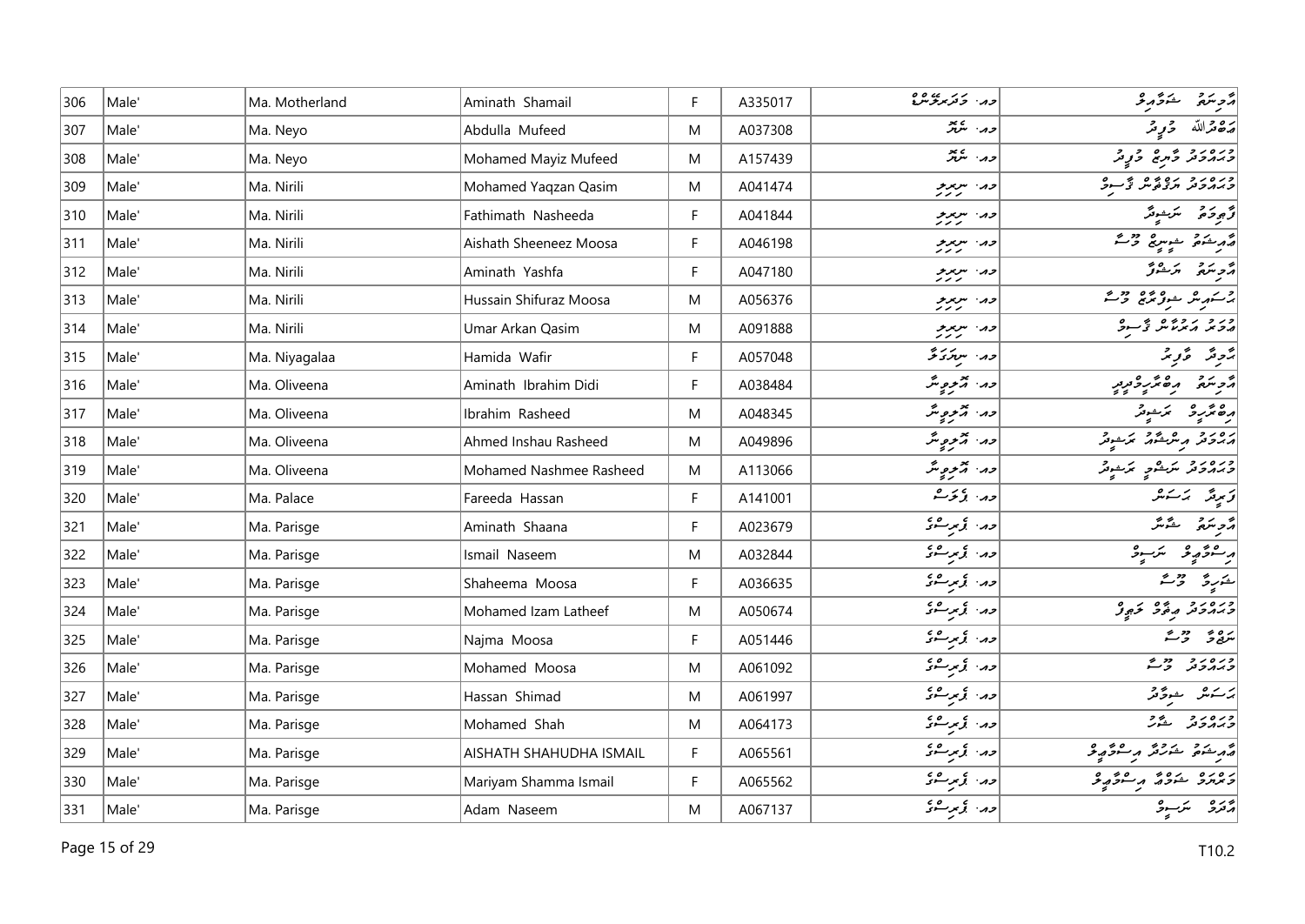| 332 | Male' | Ma. Parisge        | Shameema Moosa           | F         | A073493 | دە بۇ ئەرگ                   | شَرَوْرٌ رَحْمَتُ                                                                                                                                                                                                               |
|-----|-------|--------------------|--------------------------|-----------|---------|------------------------------|---------------------------------------------------------------------------------------------------------------------------------------------------------------------------------------------------------------------------------|
| 333 | Male' | Ma. Parisge        | Aishath Naeema           | F         | A094142 | دەر، ئۇمرىشى                 | مەر شەق سىمەت                                                                                                                                                                                                                   |
| 334 | Male' | Ma. Parisge        | Fathimath Azeema Latheef | F.        | A105951 | دە. ئۇ بىرىشى                | توجوجو مكفوخ تحجو                                                                                                                                                                                                               |
| 335 | Male' | Ma. Parisge        | Mohamed Raushan          | M         | A120621 | دە. ئۇمرىقى                  | ورەرو روپە                                                                                                                                                                                                                      |
| 336 | Male' | Ma. Parisge        | Hussain Shihaadh         | M         | A123700 | دە. ئۇ برىشى                 | چرىكىرى <i>گە</i> ھوڭ <sup>ت</sup> ر                                                                                                                                                                                            |
| 337 | Male' | Ma. Parisge        | Aminath Shadhuva Ismail  | F         | A141255 | دەر، ئۇمرىشى                 | و دو دوو ره وه د                                                                                                                                                                                                                |
| 338 | Male' | Ma. Parisge        | Abdulla Moosa            | M         | A152502 | دە. ئىرىشى                   | مَدْهِ قَرْاللّه حَرْثَة                                                                                                                                                                                                        |
| 339 | Male' | Ma. Parisge        | Ahmed Firash Mohamed     | ${\sf M}$ | A309229 | دە. ئۇمرىشى                  | ره رو و پژه وره رو                                                                                                                                                                                                              |
| 340 | Male' | Ma. Parisge        | Ahmed Maishaan Mohamed   | M         | A327773 | در. بی مرضی                  | ره رو نه شوه وره رو<br>مهروند نه شوش وبرمروند                                                                                                                                                                                   |
| 341 | Male' | Ma. Parisge        | Abdul Azeem Latheef      | M         | A340358 | دە. ئۇ بىرىشى                | رەپرورى ئەبۇ                                                                                                                                                                                                                    |
| 342 | Male' | Ma. Parisge        | Mohamed Rifau Abdulla    | M         | A363865 | در. بی مرضی                  | وره رو بروو ره و الله                                                                                                                                                                                                           |
| 343 | Male' | Ma. Parisge        | Adam Vifag Abdulla       | M         | A363867 | دە. ئۇ بىرىشى                | أرتدى ورتمز وكامرالله                                                                                                                                                                                                           |
| 344 | Male' | Ma. Parisge 6      | Aishath Lubna Naseem     | F         | A001615 | در. بؤبر هنگی 6              | وأرسكني وهاش للرسود                                                                                                                                                                                                             |
| 345 | Male' | Ma. Parisge 6      | Fathimath Yumna          | F         | A026515 | دە. بۇ برىشى 6               | ژ <sub>بو د</sub> ه دوند                                                                                                                                                                                                        |
| 346 | Male' | Ma. Parisge 6      | Mariyam Yusra Naseem     | F         | A076719 | $6\,$ لاه، بۇ برىشى $\bigg $ | رەرە دەپرىترىر                                                                                                                                                                                                                  |
| 347 | Male' | Ma. Perceive Villa | Shamsunnisa Ali          | F         | A046206 | دەر، بۇ ئەسپەھ بوڭر          | شرو حومبرگ كريم                                                                                                                                                                                                                 |
| 348 | Male' | Ma. Perceive Villa | Humaira Jamal            | F         | A046208 | دە بۇ ئەسوھ بوڭر             | جزیر پر تو تو تو                                                                                                                                                                                                                |
| 349 | Male' | Ma. Perceive Villa | Hassan Shaheel           | M         | A055700 | دەر، بۇ ئەسبەھ بوڭر          | ير سكر مسكر مصر على السكر السكر السكر السكر السكر السكر السكر السكر السكر السكر السكر السكر السكر السكر السكر<br>السكر السكر السكر السكر السكر السكر السكر السكر السكر السكر السكر السكر السكر السكر السكر السكر السكر السكر ال |
| 350 | Male' | Ma. Perceive Villa | Fathimath Sajida         | F         | A057459 | دەر، بۇ ئەسپەھ بوڭر          | ۇي <sub>م</sub> وڭ <sub>ۇر</sub> سە <sub>قىر</sub> ىگر                                                                                                                                                                          |
| 351 | Male' | Ma. Perceive Villa | Ali Saif Latheef         | M         | A061758 | دە. بۇ ئەسوھ بۇ              | پر په سکه دی ترجي و                                                                                                                                                                                                             |
| 352 | Male' | Ma. Perceive Villa | Nisa Latheef             | F         | A061759 | دە. . ئەسرە ئەر              | سرت - ځېږو                                                                                                                                                                                                                      |
| 353 | Male' | Ma. Perceive Villa | Hamza Latheef            | M         | A061900 | دە. . ئەسرەھ بۇ              | رەپج خېرو                                                                                                                                                                                                                       |
| 354 | Male' | Ma. Perceive Villa | Azza Rameez              | F         | A100096 | دە.، بۇ ئەسپەھ بوڭ           | رە ئە<br>بترجيح                                                                                                                                                                                                                 |
| 355 | Male' | Ma. Perceive Villa | Azzam Rameez             | M         | A100097 | حەر، بۇ ئەسپەھ بوڭ           | גם בם הבבי                                                                                                                                                                                                                      |
| 356 | Male' | Ma. Perceive Villa | Raniya Mohamed Latheef   | F.        | A148154 | دە بۇ ئەسپەھ بوڭر            | برّسر ورود و و                                                                                                                                                                                                                  |
| 357 | Male' | Ma. Perceive Villa | Latheefa Abdul Latheef   | F         | A151409 | دە. بۇ ئەسوھ بۇ              | تَهُوِرٌ   مَا مَعْهُمْ تَهْوِرٌ                                                                                                                                                                                                |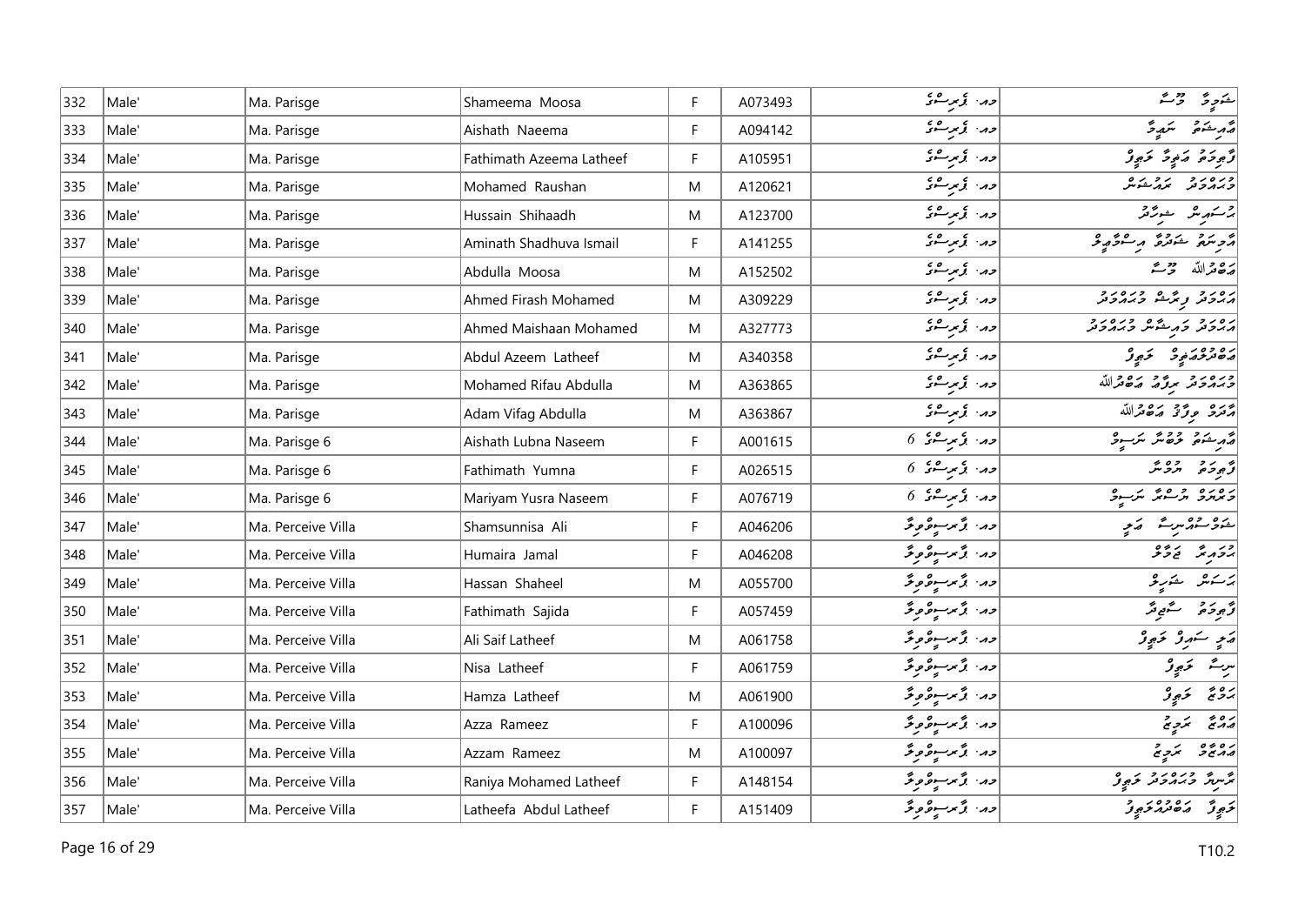| 358 | Male' | Ma. Perceive Villa | Afzal Rasheed                        | M  | A154079 | رە. بۇ برسوە بوڭر                                    | رەرى<br>مەرىخ ئىر                               |
|-----|-------|--------------------|--------------------------------------|----|---------|------------------------------------------------------|-------------------------------------------------|
| 359 | Male' | Ma. Perceive Villa | Athika Abdul Latheef                 | F  | A154080 | دە. بۇ ئەسوھ بوڭ                                     | בית הסנת בפנ                                    |
| 360 | Male' | Ma. Perceive Villa | Haura Ahmed                          | F  | A334929 | دە. بۇ ئەسوھ <i>ھ</i> وڭر                            | $5.001$ $2.00$                                  |
| 361 | Male' | Ma. Perceive Villa | Ahlam Rasheed                        | M  | A345670 | دە. بۇ ئەسوھ بوڭر                                    | أرورو بمشوش                                     |
| 362 | Male' | Ma. Polaris        | Fathimath Mohamed Maniku             | F  | A011182 | دە.، بۇ ئۇبرىشە                                      | وره رور<br>د <i>ډېر</i> ونرو سرپا<br>وَّجوحَ حَ |
| 363 | Male' | Ma. Ranfaunu       | Aminath Moosa                        | F  | A044317 | ور. ئەسمەردىر                                        | ە ئە بە ئىتى<br>حر مشتر                         |
| 364 | Male' | Ma. Ranfaunu       | Fathimath Azima Ibrahim              | F  | A105609 | ور. برعزد بر                                         | ژّودَهُ مُفردٌ مڤتربرد                          |
| 365 | Male' | Ma. Rangaleege     | Sameera Idrees                       | F  | A037542 | وړ برچر په                                           | سكويتش ويقرمون                                  |
| 366 | Male' | Ma. Rangaleege     | Hassan Mufeed                        | M  | A037543 | وړ بر شرور پ                                         | پرستمبر وړيد                                    |
| 367 | Male' | Ma. Rangaleege     | Mohamed Saeed                        | M  | A079385 | وړ کرمړي پره                                         | ورەر دېم سكھەتر                                 |
| 368 | Male' | Ma. Rangaleege     | Ahmed Iyaadh                         | M  | A358897 | دړ· نرگرېږي<br>در· نرگرې                             | أرور والمحمد                                    |
| 369 | Male' | Ma. Rangiri        | Rifaath Jaleel                       | M  | A022796 | ۔<br>احمد ممبر محمد س                                | بروٌ مَمَّ وَيَحْرِثُو                          |
| 370 | Male' | Ma. Rankokaa Lodge | Mamdooh Areef                        | M  | A042371 | כו <i>גי המיק</i> מיקים<br>כו <i>גי האיינט ע</i> יכה | ر ه دوه به بر ره<br>احاد ترد بر انگرېز          |
| 371 | Male' | Ma. Rankokaa Lodge | FATHIMATH NEESHAN<br><b>MAMDHOOH</b> | F  | A042375 | כ מי המיני מיני ס<br>כ מי האייני מיני מיני           | و مرد سرشگر دوروه<br>و مردم سرشگر دولار         |
| 372 | Male' | Ma. Rankokaage     | Hassan Aiman                         | M  | A045071 | ג פי ביבי<br>כגי יבייקט עיצ                          | يز کاش مزمر شر                                  |
| 373 | Male' | Ma. Rankokaage     | Mohamed Areef                        | M  | A055055 | ג ס מיט גי<br><i>ב</i> וגי "מיט ע"ב                  | ورەرو كەيدۇ                                     |
| 374 | Male' | Ma. Rankokaage     | Ahmed Haisham                        | M  | A055132 | ג 20 ביבי 2<br>כגי יביינט עיצ                        | رەرد ئەينو                                      |
| 375 | Male' | Ma. Rankokaage     | Ibrahim Faizan                       | M  | A068846 | ג 20 ביבי<br>כגי הבייקט ע                            | مەھترىر تەم ئە                                  |
| 376 | Male' | Ma. Rankokaage     | Zara Mohamed Areef                   | F. | A073406 | ג 20 ביבי 2<br>כגי יביינט עיצ                        | י כנסנד גם                                      |
| 377 | Male' | Ma. Rankokaage     | Lina Atkinson                        | F  | A125713 |                                                      | ويتر المقام مركب مر                             |
| 378 | Male' | Ma. Rankokaage     | AISHATH ANHA HAISHAM                 | F  | A340843 | ג 20 ביבי 2<br>כגי יביינט עיצ                        | مەر شىمى مەسرىگ كەر شىكى                        |
| 379 | Male' | Ma. Rouge          | Rugiyya Ahmed Didi                   | F. | A057261 | و د.<br>و د. نوبح                                    | حروم مدومرمرمر                                  |
| 380 | Male' | Ma. Rouge          | Khadeeja Umar Jamaal                 | F  | A120225 | و د.<br>و د. نوبح                                    | أرَسٍ فَمَرَّدٍ وَمَرَّدٍ وَمَرَّزَ             |
| 381 | Male' | Ma. Rouge          | Fathimath Umar Jamaal                | F  | A120227 | و د.<br>د د. نوبح                                    | و دو ورو روه                                    |
| 382 | Male' | Ma. Rouge          | Ibrahim Mikyaal Ahmed                | M  | A161487 | و د.<br>و د. نوبح                                    | رە ئرىر دىمەر مەدد                              |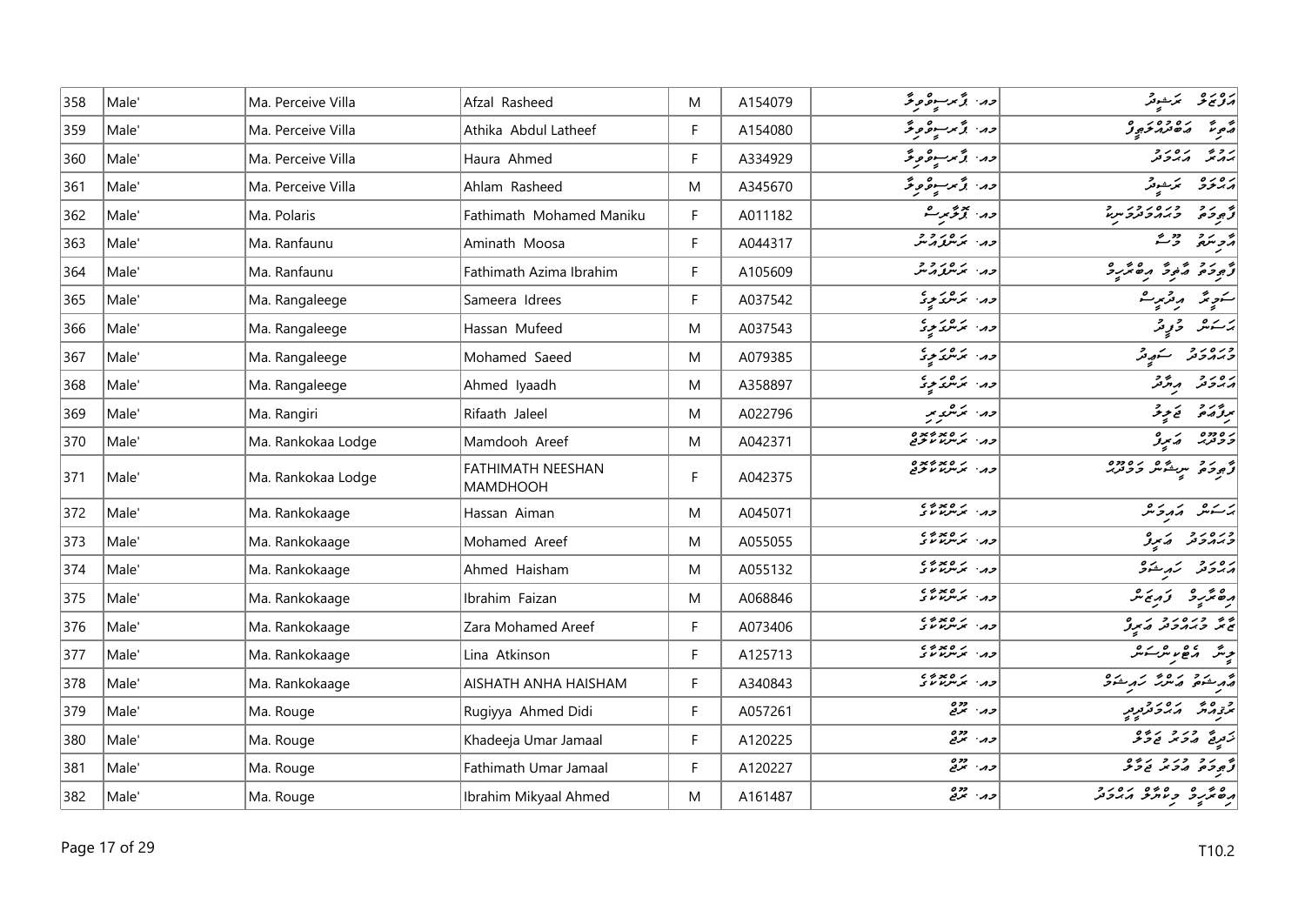| 383 | Male' | Ma. Satharuge   | Najfa Shaheem Razee   | $\mathsf F$ | A039502 | وړ٠ ستهڅ بر د                    | شھۇ خېرى ئۇپ                                              |
|-----|-------|-----------------|-----------------------|-------------|---------|----------------------------------|-----------------------------------------------------------|
| 384 | Male' | Ma. Satharuge   | Ahmed Shaheem Razee   | M           | A057523 | وړ٠ ستهڅ تر د                    | أرور والمحرور المحمد                                      |
| 385 | Male' | Ma. Satharuge   | Jumana Shaheem Razee  | F           | A057524 | ود شهر د ،<br>در شهر             | ە ئەنگە ئەر <i>ەڭ ب</i> ۇلىيا                             |
| 386 | Male' | Ma. Semi Deal   | Mariyam Shukree       | F           | A058643 | در. سگو دیگر                     | د ه د د و د و د بر<br>  د بربرو مشور مير                  |
| 387 | Male' | Ma. Shaah       | Sayyid Abdulla        | M           | A037447 | وە شەر                           | سور مرد مردورالله                                         |
| 388 | Male' | Ma. Shaah       | Aishath Laisa Abdulla | F           | A105580 | وە شەر                           | قدر مندة وترت وكافرالله                                   |
| 389 | Male' | Ma. Shaah       | Aminath Abdulla       | $\mathsf F$ | A159756 | وە شەر                           | مجرستير مكافرالله                                         |
| 390 | Male' | Ma. Shaah       | Mariyam Abdulla       | F           | A159757 | ود. شرٌ و                        | رەرە رەقراللە                                             |
| 391 | Male' | Ma. Shady Cabin | Ibrahim Thaufeeg      | M           | A000130 | در. گ <sub>ش</sub> ونومبر<br>در  | رە ئرىر ئەرر ئ                                            |
| 392 | Male' | Ma. Shady Cabin | Fathimath Fuzaila     | F           | A012071 | در. گئرو ناھ ش                   | وتجوحا والمتمريح                                          |
| 393 | Male' | Ma. Shady Cabin | Hassan Thaufeeg       | M           | A012073 | در. گۇي <sub>ۇ</sub> ئومىر       | ر ساده موړي د د                                           |
| 394 | Male' | Ma. Shady Cabin | MOONISA ALI           | $\mathsf F$ | A027141 | در. گ <sub>ش</sub> ونومبر<br>در  |                                                           |
| 395 | Male' | Ma. Shady Cabin | Samseera Ali          | $\mathsf F$ | A031943 |                                  | ومرت <sub>مک</sub> ر<br>وس <sup>ع</sup> مکر<br>سکوسیڈ مکر |
| 396 | Male' | Ma. Shady Cabin | ILHAMA ALI            | F           | A031944 | در. گؤې ئومبر                    | روژڈ پی                                                   |
| 397 | Male' | Ma. Shady Cabin | Niuma Ali             | F           | A034854 | در. گڏي ئومبر                    | سرچينې تمه                                                |
| 398 | Male' | Ma. Shady Cabin | Abdulla Rafiu         | M           | A035733 |                                  | بره والله گروه                                            |
| 399 | Male' | Ma. Shady Cabin | Fathimath Feyzleen    | $\mathsf F$ | A040392 | در. گ <sub>ش</sub> ور موسر<br>در | ۇي <sub>ر</sub> ىز ۋىئېرىر                                |
| 400 | Male' | Ma. Shady Cabin | Mohamed Suhaib        | M           | A054327 | در. ڪ <sub>ئو</sub> پڙھ ش        | وره دو در در                                              |
| 401 | Male' | Ma. Shady Cabin | Shareefa Ali          | F           | A054981 | $9944$<br>$-1994$                | ڪيرڙ کي                                                   |
| 402 | Male' | Ma. Shady Cabin | Yoosuf Ali            | M           | A062308 | در. ڪوپيءَ صر                    | در ده در<br>ارسو در                                       |
| 403 | Male' | Ma. Shady Cabin | Mohamed Faisal        | M           | A069844 | در. ڪئي ئاھ ش                    | כנים בי צונה ב                                            |
| 404 | Male' | Ma. Shady Cabin | Ahmed Afzal           | M           | A069845 | در. گۇيۇ ئەھ                     | رەرد روت                                                  |
| 405 | Male' | Ma. Shady Cabin | Anas Hassan           | M           | A073891 |                                  | كالكرس الكاسكانس                                          |
| 406 | Male' | Ma. Shady Cabin | Hassan Rawshan        | M           | A075318 |                                  | ىز سەش بىرە ئەش                                           |
| 407 | Male' | Ma. Shady Cabin | Aishath Elzas         | F           | A094941 | در. گۇيۇ ئەھ                     | ۇرىشى ھۆتى                                                |
| 408 | Male' | Ma. Shady Cabin | Abdulla Faseel        | M           | A100845 | در. گ <sub>ش</sub> ور موسر       | 50 مقرالله قرجو                                           |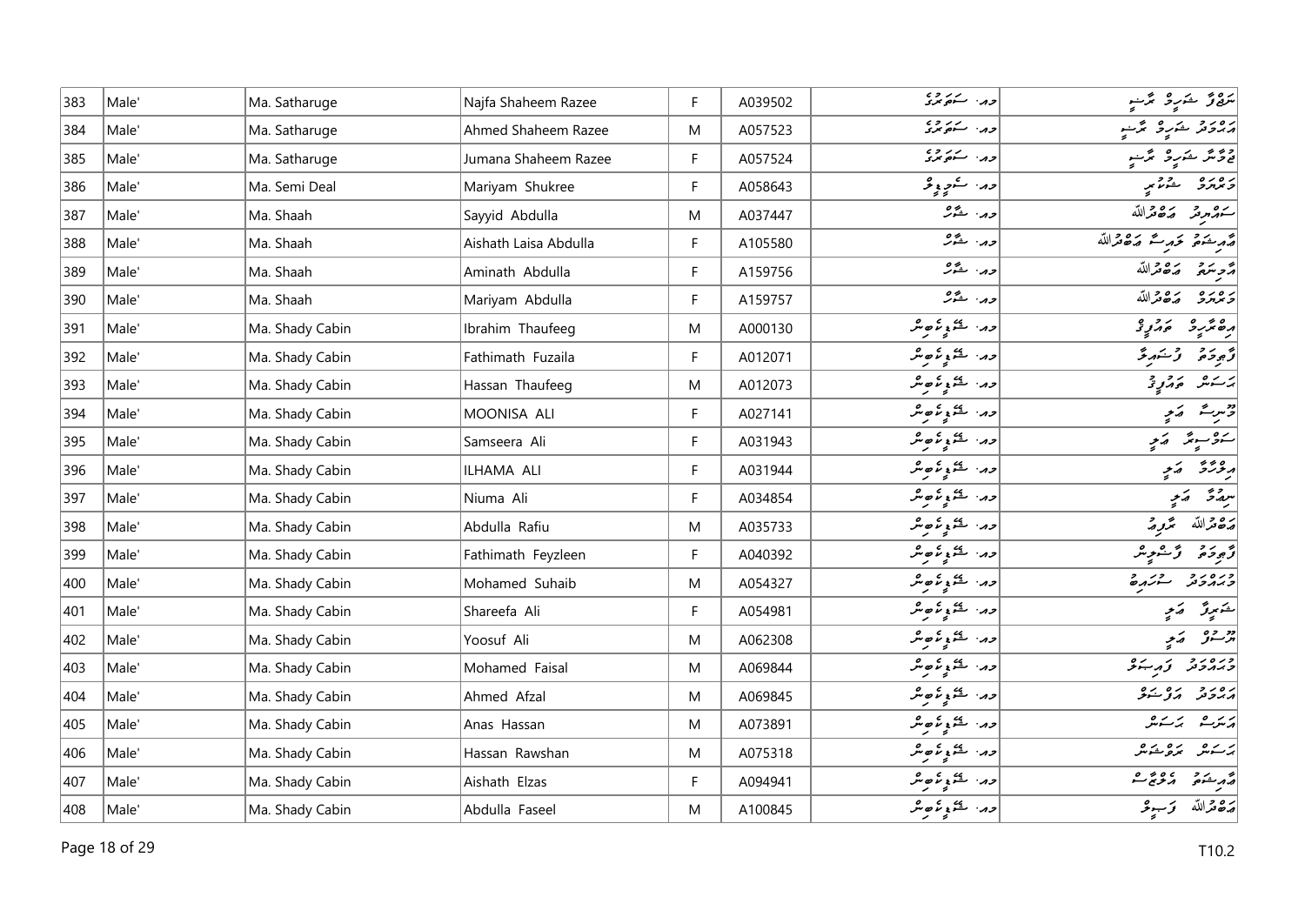| 409 | Male' | Ma. Shady Cabin    | Rifga Abdulla          | F         | A103206 | در. گڏي گھر                      | مروتج صكائلة<br>مستقل الملاحق               |
|-----|-------|--------------------|------------------------|-----------|---------|----------------------------------|---------------------------------------------|
| 410 | Male' | Ma. Shady Cabin    | Ali Yanish             | M         | A149157 | در. گۇي ئەھ                      | ر<br>ماجا المسرحين                          |
| 411 | Male' | Ma. Shady Cabin    | Hawwa Usha             | F         | A149160 | در. ڪ <sub>و</sub> يو ۽ ھ        | رەپە جەنئە                                  |
| 412 | Male' | Ma. Shady Cabin    | Umar Yaish             | M         | A161473 | حەر، ئىشمۇ ئەھ بىر               | وزر و مرد ش                                 |
| 413 | Male' | Ma. Shady Cabin    | Ismail Dhanish         | ${\sf M}$ | A335796 | در. ڪ <sub>و</sub> ير موس        | ړ شرگړي تر تر پر                            |
| 414 | Male' | Ma. Shamna         | Shamla Razee           | F         | A057465 | ور. خۇڭرىگە                      | شۇقۇ مۇپ                                    |
| 415 | Male' | Ma. Shimaag        | Aishath Velezinee      | F         | A000593 | وړ. خونځ تو                      | و ديده دي.<br>د کار شوه د مخر د پر          |
| 416 | Male' | Ma. Shimaag        | Aminath Nazneen        | F         | A046753 | وړ٠ خوترنځ                       | أأترسكم الشياسيات                           |
| 417 | Male' | Ma. Shimaag        | Fathimath Shehezinee   | F         | A047717 | ور. خودٌ تح                      | أرموخي مشرعي                                |
| 418 | Male' | Ma. Shimaaq        | Ahmed Shiyau           | M         | A048595 | وړ٠ خوترنځ                       | أرور ومشرور                                 |
| 419 | Male' | Ma. Shimaag        | Mariyam Falak Ahmed    | F         | A052647 | وړ. خوڅ تخ                       | גם גם גגם גםגב<br>בינו <i>נים צבע הגב</i> ע |
| 420 | Male' | Ma. Shimaag        | Mariyath Mohamed       | F         | A059913 | ور. خودٌ تح                      | ومردو وره رو                                |
| 421 | Male' | Ma. Shimaag        | Aishath Rooya Hussain  | F         | A080980 | وړ خوڅ تو                        | התשים יות געתית                             |
| 422 | Male' | Ma. Shimaag        | Ismail Zayan Shakeeb   | ${\sf M}$ | A120375 | وړ٠ خوڅ تو                       | ر قۇمۇ يۈر شىرە                             |
| 423 | Male' | Ma. Shuaauh Shamsi | Khadheeja Ismail       | F         | A121311 | ور. شوده ده ده ب                 | تَسِيعٌ مِ سُوَّمٍ وُ                       |
| 424 | Male' | Ma. Shuaauh Shamsi | Aishath Nazara         | F         | A121312 | $5 - 2020 - 200$                 | قەرشۇق سېتىم                                |
| 425 | Male' | Ma. Shuaauh Shamsi | Ahmed Ismail           | M         | A121414 | وړ. شوه ده ده<br>در شوه ده شوو پ | رەرد رەشگەر                                 |
| 426 | Male' | Ma. Shuaauh Shamsi | Mohamed Ismail         | M         | A121437 | $-320000$<br>$-300000$           | ورەرو بەسىۋېرو                              |
| 427 | Male' | Ma. Shuaauh Shamsi | Nasreena               | F         | A141625 | ور. شورد ده شور.                 | ىئرىشمېرىتر                                 |
| 428 | Male' | Ma. Sienna         | Nazra Jadulla Jameel   | F         | A034694 | دە. سەئەتتر                      | بَرْهِ عَبْرَ اللَّهُ ۖ يَوْ يَوْ           |
| 429 | Male' | Ma. Sierra         | Mohamed Hamy           | ${\sf M}$ | A054628 | $56 - 12$                        | ورەرو رقمي                                  |
| 430 | Male' | Ma. Sierra         | Fathimath Hunana       | F         | A054629 | وړ. سوړنځه                       | ۇي <sub>ۇ</sub> رۇ رىگەگ                    |
| 431 | Male' | Ma. Sierra         | ABDUL MOOMIN AREEF     | ${\sf M}$ | A054630 | ور. سوړنگر                       | גם כם כבר כיל ה' מל                         |
| 432 | Male' | Ma. Sil Wood       | Ibrahim Shujau         | M         | A100470 | وړ سووړ                          |                                             |
| 433 | Male' | Ma. Thantha        | Dr. Fathimath Ali Didi | F         | A076992 | ور. بوسره                        |                                             |
| 434 | Male' | Ma. Thantha        | Dhifla Shareef         | F         | A104729 | ג ם יי<br>כו <i>ג</i> י הצייטה   | مروٌ حُمَ رِدُ                              |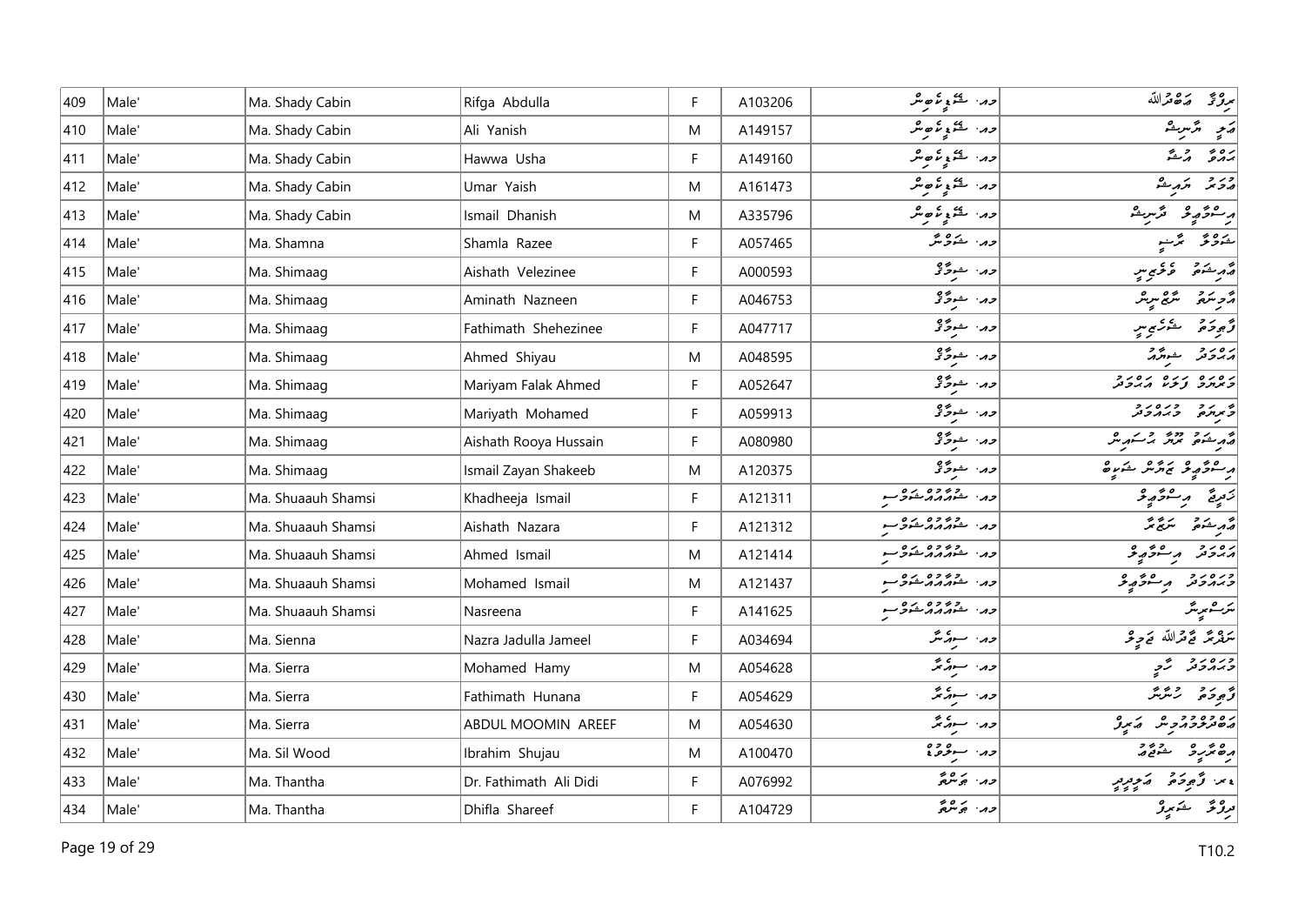| 435 | Male' | Ma. Thantha          | Mohamed Shareef         | M  | A104730 | ور. بوسيج                                     | ورەرو خىرۇ                                             |
|-----|-------|----------------------|-------------------------|----|---------|-----------------------------------------------|--------------------------------------------------------|
| 436 | Male' | Ma. Thantha          | Shaima Shareef          | F. | A104732 | وړ٠ پوسره                                     | أخكرة الحكمور                                          |
| 437 | Male' | Ma. Thinadhooge      | Fathimath Nazeer Jamal  | F  | A040943 | ا <i>و در دو ج</i><br>او پر سرچر <sub>ي</sub> | تزودة شرير فالحم                                       |
| 438 | Male' | Ma. Thinadhooge      | Ameena Jamaal           | F  | A042073 | وړ٠ <sub>جو</sub> سربرو                       | أرَوِيثَرَ الْمَاوَوْ                                  |
| 439 | Male' | Ma. Thinadhooge      | Aminath Elaf Abdulla    | F  | A079317 | وړ٠ <sub>جو</sub> سربرو                       | محر يتمع ويحرق وكافد الله                              |
| 440 | Male' | Ma. Thinadhooge Aage | SHAREEFA JAMAAL         | F  | A059671 | در موسر دوه و د<br>در موسر در در              | شەرۇ ئەۋى                                              |
| 441 | Male' | Ma. Thinadhooge Aage | Eshan Shafeeq           | M  | A099299 | קבי זה ביטורי<br>דורי קייטנקצירג              | ر شەش سەرپى                                            |
| 442 | Male' | Ma. Thinadhooge Aage | Fathimath Inan Shafeeq  | F  | A337143 | ر دو د ه د د<br>د ۱۸ ه موفرد ار د             | ق پر ته د مرکز خوړ په                                  |
| 443 | Male' | Ma. Thinadhooge-1    | Umar Jamaal             | M  | A035008 | حەر. ئەسكەرى-]                                | در د روه<br>  پرتر نوترنو                              |
| 444 | Male' | Ma. Thinadhooge-1    | Mohammed Umar Jamaal    | M  | A333323 | ور. و سردوی - [                               | כנסני כני נגם<br><i>כג</i> ונים ובית <mark>ב</mark> כי |
| 445 | Male' | Ma. Thoonu Veli      | Ahmed Shareef           | M  | A122568 | ورب ودوء و                                    | پرورو شمیرو                                            |
| 446 | Male' | Ma. Thoonu Veli      | Ibrahim Fathih          | M  | A122569 | ورب ودوع                                      | وەترىر ۋە                                              |
| 447 | Male' | Ma. Thoonu Veli      | Fathimath Ahmed         | F  | A122570 | ورب ودوء کو                                   | و ده ده ده.                                            |
| 448 | Male' | Ma. Thoonu Veli      | Mohamed Shimal          | M  | A122966 | در ودوء<br>در مستفر                           | ورەرو ئىدۇنۇ                                           |
| 449 | Male' | Ma. Thoonu Veli      | Ali Yazeed              | M  | A123063 | ورب ودوء و                                    | أەسمجە سىمتى تىر                                       |
| 450 | Male' | Ma. Turin            | Hajara Yoosuf           | F  | A034662 | در و دربر                                     | مجرے میں دور وہ<br>رکھنے میں مرکب دی                   |
| 451 | Male' | Ma. Vanillage        | Aishath Nazza Nazeer    | F  | A012533 | دە.، ئۇسىۋى                                   | ה הליכל הפי הלי                                        |
| 452 | Male' | Ma. Vanillage        | Hassan Raheef Ahmed     | M  | A036240 | دە.، ئۇسىۋى                                   |                                                        |
| 453 | Male' | Ma. Vanillage        | Farhath Adil Ahmed      | M  | A040510 | دە.، ئۈسرىدى                                  | و ورځ ځېږو کړرونه                                      |
| 454 | Male' | Ma. Vanillage        | Aminath Nuzuha Ahmed    | F  | A042391 | دە. ئۇسرگرى                                   | أثر مرد دود در در د                                    |
| 455 | Male' | Ma. Vanillage        | Mohamed Nazeer          | M  | A043016 | وړ٠ ؤسرگرگ                                    | ورەرو شۆر                                              |
| 456 | Male' | Ma. Vanillage        | Ali Haidar Ahmed        | M  | A049186 | وړ٠ ؤسرگر <i>گ</i>                            | أزو برمرمز مهاجم                                       |
| 457 | Male' | Ma. Vanillage        | Mariyam Nahuza Nazeer   | F  | A062877 | دە. ئۇسىۋى                                    | رەرە بروڭ سَرَمٍ تَر                                   |
| 458 | Male' | Ma. Vanillage        | DR. Ibrahim Yasir Ahmed | M  | A065577 | دە.، ئۈسرىگە                                  |                                                        |
| 459 | Male' | Ma. Vanillage        | Fathimath Hasna Haidar  | F  | A128250 | دە. ئۇس <sub>ر</sub> ىرى                      | ۋە ئەڭ ئەسەنگە ئەر ئەر                                 |
| 460 | Male' | Ma. Vanillage        | Aisha Hashma Haidar     | F  | A128254 | دە.، ئۇسرچە ئ                                 | أقهر مشكل متحدث المتهاجم                               |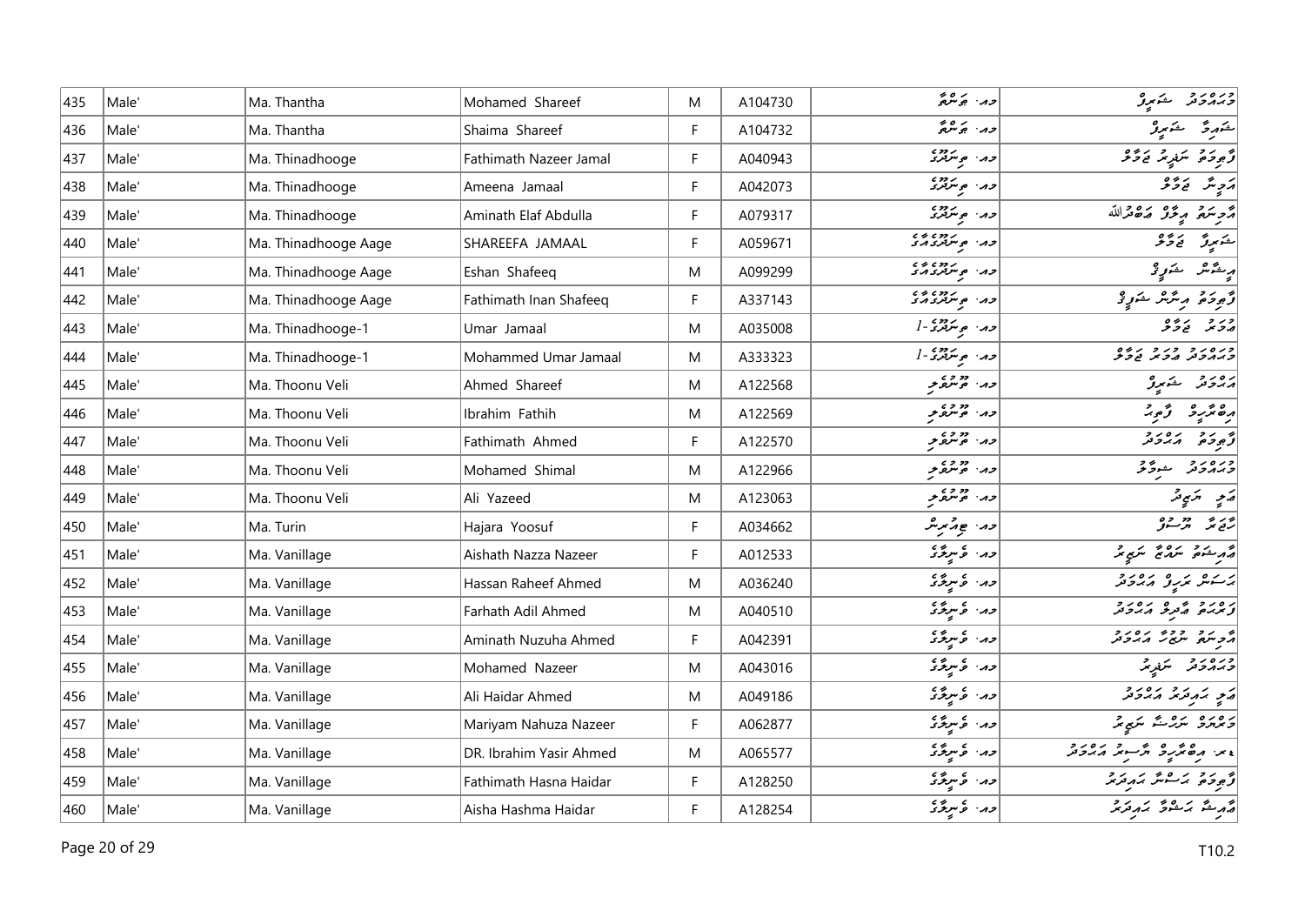| 461 | Male' | Ma. Vanillage | <b>Ahmed Nizaal Nazeer</b> | M           | A149462 | دە.، ئۈسپۇتى                     | رُکِرْدَ سِنَدُّدْ سَيِيْرَ                                                                                                                                                                                                     |
|-----|-------|---------------|----------------------------|-------------|---------|----------------------------------|---------------------------------------------------------------------------------------------------------------------------------------------------------------------------------------------------------------------------------|
| 462 | Male' | Ma. Vanillage | Abdulla Nazil Nazeer       | M           | A283926 | دە.، ئۇسرىۋى                     | رەئ <sub>م</sub> اللە م <sup>ى</sup> رىنوقر سَرىپچىر                                                                                                                                                                            |
| 463 | Male' | Ma. Vanillage | Aishath Zahba Yasir        | F           | A342529 | دە. بۇ ئىرگە ك                   | و مشور ده ده و سرد                                                                                                                                                                                                              |
| 464 | Male' | Ma. Vanillage | Ahmed Zeyb Yasir           | M           | A342531 | دە.، ئۇس <sub>ر</sub> ىۋى        | ג 2 ג 2 ג 2 2 .<br>ג ג 3 ב ג م 2 . ת سومر                                                                                                                                                                                       |
| 465 | Male' | Ma. Vanillage | AMINATH NADHRA NAZEER      | F           | A357776 | رە. ئ <sub>ەس</sub> ر <i>ۇ</i> ، | أدويتم يتروثر يتولد                                                                                                                                                                                                             |
| 466 | Male' | Ma. Veena     | Maryam Saeedha Ibrahim     | F           | A072355 | وړ ، وٍ سٌ                       | دەرە سەپىر مەمرىي                                                                                                                                                                                                               |
| 467 | Male' | Ma. Veena     | MUHAMMADHU NASEEM          | M           | A072356 |                                  | ورەرو شرىدۇ                                                                                                                                                                                                                     |
| 468 | Male' | Ma. Veena     | Ibrahim Maniku             | M           | A072429 | اور. <sub>عب</sub> ر             |                                                                                                                                                                                                                                 |
| 469 | Male' | Ma. Veena     | Arifa Ali                  | F           | A072459 | دە. مەنگە                        | ۇ بىرق كەم                                                                                                                                                                                                                      |
| 470 | Male' | Ma. Vinagadu  | Ahmed Azheem Adam          | M           | A054905 | ور، ویترد و                      | גם גם גם הם הגם<br>גגבת גם גב געב                                                                                                                                                                                               |
| 471 | Male' | Ma. Vinagadu  | Adam Ali Manik             | M           | A060023 | وړ٠ و سری د                      | أأروه أأوجد المردم                                                                                                                                                                                                              |
| 472 | Male' | Ma. Vinagadu  | Ismail Azneem Adam         | M           | A062525 | در ویترد                         |                                                                                                                                                                                                                                 |
| 473 | Male' | Ma. Vinagadu  | Leevan Asneem Adam         | M           | A165357 | وړ ، وسره د                      | و و در ۱۳۵۵ وره در ۱۶                                                                                                                                                                                                           |
| 474 | Male' | Ma. Vinagadu  | Anmau Ahmed Saleem         | F.          | A166231 | وړ و سره د                       | י 2000 ים ידי התפ                                                                                                                                                                                                               |
| 475 | Male' | Ma. Vinagadu  | Ahmed Maeesh Ahmeem        | M           | A167230 | ورسم سردد                        | ړه د د کړې کرکړو                                                                                                                                                                                                                |
| 476 | Male' | Ma. Vinagadu  | <b>Emau Ahmed Saleem</b>   | $\mathsf F$ | A306294 | دړ٠ و سره د                      | ړه د پروته خوږ                                                                                                                                                                                                                  |
| 477 | Male' | Ma. Vinagadu  | Dhaisam Azheem Adam        | M           | A330097 | وړ٠ و سری د                      | ترمر شنز " הבקב" והבקב                                                                                                                                                                                                          |
| 478 | Male' | Ma. Vinares   | Jameela Hassan             | F           | A011148 | در. ، مِتَرَبَّر ه               | ق حرٍ قد سک شکس                                                                                                                                                                                                                 |
| 479 | Male' | Ma. Vinares   | Moosa Hassan               | M           | A011149 | در و سرگر شه                     | وحرثته الإسكانكر                                                                                                                                                                                                                |
| 480 | Male' | Ma. Vinares   | Afiya Mohamed Didi         | F           | A060098 | ور. وِسَرَيْرُ ک                 | 1994 - 1995 - 1995<br>1996 - 1997 - 1996 - 1996                                                                                                                                                                                 |
| 481 | Male' | Ma. Vinares   | Aminath Hassan             | F           | A086669 | در و سربر ۹                      | أأدخر المراكب                                                                                                                                                                                                                   |
| 482 | Male' | Ma. Vinares   | Ali Shiyam                 | M           | A101145 | در و سرگرگ                       | أرشح المشرور                                                                                                                                                                                                                    |
| 483 | Male' | Ma. Vinares   | Hussain Siyaz              | M           | A101181 | در. ، مِتَرَبَّر ه               | جر کے مرکز کے مرکز کے مرکز کے ان کے ان کے ان کے ان کے مرکز کے ان کے ان کے ان کے مرکز کے لیے جات کے لیے جات کے<br>مرکز کے مرکز کے مرکز کے مرکز کے مرکز کے مرکز کے مرکز کے مرکز کے مرکز کے مرکز کے مرکز کے مرکز کے مرکز کے مرکز ک |
| 484 | Male' | Ma. Vinares   | Hawwa Zahira               | F           | A105907 | ور. ويتربر ع                     | برەۋ ئېرىتى                                                                                                                                                                                                                     |
| 485 | Male' | Ma. Vinares   | Fathimath Shiyama          | F           | A119688 | در. ویترگر شه                    | و ده شورد.<br>در شورد                                                                                                                                                                                                           |
| 486 | Male' | Ma. Vinares   | Mohamed Shiham             | M           | A132290 | در. ویرتگرگ                      | ورەرو ئىدۇۋ                                                                                                                                                                                                                     |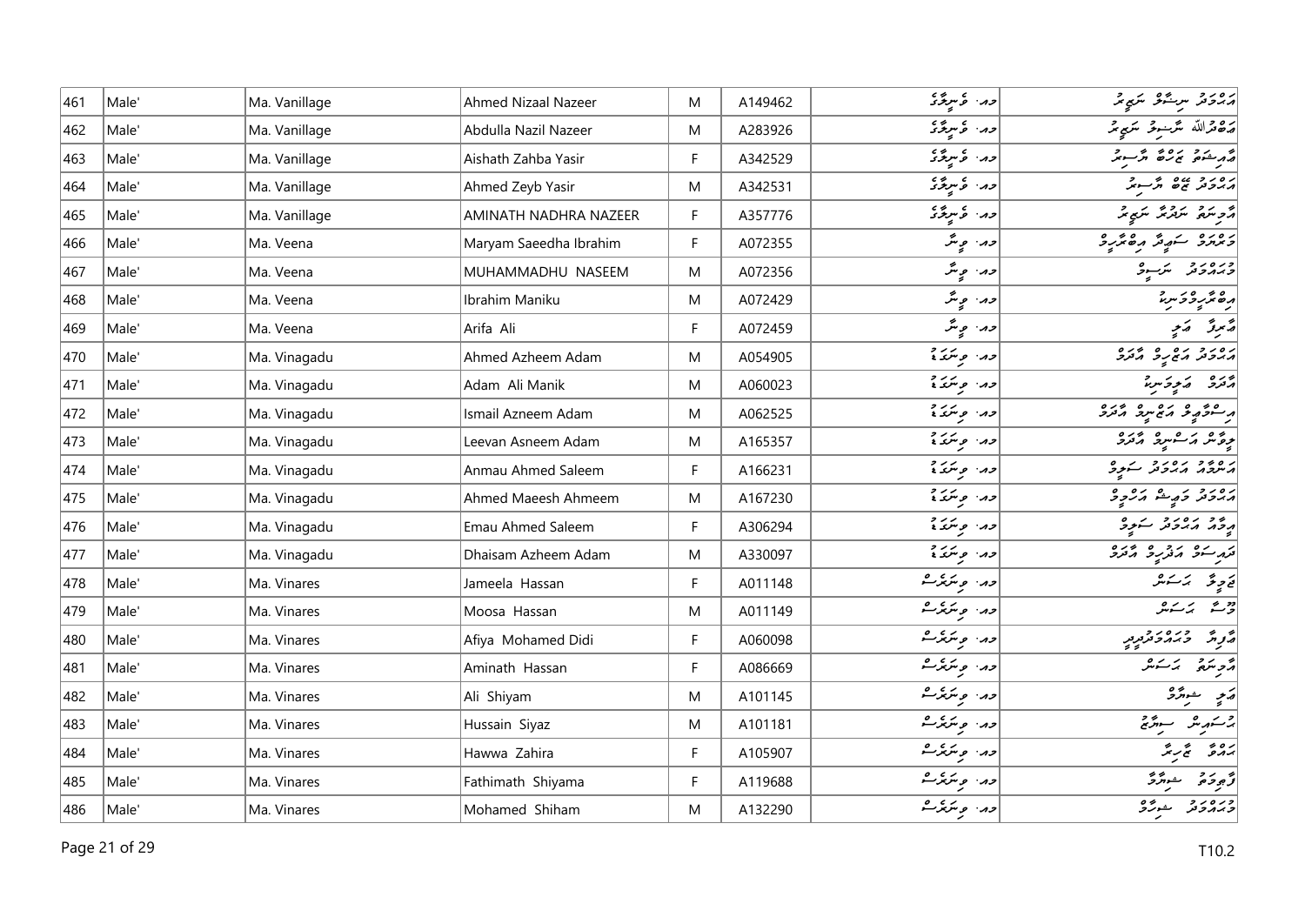| 487 | Male' | Ma. Vinares         | Mohamed Saneem               | M  | A159752 | ورس و سرپژے                               | و ره د د<br>د برگرونر<br>سەسرى    |
|-----|-------|---------------------|------------------------------|----|---------|-------------------------------------------|-----------------------------------|
| 488 | Male' | Ma. Vinares         | Muneeba Haneef               | F  | A167103 | ادر و مترکز ک                             | ح سرچٌ<br>ح<br>برسره              |
| 489 | Male' | Ma. Vinares         | Ahmed Hameez                 | M  | A167104 | ور. ويترتزعه                              | پر ژبخه تر<br>برَدِج              |
| 490 | Male' | Ma. Vinares         | Ibrahim Shifaan              | M  | A362370 | ور ، و سَرَ پَرْ ک                        | رەئ <sup>ى</sup> ر ئە<br>ے وگر سر |
| 491 | Male' | Ma. Vinares         | Samikh Ahmed                 | M  | A371198 | ور ، و سَرَ پَرْ ک                        | شور° - بره د و                    |
| 492 | Male' | Ma. Vinares         | Nasma Ibrahim                | F  | A394057 | ور. ويترتزعه                              | ىئەت-2<br>برە ئۆرۈ                |
| 493 | Male' | Ma. Vinares         | Aishath Nooma                | F. | A394058 | وړ٠ و سرچر ک                              | ۇ مەشكەمى<br>مەم سىسكەمى<br>سردر  |
| 494 | Male' | Ma. Vinares         | Fathimath Masha Moosa        | F. | A407322 | ور. ويترتزعه                              | توجده وحش وحد                     |
| 495 | Male' | Ma. Yellow Moon     | Nazeer Ahmed Jamal           | M  | A033351 | ה המכבית<br><i>ב</i> וגי ו <i>תיב</i> כית | سكبي يمر وركبوه وركبوه            |
| 496 | Male' | Ma. Yellow Moon     | Mohamed Nazeer Jamaal        | M  | A058546 | הם בפים.<br>כני וקיבבית                   | ورورو تربې پر ډوکو                |
| 497 | Male' | Ma. Zaufaran        | Sararah Ahmed Didi           | F  | A065702 | ر در په در پر پر<br>در ۱۰ مخ برگ          | سەئدىر مەدە ترىرىر                |
| 498 | Male' | Ma. Zaufaran        | Ahmed Ali Didi               | M  | A103864 | <i>حەر، ئەقرىر شە</i> ر                   | رەر ئەرىرىر<br>مەددىم كەرىرى      |
| 499 | Male' | Ma. Zaufaran        | Fathimath Shiarah Ahmed Didi | F. | A155043 | ر در په در ده.<br>در پارونرس              | و و د و شور پور د د در د بر       |
| 500 | Male' | Ma. Zeeniyaa Palace | Sayyid Moosa                 | M  | A007411 |                                           | سەھەر تەسىم                       |
| 501 | Male' | Ma. Zeeniyaa Palace | Mohamed Moosa                | M  | A054292 | ادە. ، سپەر قرىز ئەر<br>—                 | ورەرو دور                         |
| 502 | Male' | Ma. Zeeniyaa Palace | Mariyam Fathina Moosa        | F  | A057618 | ادە. ، سپەر قرىز ئەرگە<br>—               | د وړه ژ <sub>مو</sub> ند د مه     |
| 503 | Male' | Ma. Zeeniyaa Palace | <b>AISHATH ZAINAB MOOSA</b>  | F. | A057619 | ادە ، سپەر تەرىخ<br>__                    | أقهر يشمره بمرسكة وحريم           |
| 504 | Male' | Ma. Zeeniyaa Palace | Mohamed Mufassir Moosa       | M  | A057620 | احەر، سى سەر ئەكرىك قىلىدار قىل           | כנים ג'ב כנים הביר ביה"           |
| 505 | Male' | Ma. Zeeniyaa Palace | Fathimath Sharuwary Moosa    | F. | A057621 | احەر ، سپەر تەركى<br>ئەسسە سېر تەركىسى    | قُهْدِدَةٌ حُمْدَةٌ مِنْ قُرْحٌ   |
| 506 | Male' | Ma. Zeeniyaa Palace | Aminath Shafeenaz Moosa      | F. | A329916 | احەر، سى سەرتمۇ ئۆرگ<br>ئىستار سى         | دَّەپ ئۇ ئۇ ئۆز ئۆز ئۆز ئۆز       |
| 507 | Male' | Ma. Zeeniyaamaa     | Sayyid Ahmed                 | M  | A067568 | حەر سى سە <i>مدە</i> ئە                   | המתבר המכבר                       |
| 508 | Male' | Ma. Zeeniyamaage    | <b>Mohamed Nabeel Gasim</b>  | M  | A332486 | וכני משתפי                                | ورەرو رەپۇ ئىسر                   |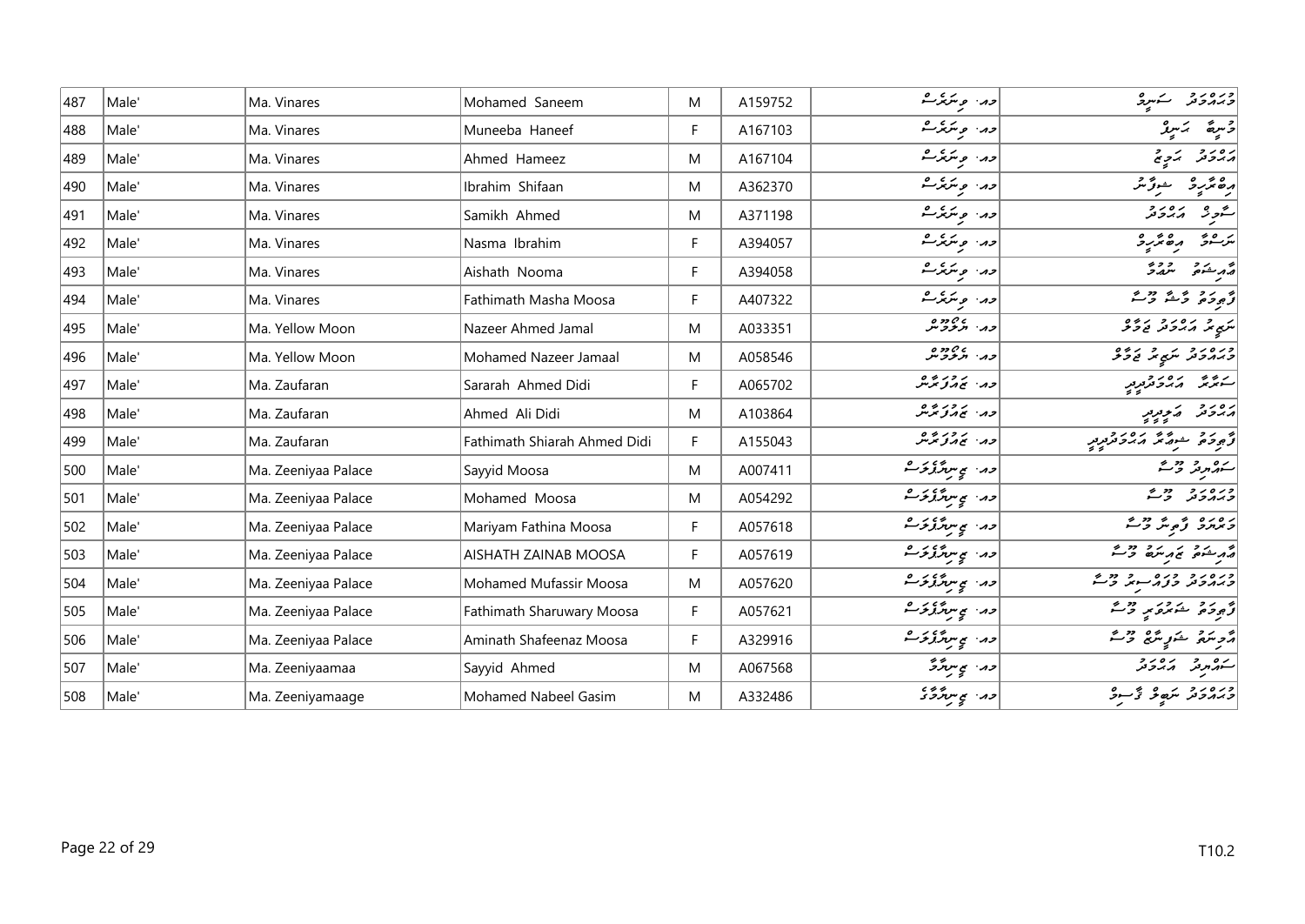## *w7qAn8m? sCw7mRo>u; wEw7mRw;sBo<*

| ' مرمر | 'يئرىثر: |
|--------|----------|
|        |          |
|        |          |
|        |          |

## *w7q9r@w7m> sCw7qHtFoFw7s; mAm=q7 w7qHtFoFw7s;*

| ىر تە | $\mathcal{O} \times$<br>$\sim$ | $\sim$<br>. . | لترنثر |
|-------|--------------------------------|---------------|--------|
|       |                                |               |        |
|       |                                |               |        |
|       |                                |               |        |

| انترنثر: | $^{\circ}$ | يبرهر | $^{\circ}$<br>سرسر |
|----------|------------|-------|--------------------|
|          |            |       |                    |
|          |            |       |                    |
|          |            |       |                    |

| ' ئىرتىر: | سر سر |  |
|-----------|-------|--|
|           |       |  |
|           |       |  |
|           |       |  |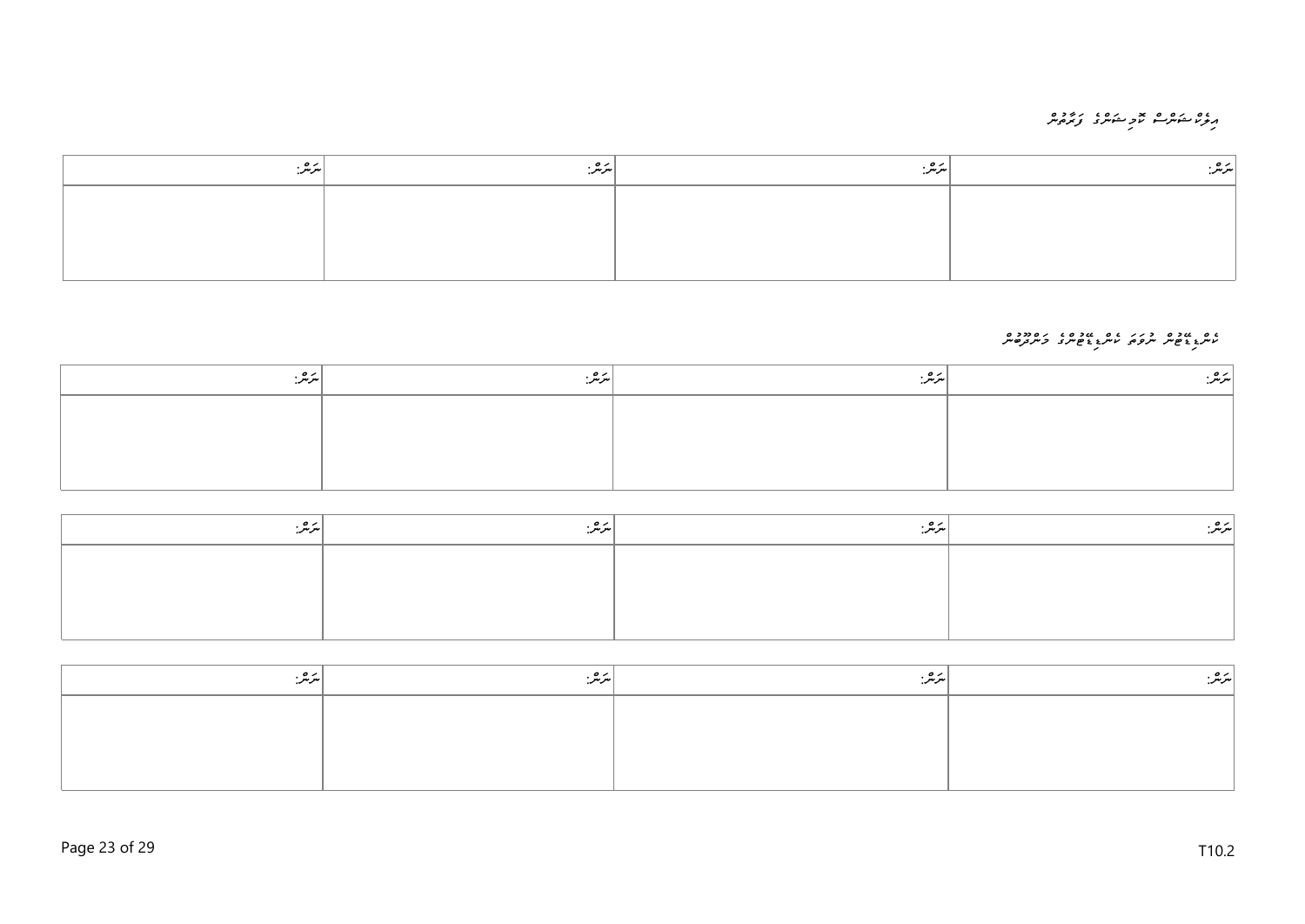| يزهر | $\mathcal{\mathcal{L}}$ | ىئرىتر: |  |
|------|-------------------------|---------|--|
|      |                         |         |  |
|      |                         |         |  |
|      |                         |         |  |

| <sup>.</sup> سرسر. |  |
|--------------------|--|
|                    |  |
|                    |  |
|                    |  |

| ىئرىتر. | $\sim$ | ا بر هه. | لىرىش |
|---------|--------|----------|-------|
|         |        |          |       |
|         |        |          |       |
|         |        |          |       |

| 。<br>مرس. | $\overline{\phantom{a}}$<br>مر مىر | يتريثر |
|-----------|------------------------------------|--------|
|           |                                    |        |
|           |                                    |        |
|           |                                    |        |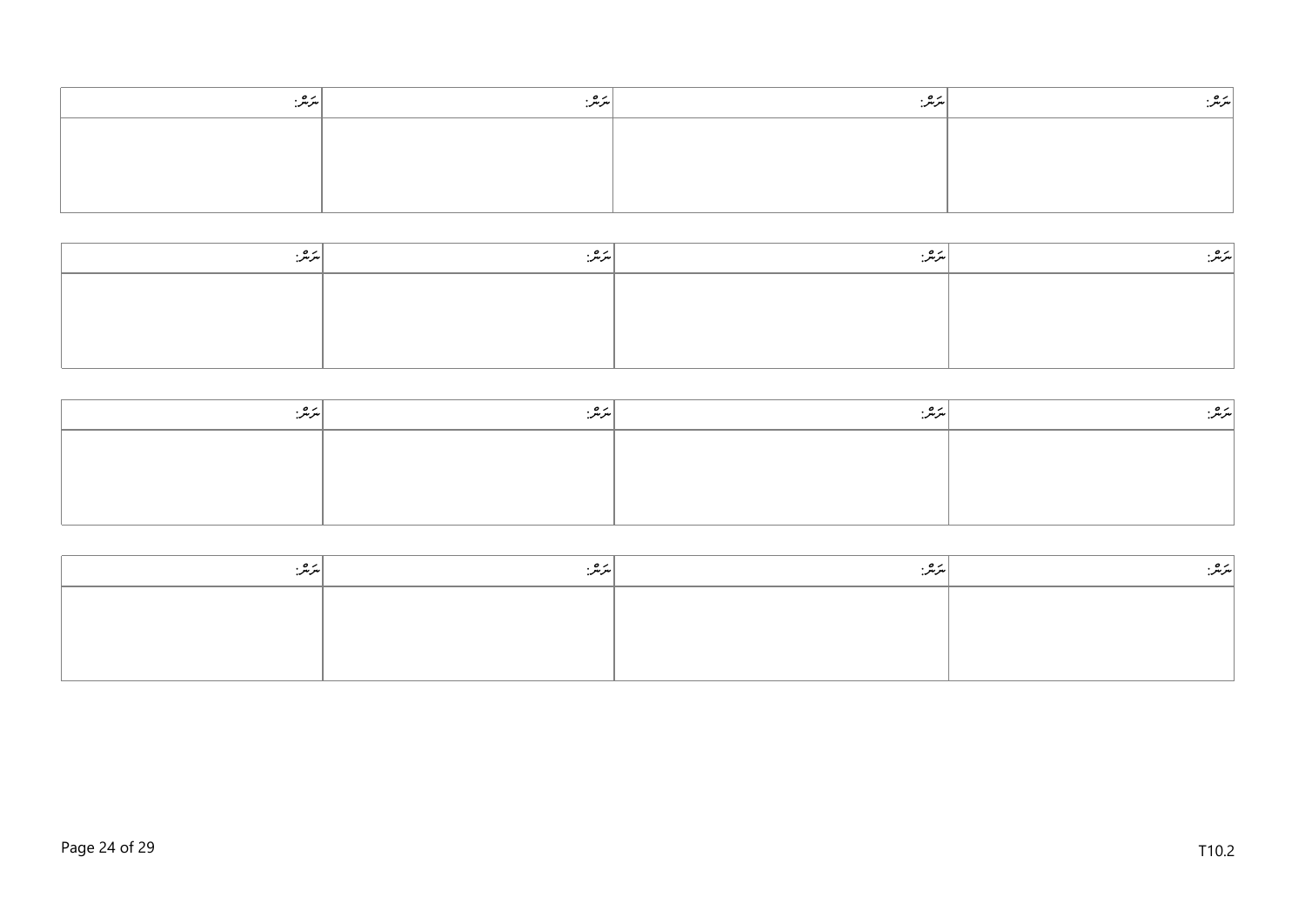| ير هو . | $\overline{\phantom{a}}$ | يرمر | اير هنه. |
|---------|--------------------------|------|----------|
|         |                          |      |          |
|         |                          |      |          |
|         |                          |      |          |

| ىر تىر: | $\circ$ $\sim$<br>" سرسر . | يبرحه | o . |
|---------|----------------------------|-------|-----|
|         |                            |       |     |
|         |                            |       |     |
|         |                            |       |     |

| الترنثر: | ' مرتكز: | الترنثر: | .,<br>سرسر. |
|----------|----------|----------|-------------|
|          |          |          |             |
|          |          |          |             |
|          |          |          |             |

| 。 |  |  |
|---|--|--|
|   |  |  |
|   |  |  |
|   |  |  |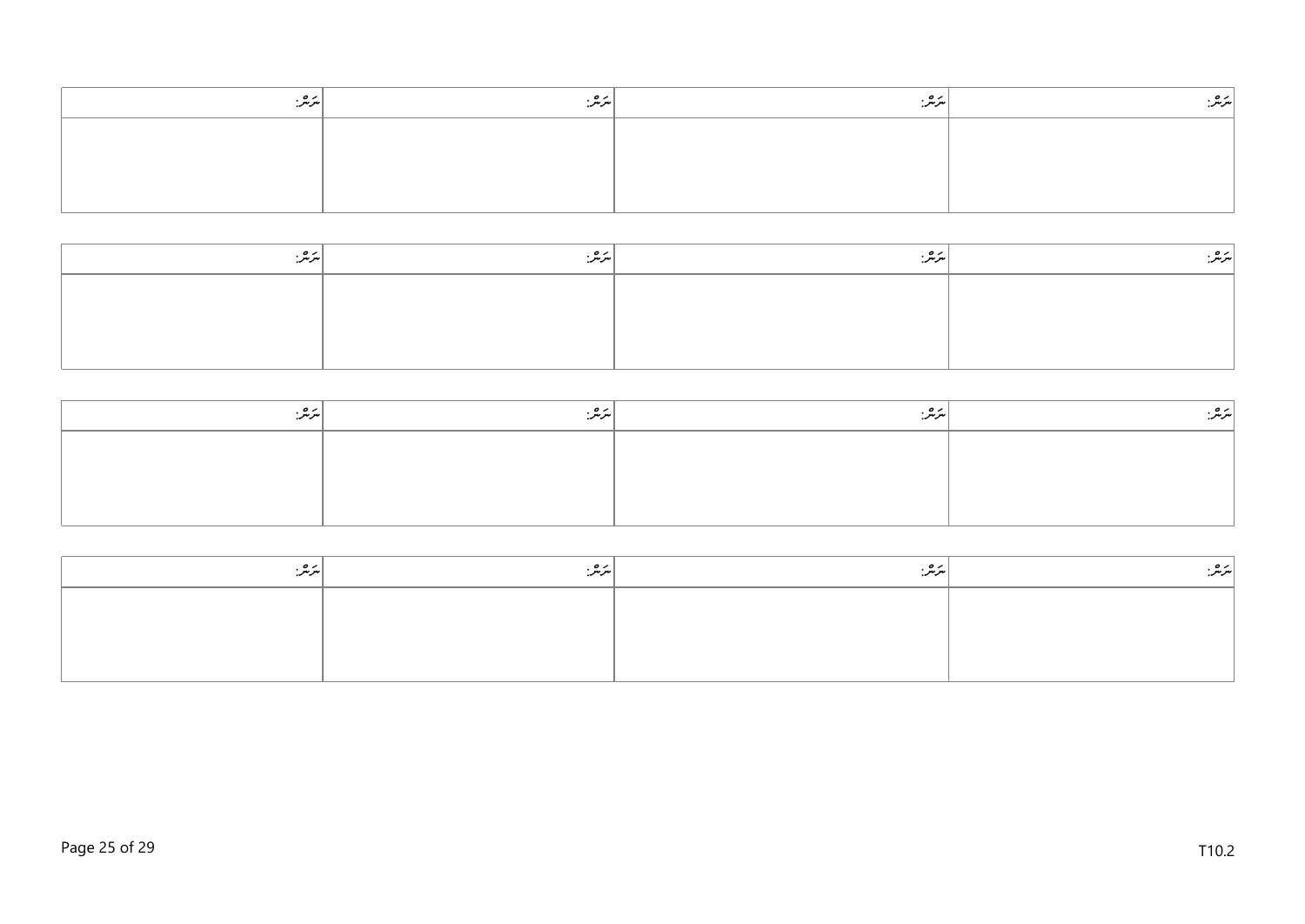| ير هو . | $\overline{\phantom{a}}$ | يرمر | اير هنه. |
|---------|--------------------------|------|----------|
|         |                          |      |          |
|         |                          |      |          |
|         |                          |      |          |

| ىر تىر: | $\circ$ $\sim$<br>" سرسر . | يبرحه | o . |
|---------|----------------------------|-------|-----|
|         |                            |       |     |
|         |                            |       |     |
|         |                            |       |     |

| كترنثر: | 。 | 。<br>سرسر. | o <i>~</i> |
|---------|---|------------|------------|
|         |   |            |            |
|         |   |            |            |
|         |   |            |            |

|  | . ه |
|--|-----|
|  |     |
|  |     |
|  |     |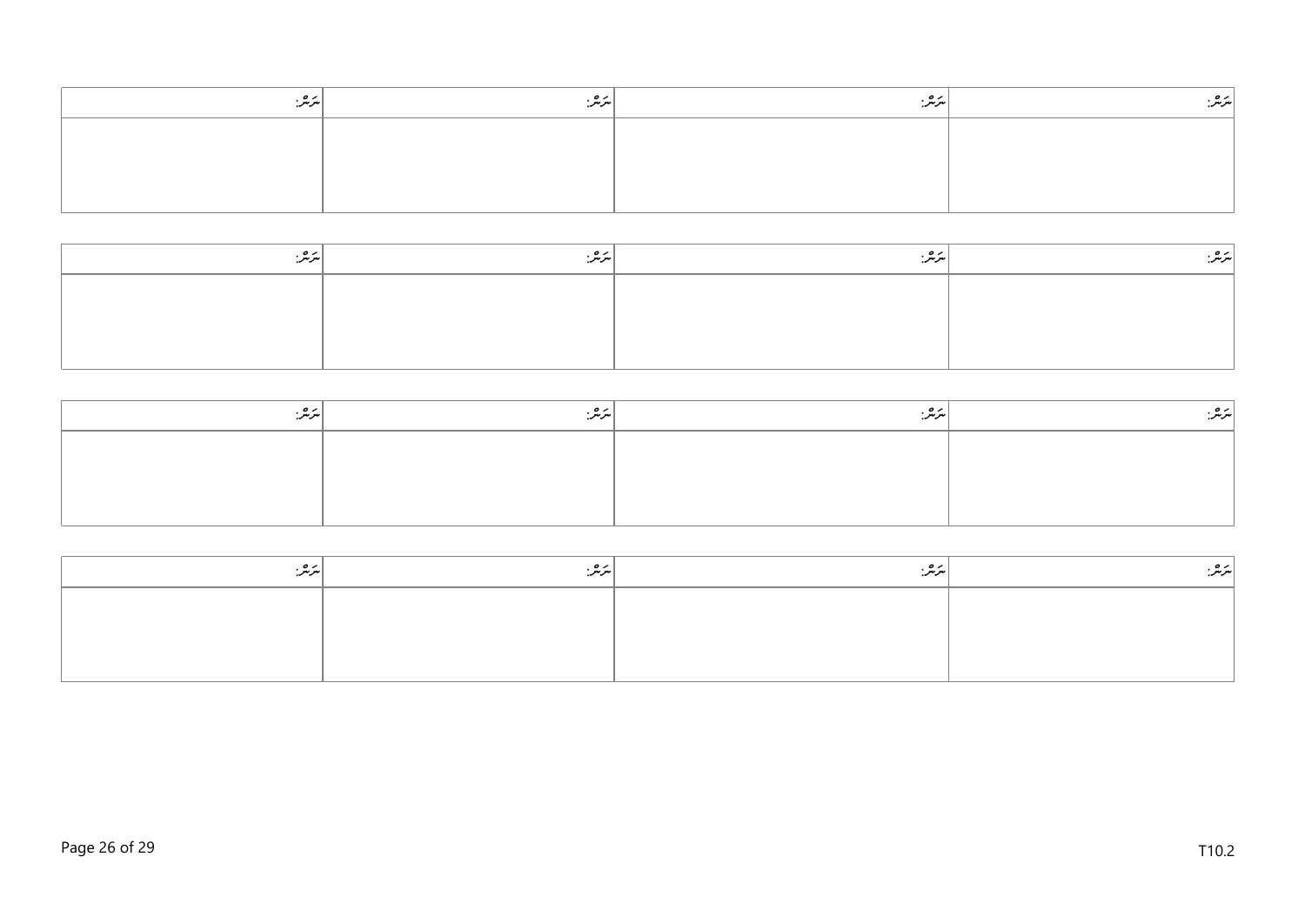| $\cdot$ | ο. | $\frac{\circ}{\cdot}$ | $\sim$<br>سرسر |
|---------|----|-----------------------|----------------|
|         |    |                       |                |
|         |    |                       |                |
|         |    |                       |                |

| ايرعر: | ر ه<br>. . |  |
|--------|------------|--|
|        |            |  |
|        |            |  |
|        |            |  |

| بر ه | 。 | $\sim$<br>َ سومس. |  |
|------|---|-------------------|--|
|      |   |                   |  |
|      |   |                   |  |
|      |   |                   |  |

| 。<br>. س | ىرىىر |  |
|----------|-------|--|
|          |       |  |
|          |       |  |
|          |       |  |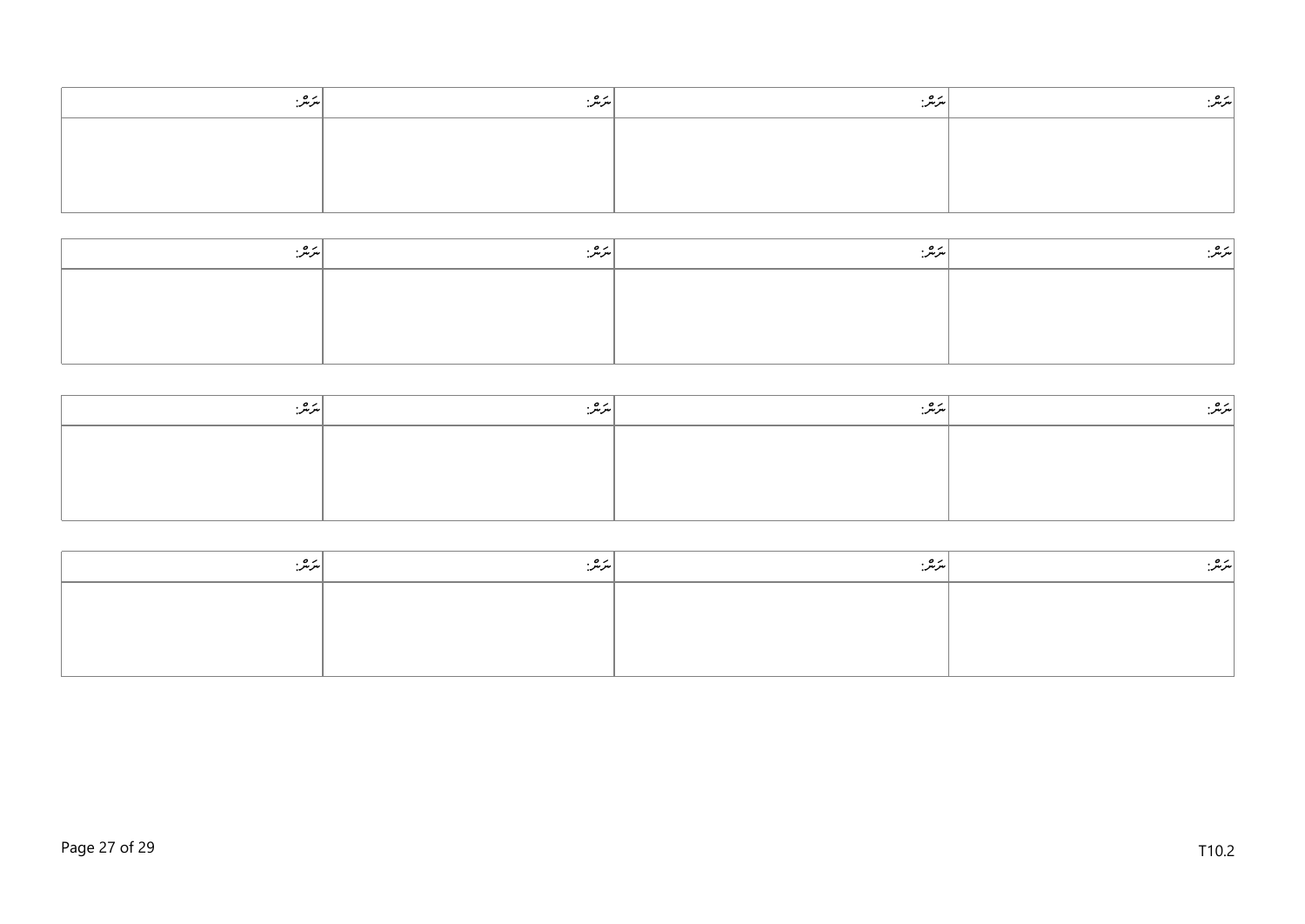| ير هو . | $\overline{\phantom{a}}$ | يرمر | لتزمثن |
|---------|--------------------------|------|--------|
|         |                          |      |        |
|         |                          |      |        |
|         |                          |      |        |

| ئىرتىر: | $\sim$<br>ا سرسر . | يئرمثر | o . |
|---------|--------------------|--------|-----|
|         |                    |        |     |
|         |                    |        |     |
|         |                    |        |     |

| الترنثر: | ' مرتكز: | الترنثر: | .,<br>سرسر. |
|----------|----------|----------|-------------|
|          |          |          |             |
|          |          |          |             |
|          |          |          |             |

|  | . ه |
|--|-----|
|  |     |
|  |     |
|  |     |